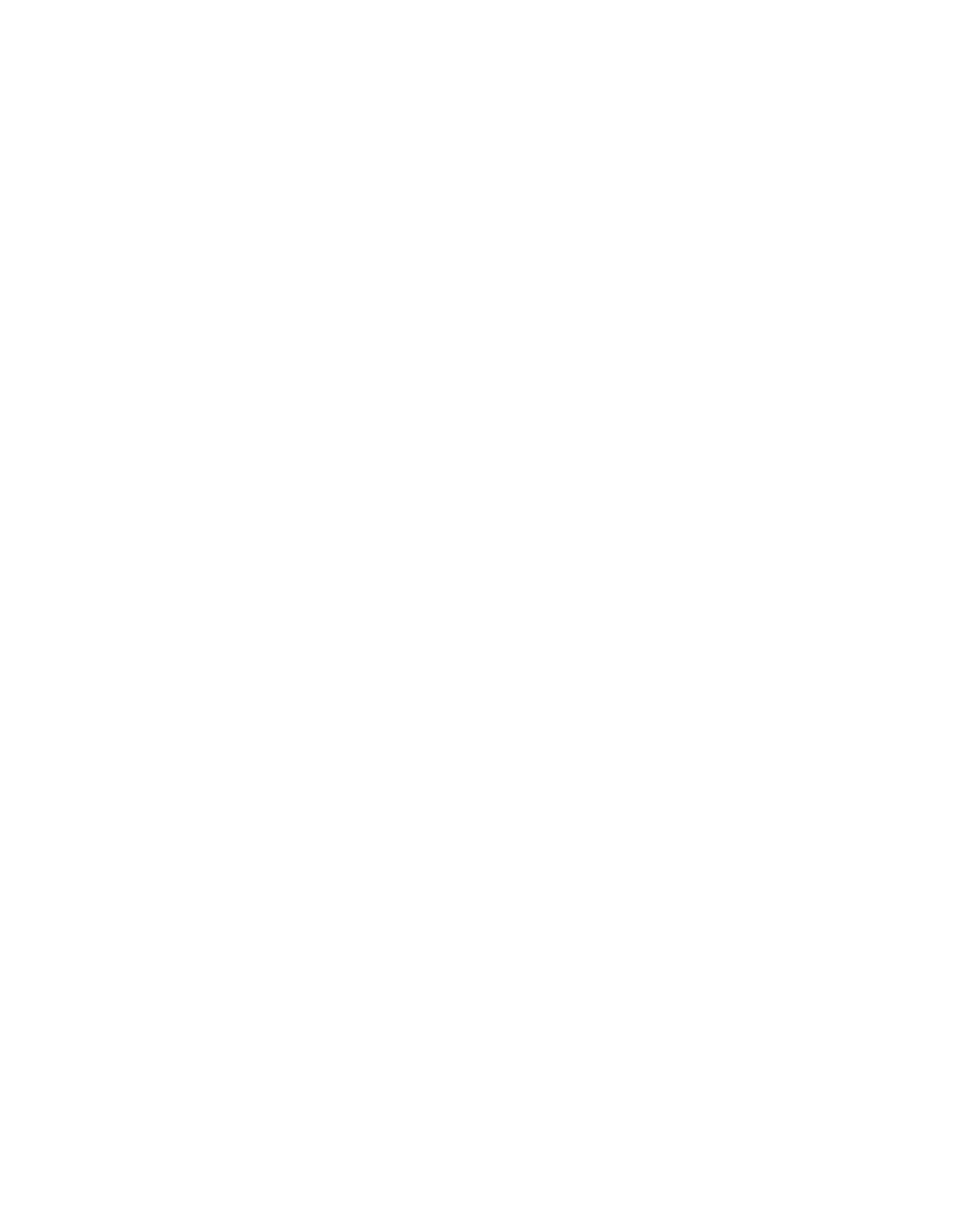### **ABSTRACT**

<span id="page-2-0"></span>Based on various observations of caribou staging along the southern coastline of Victoria Island during the fall rut including i) annual fall sightings by Inuit hunters, ii) previous aerial reconnaissance along the coastline in October 1994 and 1996, and iii) the distribution of VHF radio-collared cows along southern Victoria Island in October 1994 and 1997, we surveyed the coastline to determine relative distribution and abundance during the rut. Our first objective was to document relative caribou densities and distributions through a nonsystematic reconnaissance and provide a basis for subsequent stratification and survey. Our second objective was to derive a precise estimate of caribou numbers along the southern coast within a strip transect aerial survey design. On 17 and 18 of October 1998, we flew along the southern coastline of Victoria Island from Lady Franklin Point to Parker Bay. During the reconnaissance survey, we counted 10 379 caribou and found that most were either in the area between Cape Colborne and Anderson Bay or between Cape Peel and Nakyoktok (Richardson Islands). Most groups of caribou were within 10 km of the coast. From those observations, we designed a survey to estimate the number of caribou that were along the southern coastline. We stratified the coastline into eight different survey strata to get a precise estimate of caribou numbers. From 19 to 22 October, we surveyed each stratum. We counted a total of 5087 caribou on *ca.* 1047 km of line transects and estimated that there were 27 948  $\pm$  3367 (Standard Error) caribou in the surveyed area. We suggest that an aerial survey during the fall rut is a useful technique to estimate size of the migratory Dolphin and Union caribou herd and recommend that additional work should build on this survey design. Replication and independent validation of this survey technique would be best achieved though the inclusion of satellite telemetry and aerial surveys.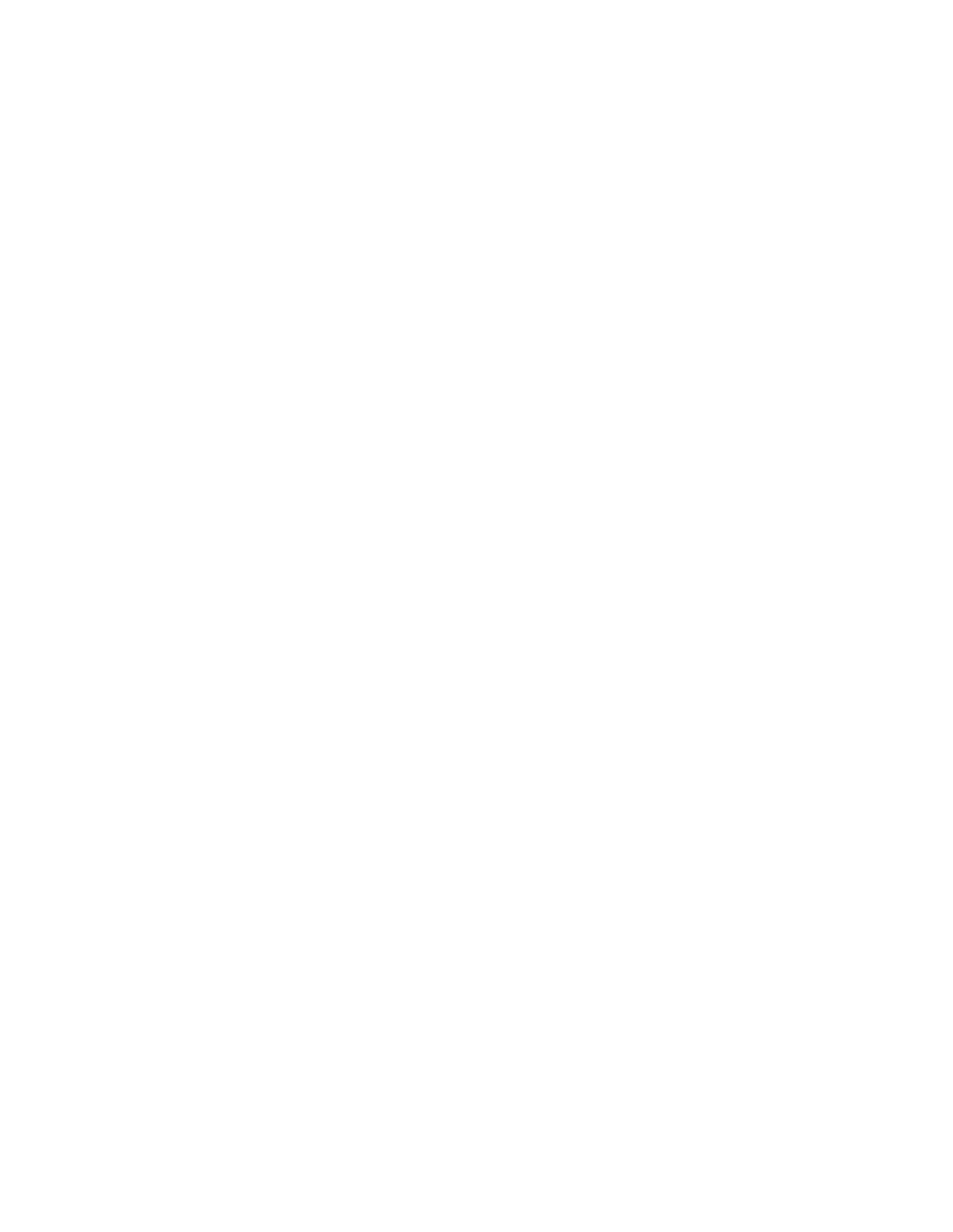## **TABLE OF CONTENTS**

| APPENDIX A. Daily flight log during reconnaissance and systematic surveys of                                                            |
|-----------------------------------------------------------------------------------------------------------------------------------------|
| APPENDIX B. Daily weather conditions for aerial survey of Victoria Island, 17-                                                          |
| APPENDIX C. Caribou observed on and off transect during a reconnaissance<br>survey of southern Victoria Island, 17-18 October 1997.  40 |
| APPENDIX D. Caribou observed on transect during an aerial survey of southern                                                            |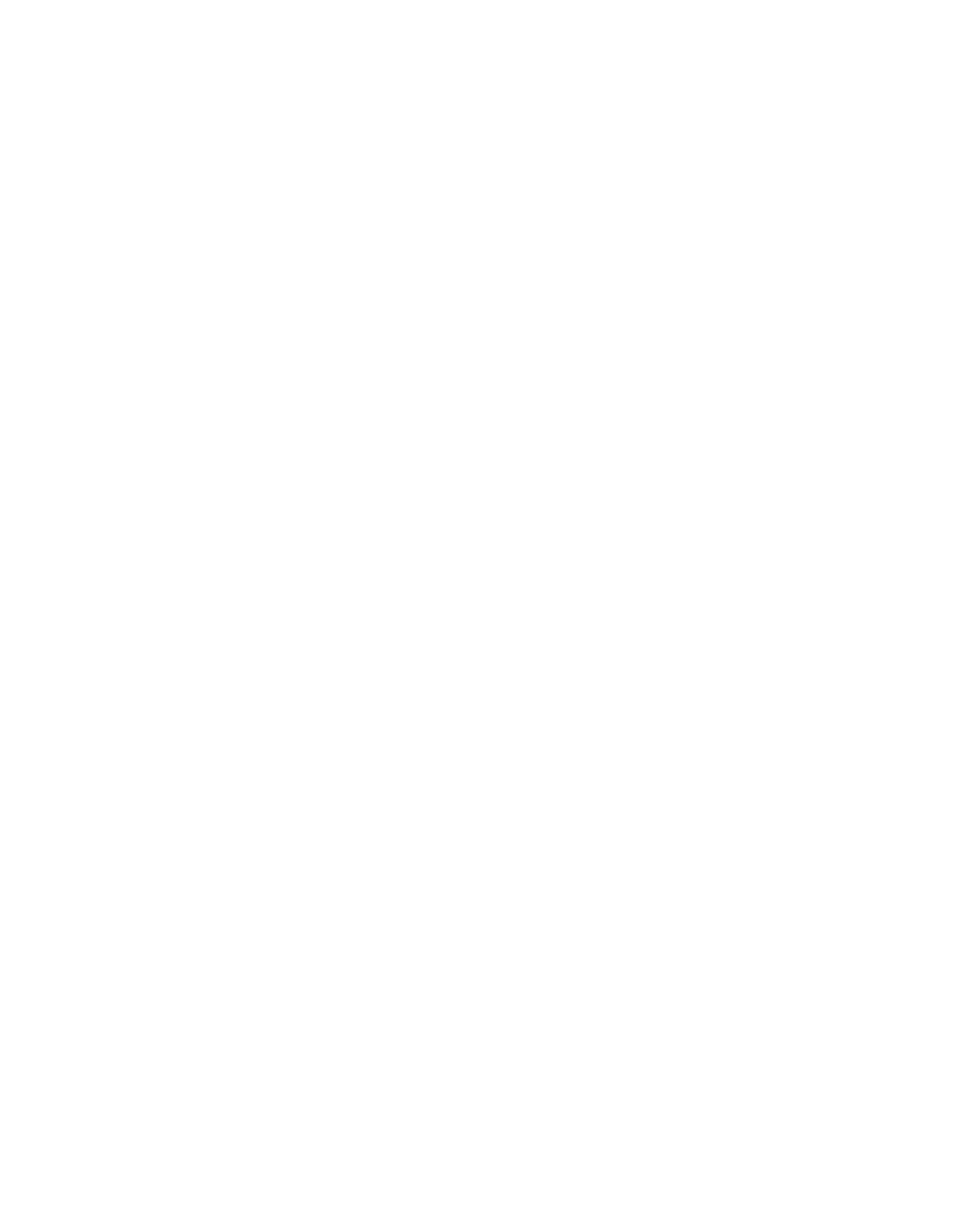### **LIST OF FIGURES**

<span id="page-6-0"></span>

| Figure 1. Place names and locations on southern Victoria Island2                                                                                                                                                                 |
|----------------------------------------------------------------------------------------------------------------------------------------------------------------------------------------------------------------------------------|
| Figure 2. Flight lines and group sizes of caribou on transect during an aerial<br>reconnaissance survey of the Dolphin and Union caribou herd on                                                                                 |
| Figure 3. Strata and transects flown during a systematic aerial survey of the<br>Dolphin and Union caribou herd on southern Victoria Island, 19-22                                                                               |
| Figure 4. Estimated abundance $(\pm 1 \text{ SE})$ and observed densities in survey strata<br>along southern coastline of Victoria Island, 19-22 October 199717                                                                  |
| Figure 5. Frequency distribution of caribou group sizes ( $n = 322$ ) observed on<br>transect (group sizes are shown at intervals of 10) during an aerial<br>survey of the southern coastline of Victoria Island, October 199719 |
| Figure 6. Relationship between group size and density observed in eight survey<br>strata on southern Victoria Island, October 199720                                                                                             |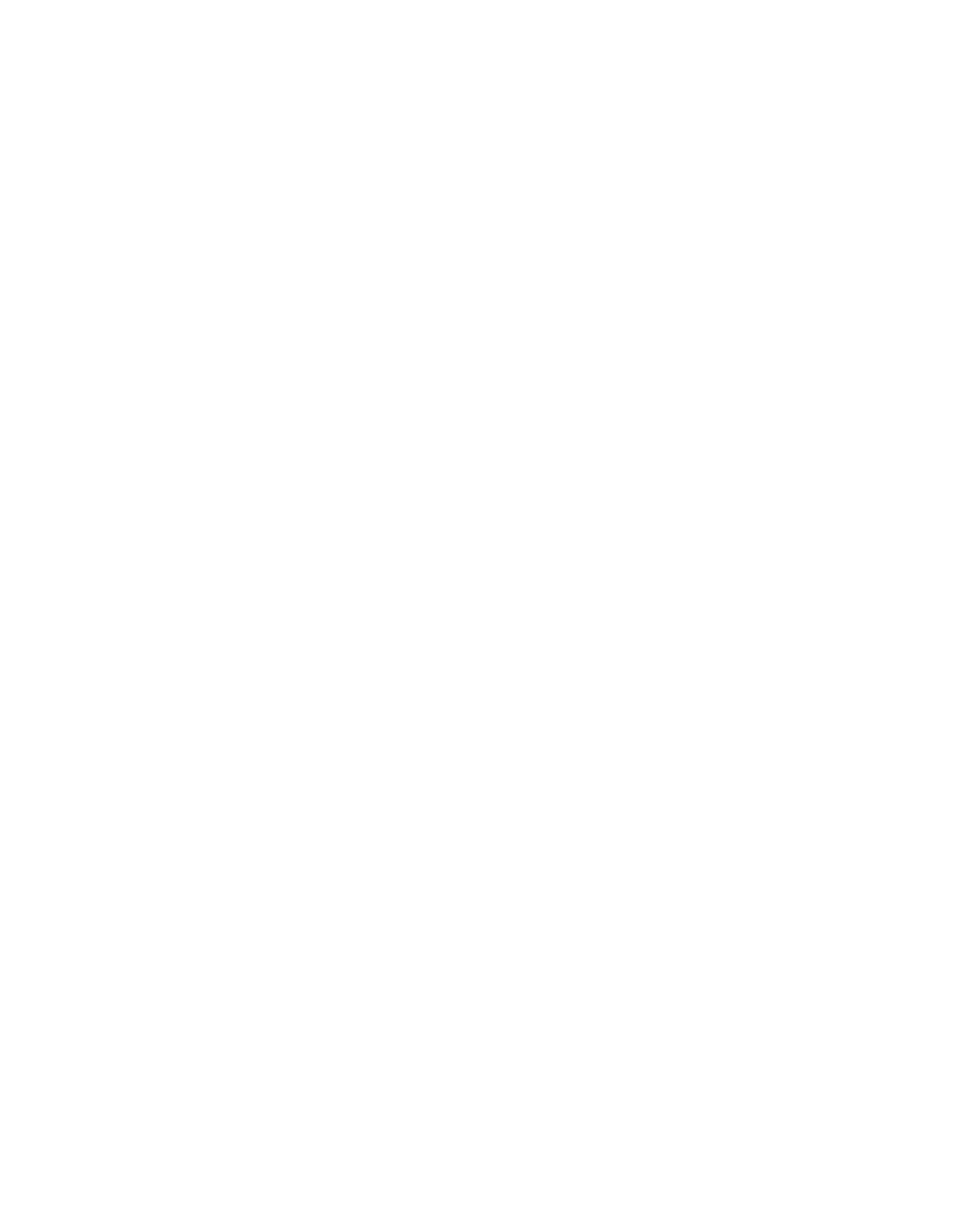### **LIST OF TABLES**

<span id="page-8-0"></span>

| Table 1. Analysis of data from an aerial survey of Dolphin and Union caribou<br>(Rangifer tarandus) on southern Victoria Island, 19-22 October 1997 |  |
|-----------------------------------------------------------------------------------------------------------------------------------------------------|--|
| Table 2. Summary statistics for regression analysis of typical group size and                                                                       |  |
| Table 3. Summary statistics for regression analysis of mean group size and                                                                          |  |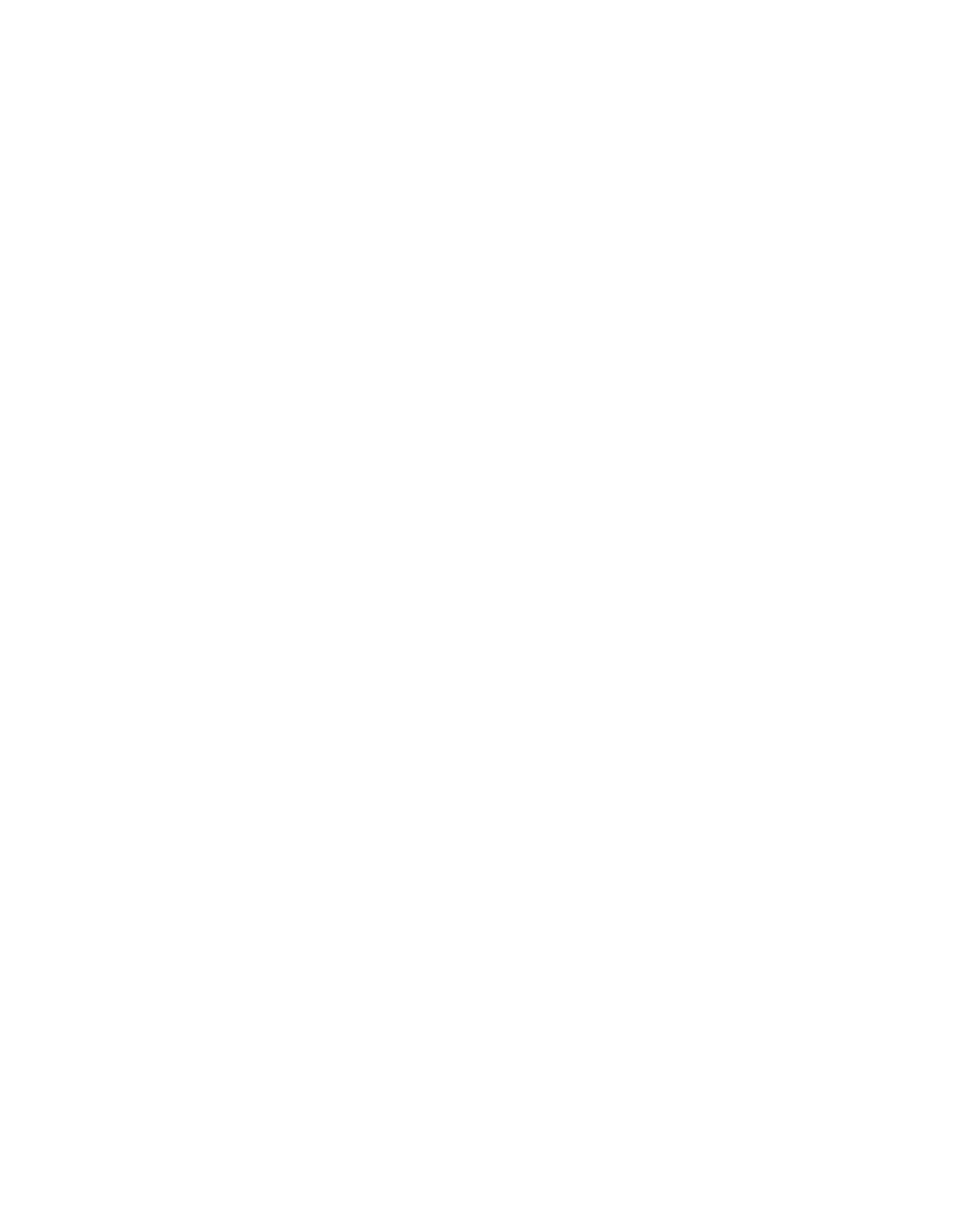#### **INTRODUCTION**

### <span id="page-10-0"></span>**History of Dolphin and Union caribou**

There are two discrete caribou (*Rangifer tarandus)* herds on Victoria Island – the Minto Inlet herd and the Dolphin and Union herd (Gunn and Fournier 2000, Gunn *et al.* 2000). The annual range of the Minto Inlet herd is on northwest Victoria Island, while the Dolphin and Union herd summer on southern and central Victoria Island and spend the winter on the adjacent mainland.

Manning (1960) first described the Dolphin and Union herd as a migratory herd that historically summered on Victoria Island, migrated over the frozen Dolphin and Union Strait (Figure 1) – hence its name – and overwintered on the mainland. Manning (1960) guessed that the Dolphin and Union herd numbered *ca.* 100 000 caribou in the late 1800s based on explorers' accounts of caribou densities during spring and fall migrations and his extrapolation to the size of Victoria Island. This early abundance of the Dolphin and Union herd was shortlived, as a precipitous decline due to overhunting (Manning 1960) or possibly overhunting compounded by severe winters (Gunn 1990) in the early 1900s resulted in a near extirpation of the herd by the 1920s (Manning 1960, and see Condon and Ogina 1996).

However, by the 1970s and 1980s, hunters reported increased sightings of caribou on southern and central Victoria Island (Gunn 1990). During the 1980s, caribou were migrating in the fall from central and western Victoria Island to the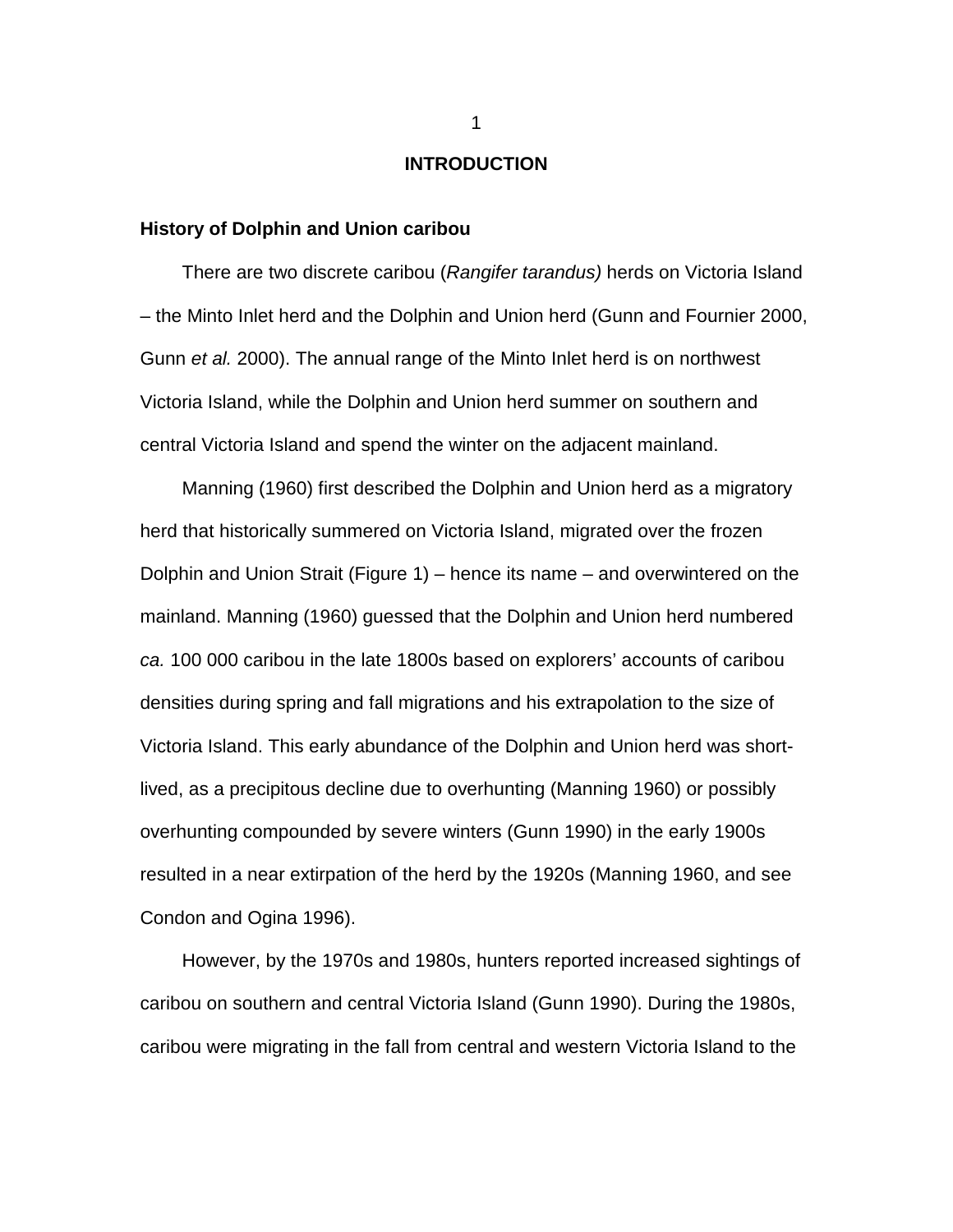<span id="page-11-0"></span>

Figure 1. Place names and locations on southern Victoria Island.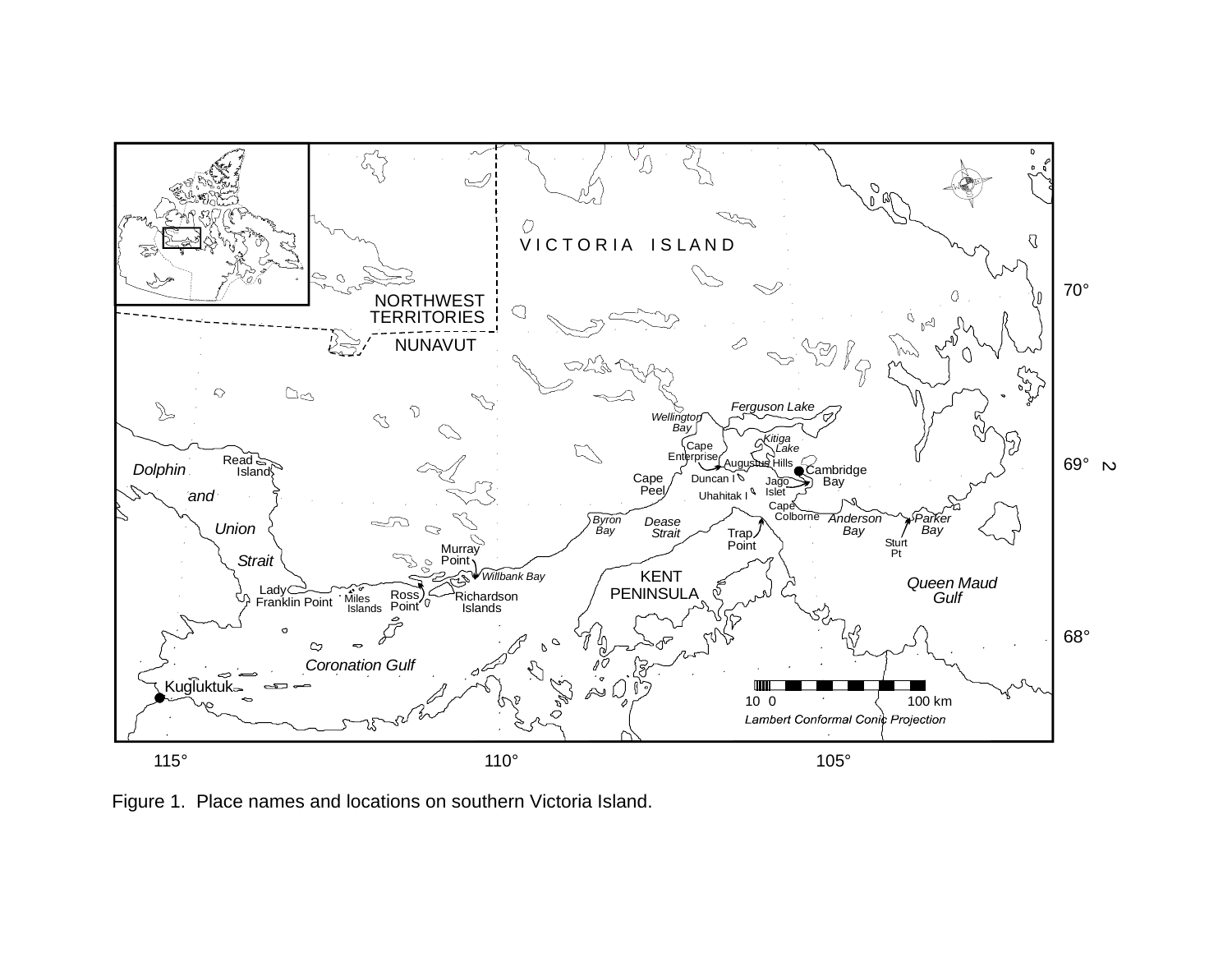southern part of the island. Hunters also reported seeing more caribou along the southern coast at this time. By the mid 1980s, the winter distribution of caribou was shifting progressively eastward towards Cambridge Bay. In 1987-89, Gunn and Fournier (2000) showed that while most caribou were wintering along the southern coast of Victoria Island, one of nine satellite-collared female caribou migrated to the mainland for the winter. By the early 1990s, the migratory movement of caribou between Victoria Island and the adjacent mainland had increased in magnitude; in May 1993, Gunn *et al.* (1997) documented over 7000 caribou had returned or were returning to Victoria Island after wintering on the mainland.

### **Current status and trend of Dolphin and Union caribou**

Dolphin and Union caribou are currently listed as "special concern" by the Committee on the Status of Endangered Wildlife in Canada (COSEWIC 2004). The designation of "special concern" is assigned primarily because of apparently high levels of harvest, relative to incomplete data on population size (Miller 1990b , Gunn *et al.* 2000, Harding 2004).

Estimating abundance of caribou on Victoria Island has proved difficult. The conventional approach to caribou on islands is to survey the entire island. But flying an island-wide survey (see Jakimchuk and Carruthers 1980) is not practical given the large size of Victoria Island (*ca.* 220 574 km<sup>2</sup>). In addition, without being able to distinguish the spatial distribution and seasonal movements of the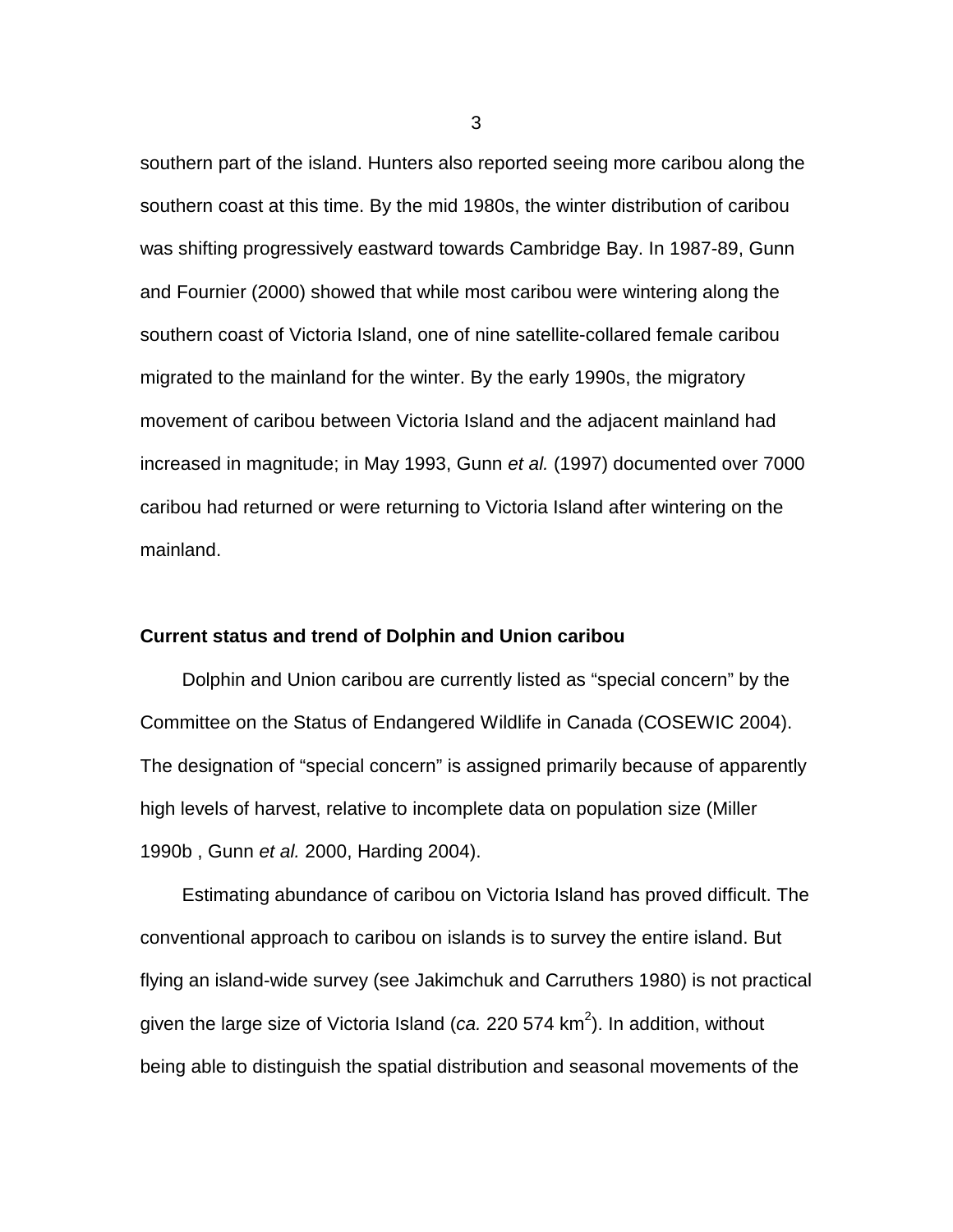two herds on Victoria Island, it is difficult to ascribe herd-specific rates of increase (see discussion in Nishi and Buckland 2000). Although the calving ground survey technique has worked relatively well in providing a repeatable index of herd abundance for mainland caribou herds (Heard 1985, Williams 1994), the technique has not been as useful an approach for estimating caribou herd sizes on Victoria Island despite a concerted effort (see Gunn and Fournier 2000, Nishi and Buckland 2000). A large part of the difficulty is related to low densities of caribou in an extensive area.

An alternative approach to an island-wide survey and a calving ground survey technique must be logistically feasible and biologically relevant. In order to accurately determine trend, the population of inference for the survey results must be a functionally discrete demographic unit and a meaningful biological population, *i.e.,* a caribou herd. We designed this aerial survey on the premise that a large majority of the migratory Dolphin and Union caribou herd congregated along the southern coastline of Victoria Island during the rut and prior to their fall migration to the mainland. Since there was still mostly open water between Victoria Island and the mainland and the caribou could not migrate across Dease Strait and Coronation Gulf, we thought that a census of this fall distribution should provide a reliable and repeatable technique to estimate herd size.

Our premise was based on hunters' reports and observations, and observations recorded during previous aerial surveys of the caribou distribution along the southern coastline of Victoria Island during the rut and prior to freeze-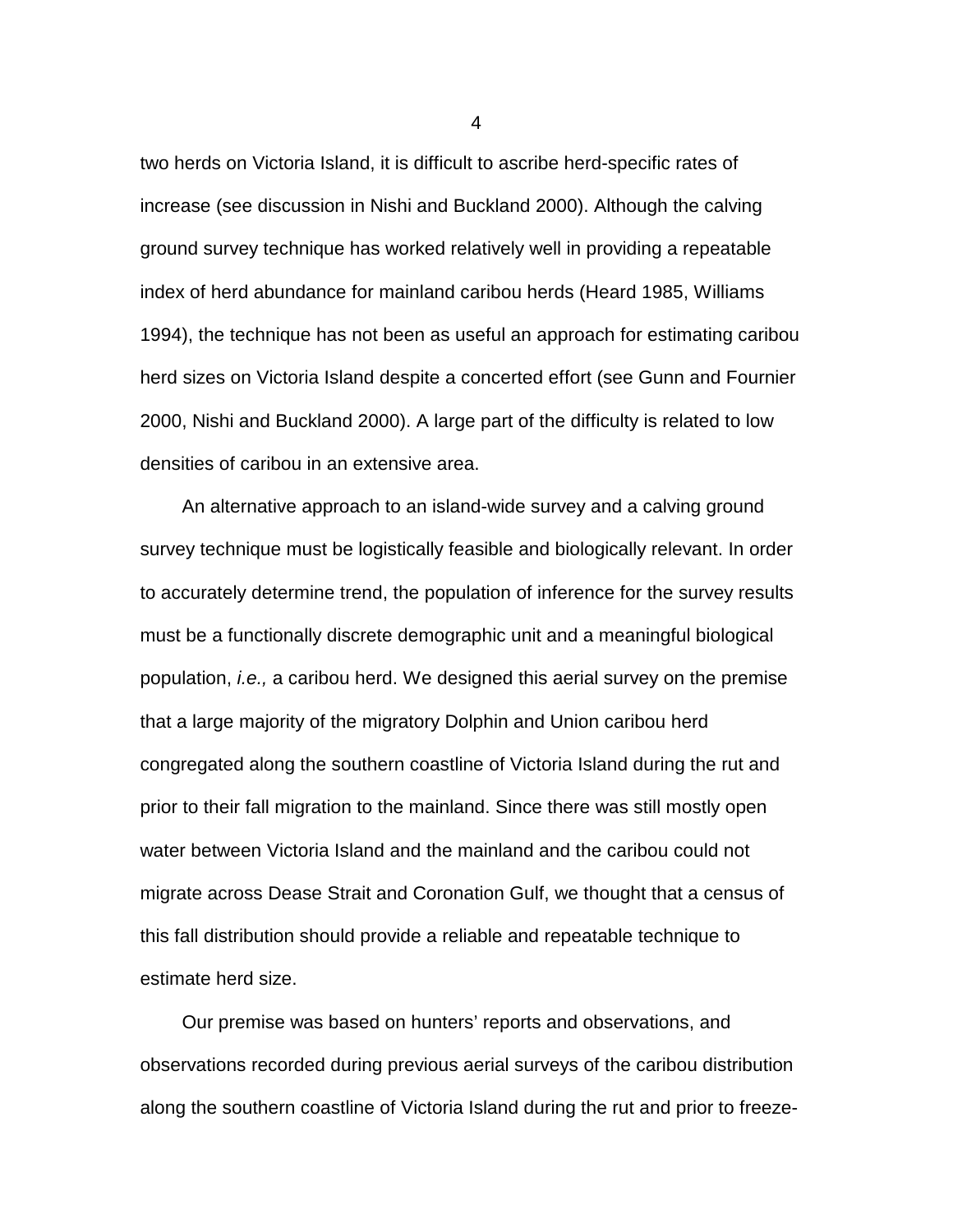up of the sea ice (Nishi 2000). Hunters based out of the outpost camps near Read Island (J. Atatahak pers. comm.) and Ross Point (Nakyoktok) (C. Bolt pers. comm.) (Figure 1), and Cambridge Bay (G. Angohiatok and D. Kaomayok pers. comm.), had been consistently observing the fall migratory movement of caribou towards and along the coast through the early and mid 1990s. These observations by hunters of caribou numbers and movements at distant locations along the coast during the fall – a time of the year when snowmobile travel may be limited because of a lack of continuous snow cover and potential hazards of thin ice – suggested that the annual fall migration was consistent and extensive. Also, previous observations of radio-collared (VHF collars) cows in October 1994, 1996, and 1997 suggested that a majority of the migratory caribou herd used the southern coastline as a staging area where they would wait for the sea ice to form before crossing over to the mainland (Nishi 2000). Radio-telemetry flights in October 1994 showed that 13 of 20 collared cows were located along the southern coastline (Figure 12 in Nishi 2000) - the other collars were not located when poor weather ended the flying. A low level (150 m agl) reconnaissance of the southern coastline of Victoria Island on 11 October 1996, resulted in a total of 6172 caribou and 272 muskoxen observed (Appendix D in Nishi 2000). And during the flight, the radio signals of 5 radio-collared cows were opportunistically detected along the southern coastline out of a maximum of 14 collared caribou presumed alive at the time (Appendix C in Nishi 2000). Similarly from 8-17 October 1997, of the remaining 12 radio-collared caribou that were presumed to be alive at the time (Appendix C in Nishi 2000), nine cows were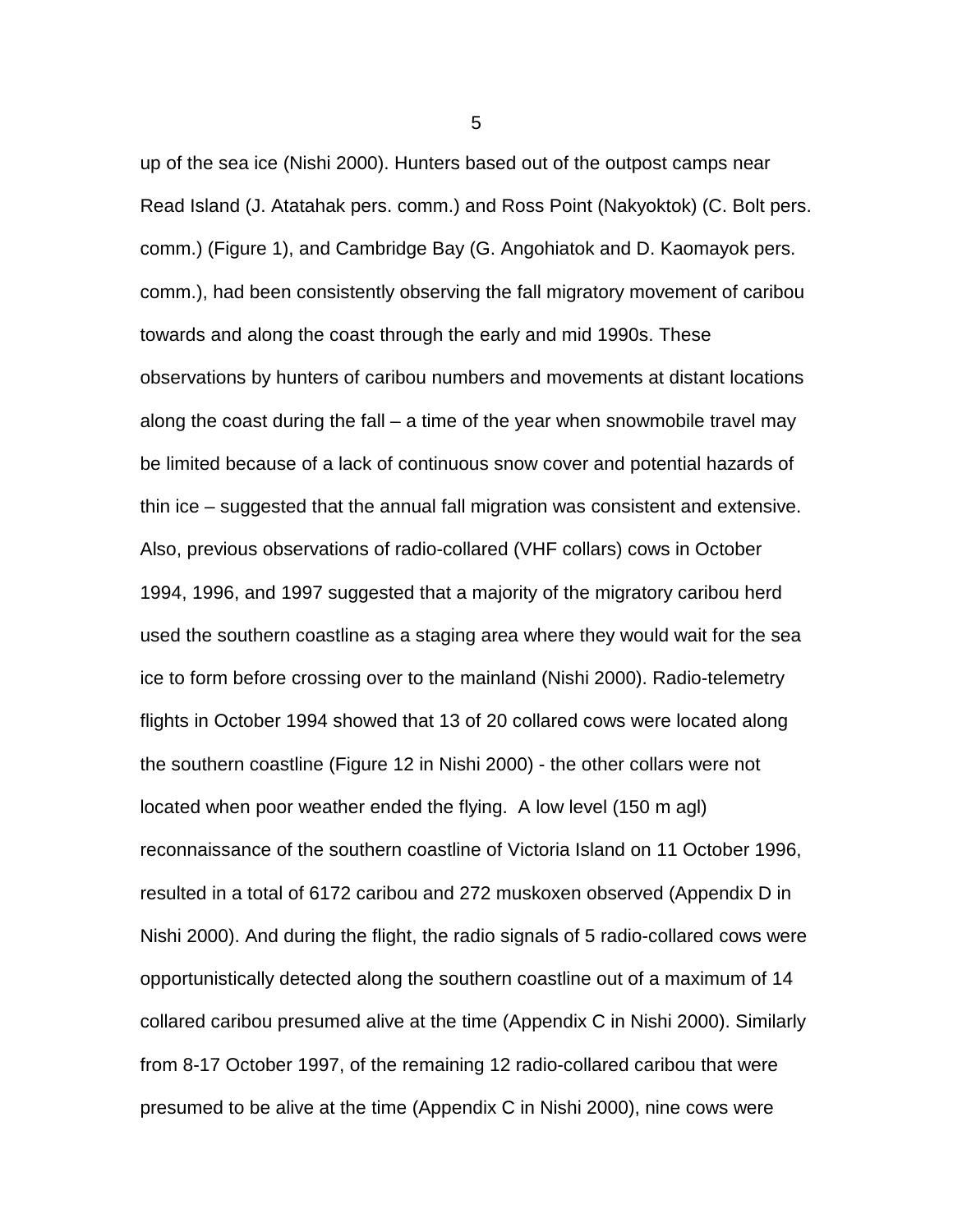found and collected in association with high densities of caribou along the southern coastline (Figure 13 in Nishi 2000). The three cows that were not found in October 1997 had not been found during two previous radio-telemetry flights in June 1997 (Appendix C in Nishi 2000).

Therefore, immediately following the collection of radio-collared caribou in October 1997, we surveyed the southern coastline of Victoria Island to determine distribution and abundance of caribou during the rut. Our goal was to estimate herd size by conducting an aerial survey of the fall rut distribution when we expected most of the migratory Dolphin and Union caribou herd to be aggregated along the southern coastline of Victoria Island. Our specific objectives were twofold:

- 1. to document relative caribou densities and distributions through a nonsystematic reconnaissance and provide a basis for subsequent stratification and survey; and
- 2. to derive a precise estimate of caribou numbers along the southern coast within a stratified strip transect aerial survey design.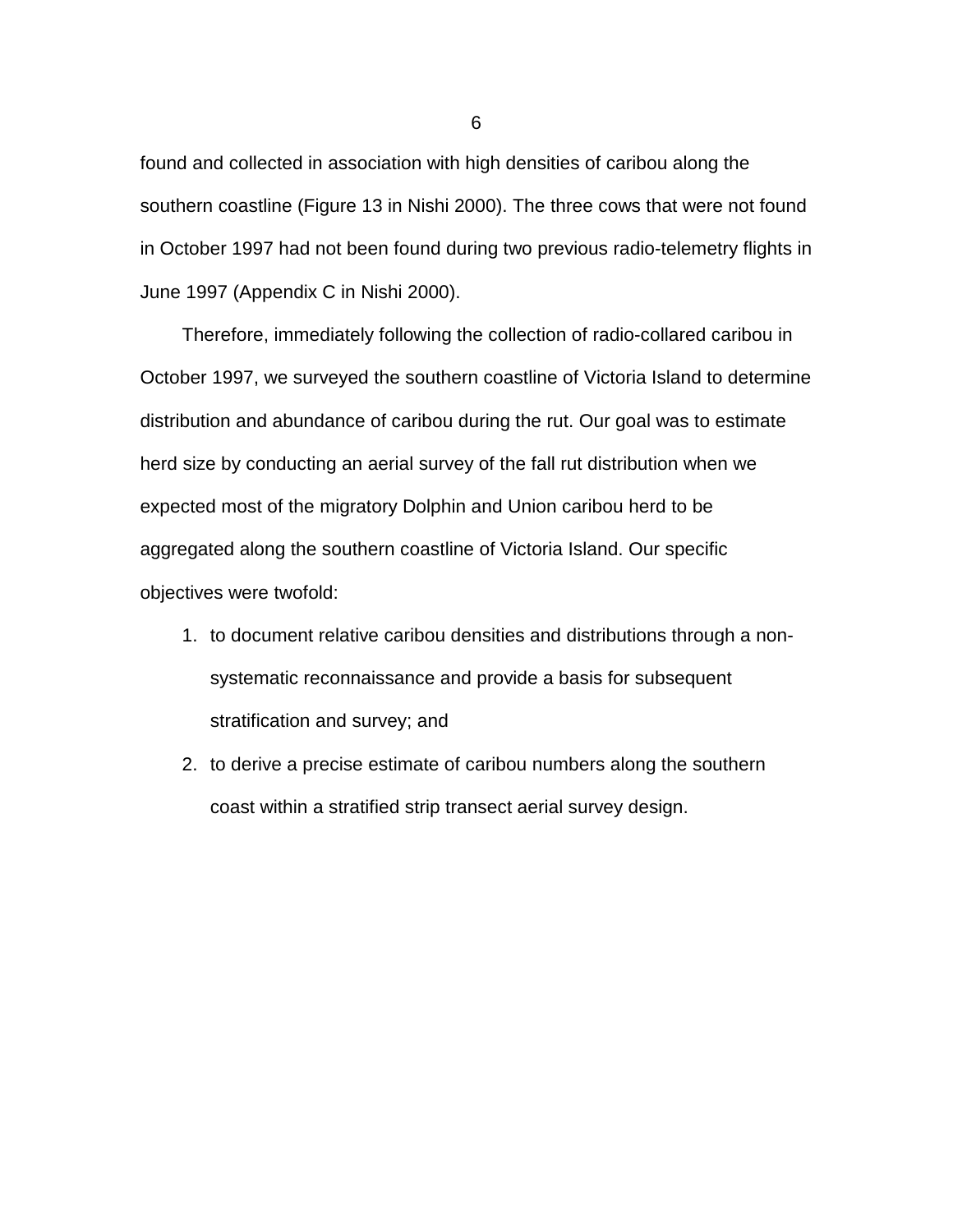#### **METHODS**

<span id="page-16-0"></span>We used a Helio-Courier H-295 on wheel skis to conduct the aerial reconnaissance. Survey altitude was 100 metres above ground level with an airspeed of 160 km / hr. In addition to the pilot, the survey crew consisted of a left and right observer. The right observer recorded group sizes for each caribou observation and also assisted with navigation during the reconnaissance. The pilot marked all caribou observations on 1:250 000 scale National Topographic Series (NTS) maps. From the reconnaissance, we determined relative abundance and distribution of arctic-island caribou along the coastline.

To precisely estimate caribou numbers, we used the observed distribution and density of caribou relative to landmarks along the coastline to delineate six survey strata – Lady Franklin, Richardson, Byron, Wellington, Kitiga, and Anderson South. We designed the coastline strata to provide an estimate of caribou within 10 km of the coastline, as it was clear from the reconnaissance survey that caribou densities declined substantially after *ca.* 5-8 km inland. However, we also plotted transects on survey maps for adjacent northern strata that would extend an additional 10 km inland for each of the six coastline strata. Our rationale was to provide an adaptive approach to confirm and sample the northern extents of the coastal caribou distribution that may have shifted northward since completion of the reconnaissance or that we may have missed during the initial reconnaissance. Sampling effort for adjacent northern strata was contingent on field observations of caribou within the coastline strata and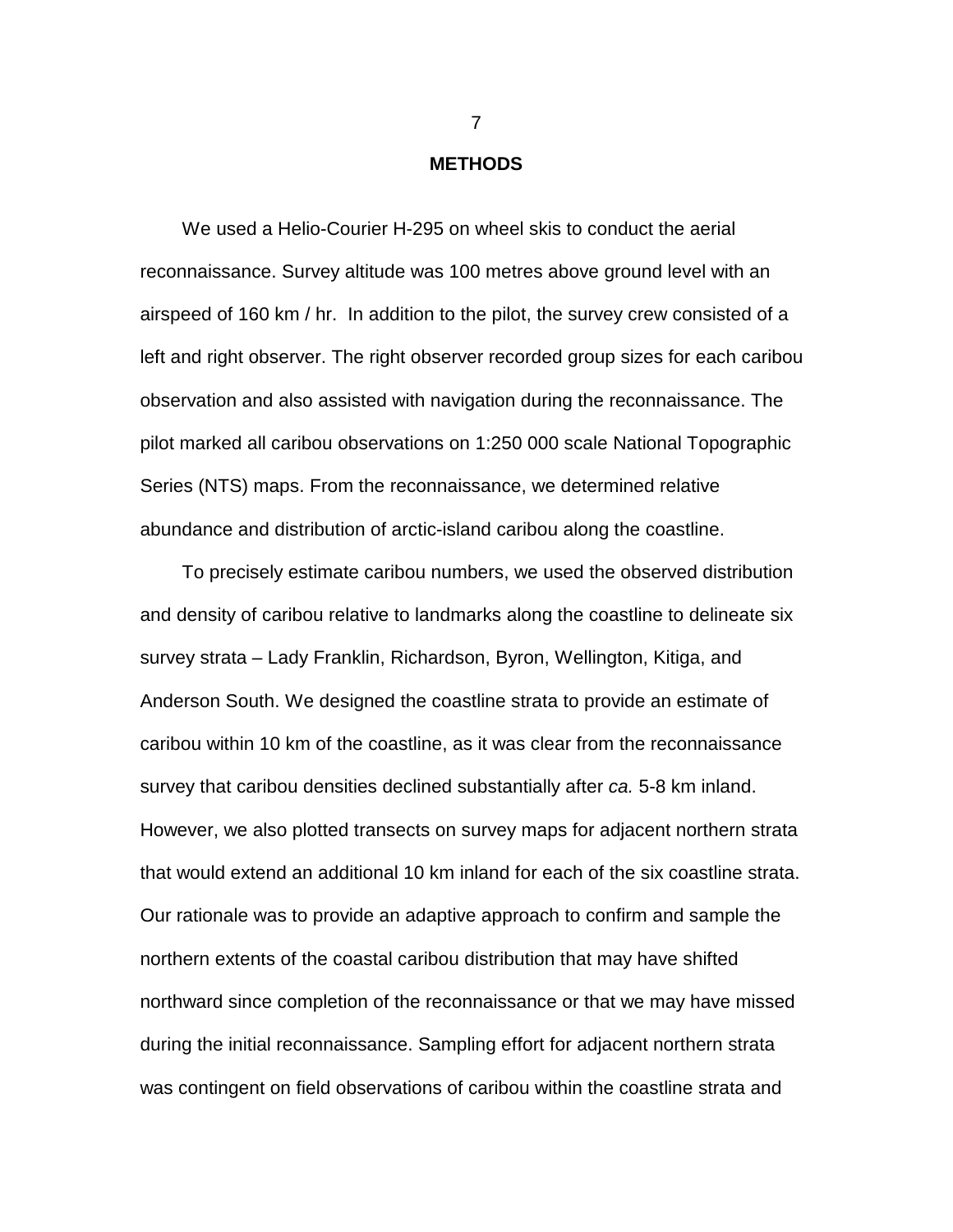remaining air charter time.

Following completion of the reconnaissance, we were notified that Holman hunters were still seeing caribou in the Prince Albert Sound area (J. Kuneyuna pers. comm.). Consequently, we added one additional coastline stratum west of Read Island (Figure 1) to determine whether large numbers of caribou were moving south along the coastline of the Dolphin and Union Strait.

Because caribou were distributed along the shore, we oriented transects perpendicular to the main axis of the coastline to reduce potential bias. As observed densities of caribou during the reconnaissance were greatest in the eastern part of the survey area, we surveyed the eastern-most stratum first with a comparatively higher rate of coverage and progressively worked west along the coastline. We established survey effort at 20% for high-density strata and 10% for lower density strata. We decided not to exceed 20% survey coverage so as to minimize the number of overflights and potential disturbance to caribou.

We programmed all transect endpoints into a Global Positioning System (GPS) to assist the pilot in navigating transects. A front seat navigator recorded all wildlife sightings called out by left and right observers and recorded observations on 1:250 000 NTS maps. The pilot frequently checked ground elevation from the NTS maps and maintained survey altitude at 100 metres above ground level and a constant airspeed of *ca.* 140 – 160 km / hour. Strip width was 500 metres per side. Prior to flying the strip-transect survey, we verified transect width by having the pilot fly the Helio-Courier perpendicular to the Cambridge Bay airport runway at survey altitude while observers checked the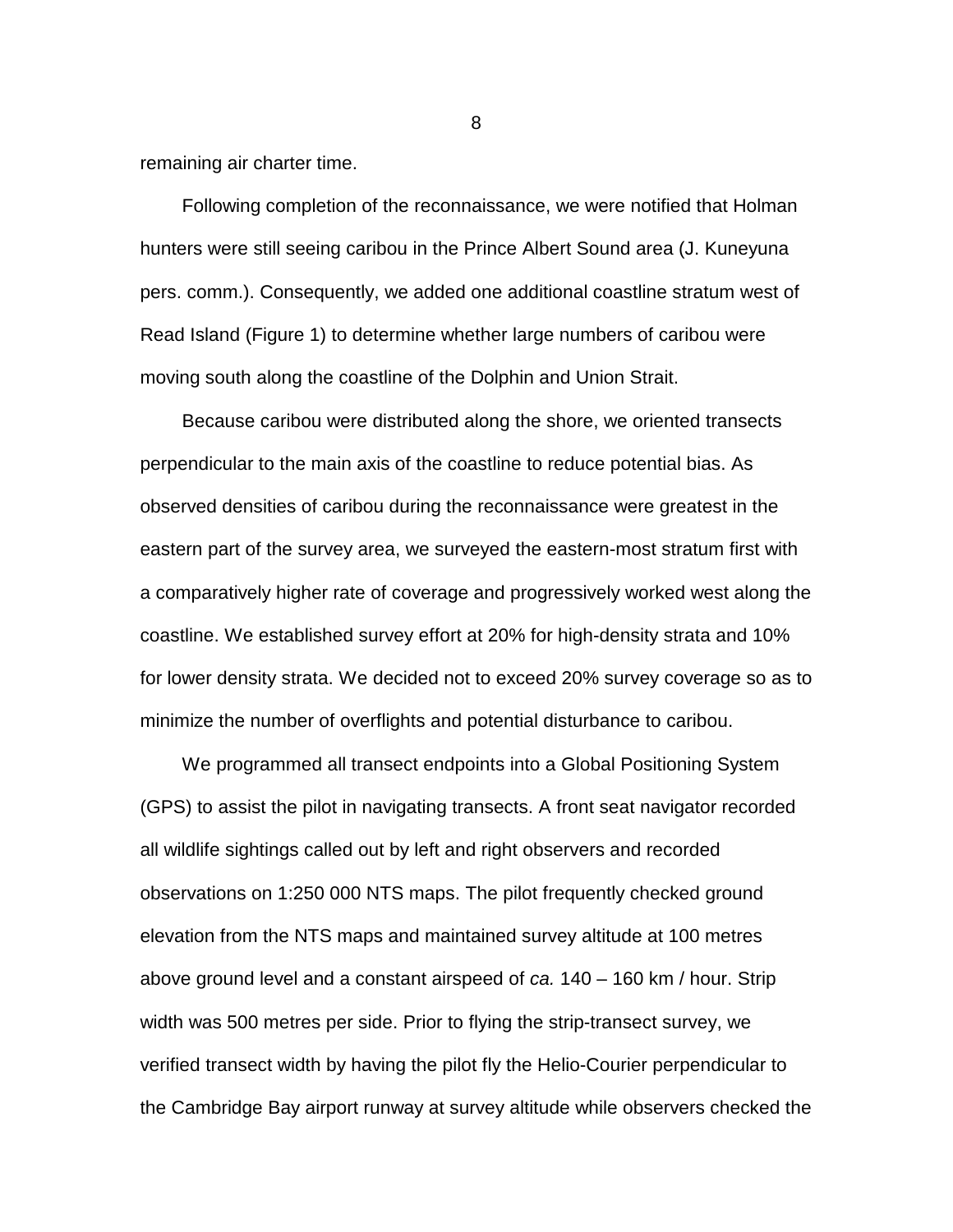location of strip markers<sup>1</sup> against a pickup truck that was temporarily parked 500 metres from the end of the runway.

We used Jolly's (1969) Method 2 to calculate a population estimate of caribou in the surveyed area based on observations from unequal sized transects. We used the program Aerial (Krebs 1992, Program 3.5) for all calculations of population estimates and variances for each stratum.

We used a two-tailed Wilcoxon signed ranks test on observation data from the stratified strip-transect survey to test for differences between numbers of caribou counted by left and right observers on each transect. We adjusted sample sizes for occurrences when there was no difference between observers, and used the large sample test statistic adjusted for tied ranks (Siegel and Castellan 1988, pp. 91–94). Statistical significance was arbitrarily set at *p* < 0.05.

Because of the north-south axis of the transects and the predominant north winds on the 19 and 20 October, we used a one-way ANOVA to test whether the number of caribou counted on transect while the aircraft was flying north into a headwind was greater than when the aircraft heading was south with a tailwind. We log-transformed caribou count data for each transect flown on those days to normalise the data. For this analysis, we ignored transects in which we observed no caribou.

l

<sup>1</sup> On each side of the aircraft, we tied a nylon cord from a bracket on the fuselage to an anchor attachment on the underside of the corresponding wing. We determined a strip width on the ground that would correspond to a 500-metre-wide transect at survey altitude (see Norton-Griffiths 1978), and used a length of flagging tape wrapped and attached to the nylon cord to serve as the outside strip markers.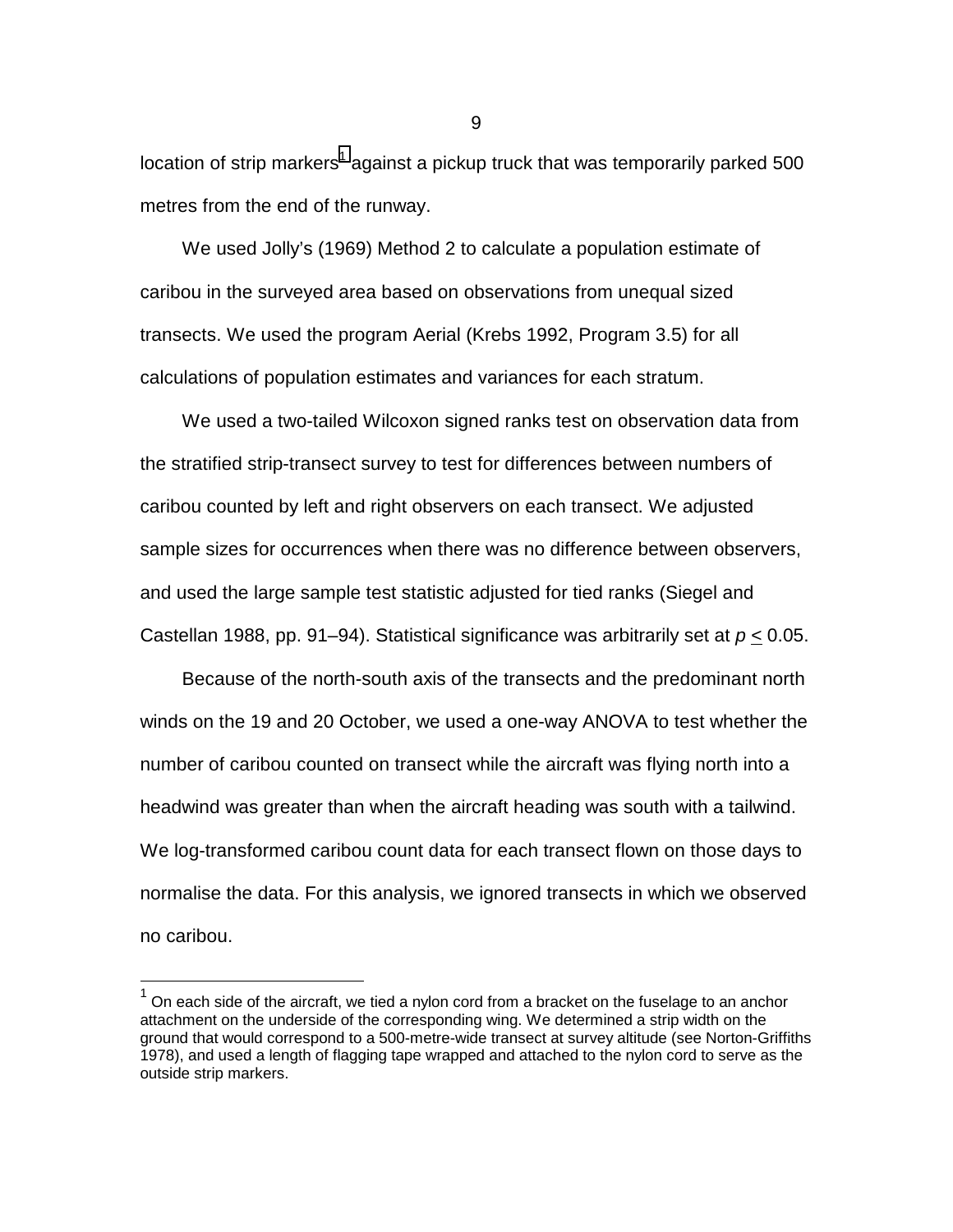### **RESULTS**

### <span id="page-19-0"></span>**Reconnaissance survey**

On 17 and 18 October 1997, we flew a total of 8.8 hours and covered the entire southern coastline of Victoria Island from Lady Franklin Point to Parker Bay (Figure 2, Appendix A). At the time of our reconnaissance survey, the sea ice was at early stages of formation and continuous thin ice pans did not extend more than a few hundred metres beyond the shoreline.

On 17 October, we flew from Cambridge Bay and flew south and east to Parker Bay. Approximately 10 km southeast of the airport, we observed caribou tracks heading off Jago Islet (Figure 1) on newly frozen pan ice $^2$  and passed by a herd of 102 caribou strung out in single file on the ice with lead animals on the opposite shore. We saw few caribou on the flight leg to Parker Bay, but observed progressively greater numbers of caribou (an increase in group size and numbers of groups) along the coastline to the west. There were moderately high densities of caribou between Sturt Point and Anderson Bay, with very high densities as we proceeded to Cape Colburne (Figures 1 & 2).

On 18 October, we flew west along the coastline to Cape Enterprise and then around Wellington Bay (Figure 2) because of open water and risk of

 $\overline{\hspace{0.1cm}}^2$  The ice had formed overnight as P. Linton reported having seen no ice in the area when he flew  $^2$ over the day before.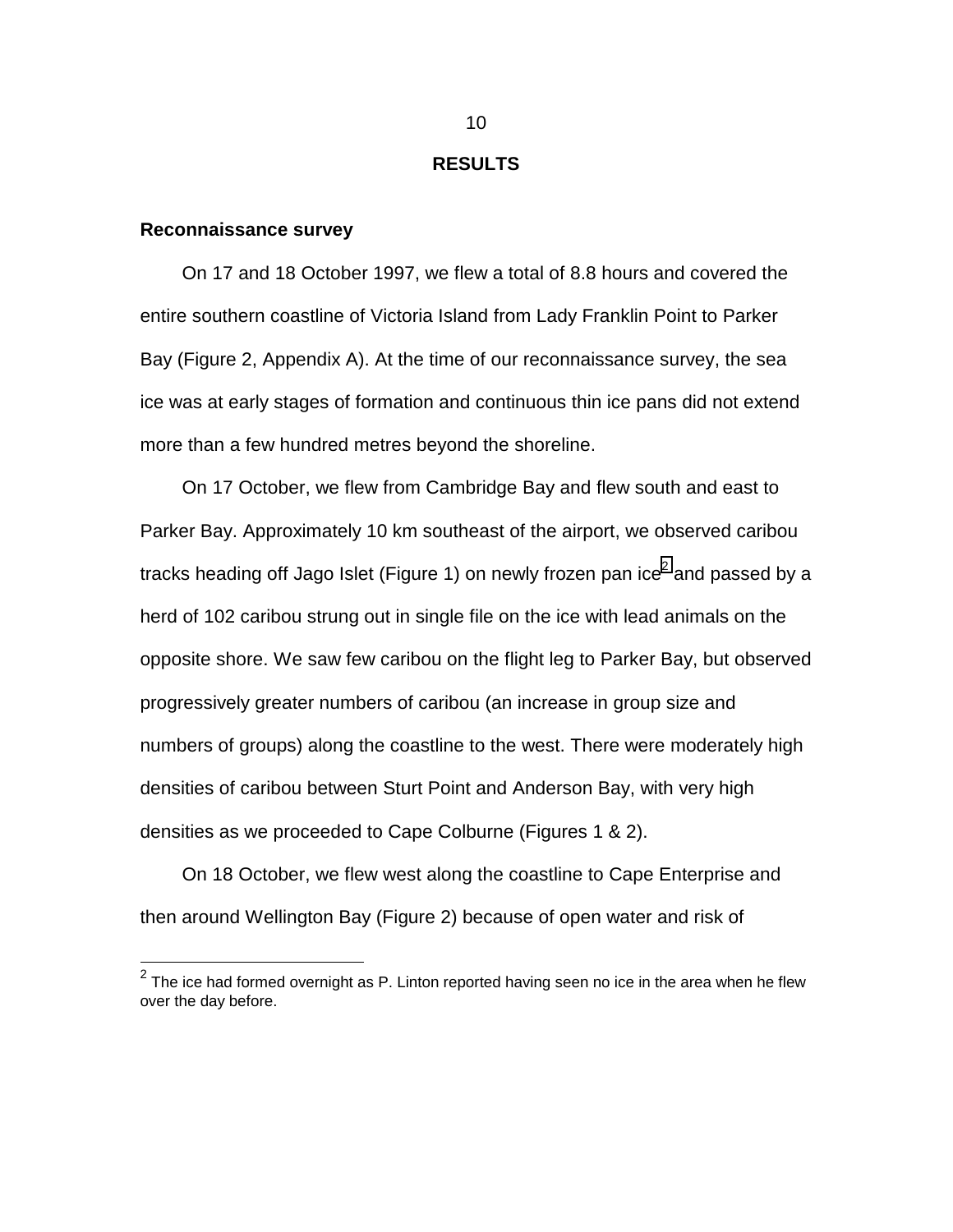<span id="page-20-0"></span>

Figure 2. Flight lines and group sizes of caribou on transect during an aerial reconnaissance survey of the Dolphin and Union caribou herd on southern Victoria Island, 17-18 October 1997.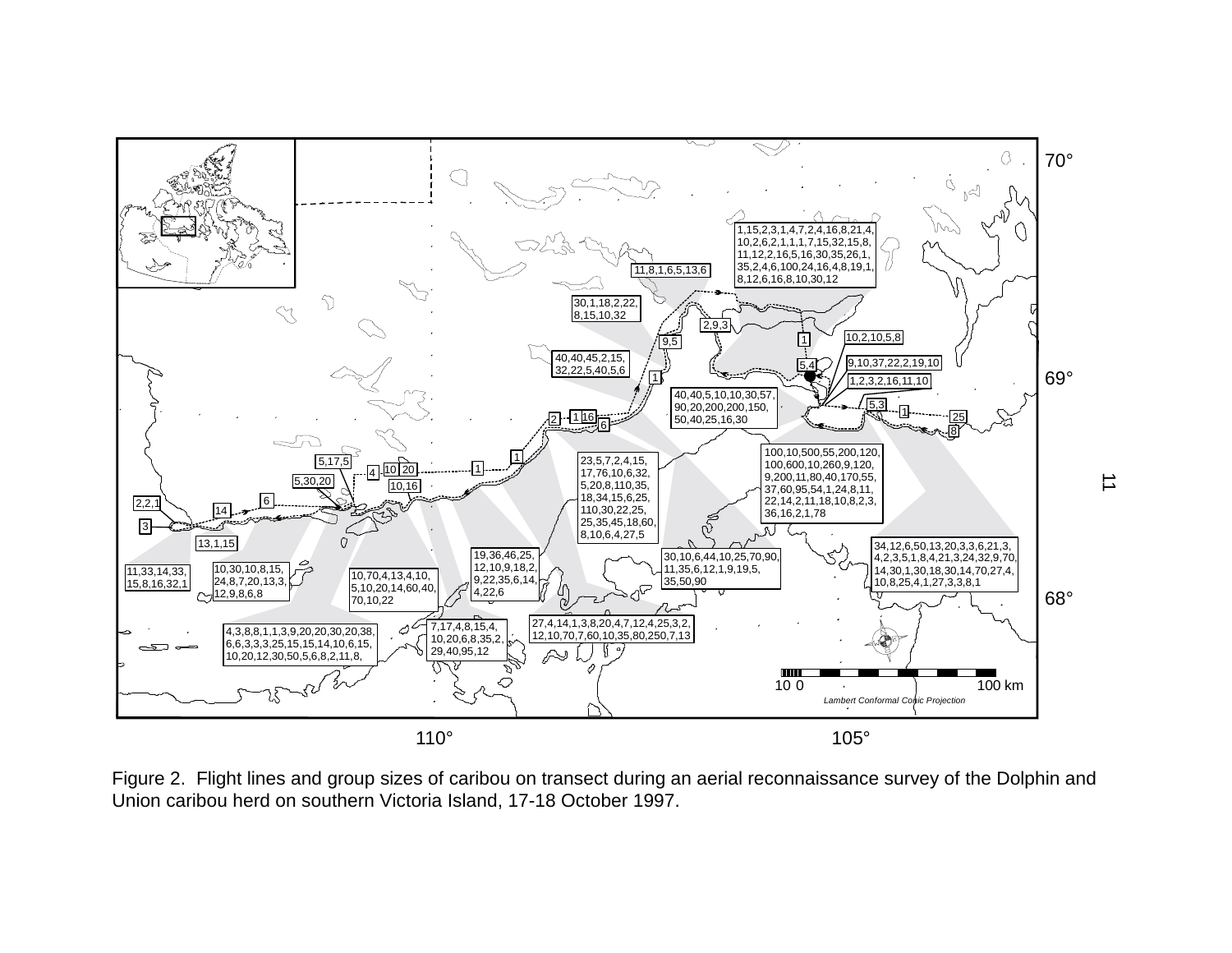freezing drizzle (Appendix B). We saw moderate densities of caribou between the airport and Cape Enterprise. Newly formed sea ice out to Duncan and Unahitak Islands (Figure 1) was scattered with a few caribou tracks. Although we saw very few caribou around Wellington Bay, we observed recent and heavily used trails oriented on a west – east axis at the north end of the bay. These tracks would have been formed following a recent 3-day blizzard occurring from 13-15 October 1997. There were few caribou from Wellington Bay to Cape Peel (Figures 1 & 2), with scattered groups of animals walking east and north along the coastline. There were moderately high densities of caribou from Cape Peel to Byron Bay with many groups walking in single file and heading eastward along the coast. Other groups were bedded and feeding, with a few groups of caribou bedded on the sea ice within a km of the shoreline.

There were numbers of caribou distributed continuously along the coast from Byron Bay to Nakyoktok River (Ross Point) (Figures 1 & 2). At Wilbank Bay we saw a few caribou travelling west towards Murray Point, but the majority were bedded, feeding, and walking slowly – often in single file – to the east. Within the narrows between the Richardson Islands and Victoria Island, we observed 19 caribou that had broken through an area of noticeably thinner sea ice. Most of the caribou were at the ends of broken ice trails attempting to swim to thicker ice: we saw some getting out and onto thicker ice, and observed a few animals breaking through.

As we proceeded west of Ross Point, we continued to observe caribou along the coastline up to the Miles Islands. There were substantially fewer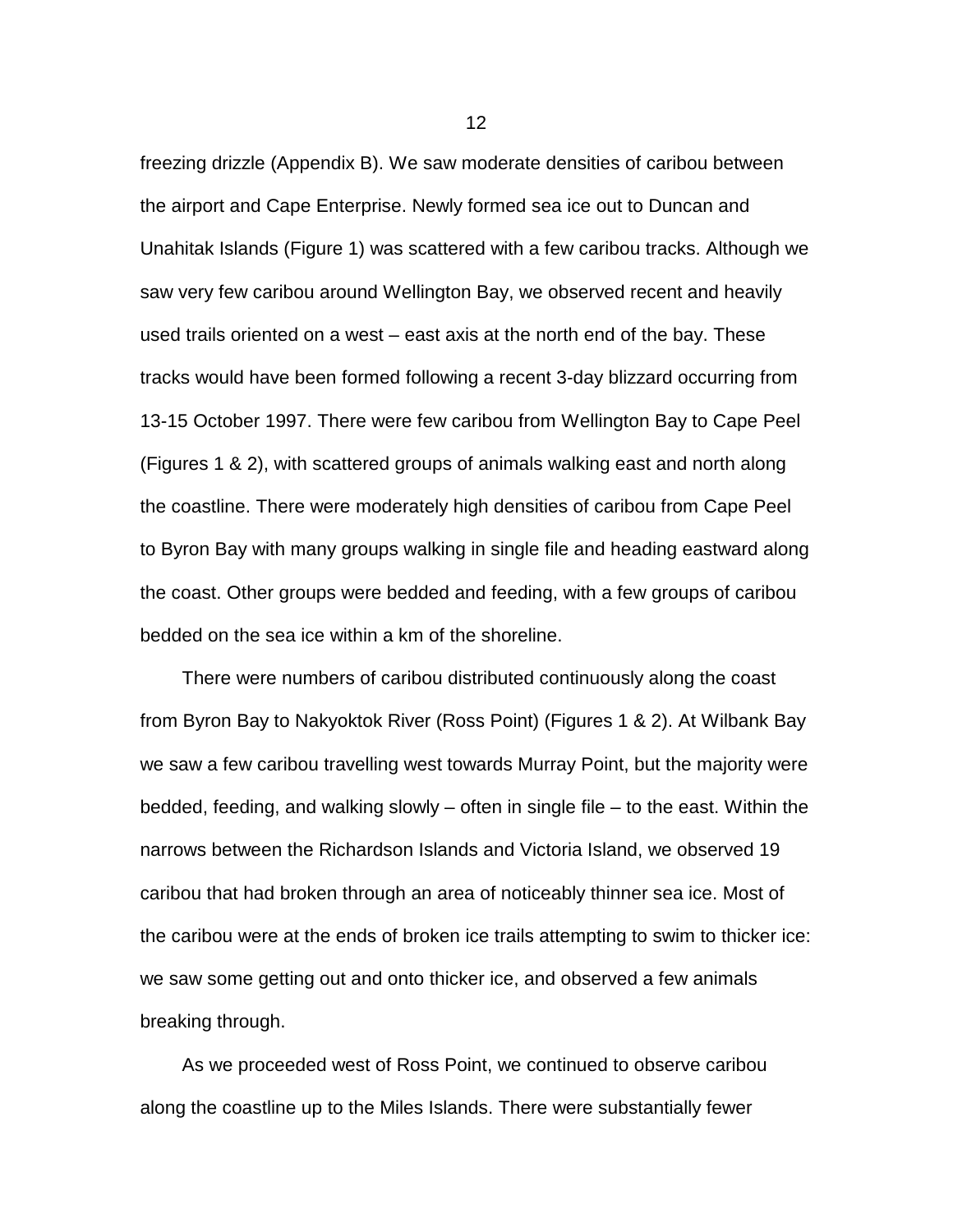caribou along the coastline towards Lady Franklin Point, although there were several groups along the southern shoreline (Figure 2).

On the return flight back to Cambridge Bay, we headed eastward at varying distances from the coastline to determine whether the distribution of caribou extended further north in the higher density areas (Figure 2). We saw very few caribou during the return trip to the north end of Wellington Bay. We proceeded east to follow the northern shoreline of Ferguson Lake to determine whether there were any fresh tracks or caribou, which would have suggested that the unfrozen waters of Ferguson were funneling animals east and away from the coast, outside of our planned survey area. We continued along the north shore halfway down the length of Ferguson Lake and saw no caribou or tracks. We observed only 10 caribou between Ferguson Lake and the airport (Figure 2).

During the initial two-day reconnaissance survey we counted 10 379 caribou (Appendix C) and observed that most were distributed along the coastline either in the area between Cape Colborne and Anderson Bay or between Cape Peel and Nakyoktok (Richardson Islands) (Figures 1 and 2). Caribou densities were concentrated within a narrow band along the shoreline, estimated to be less than 10 kilometres inland from the coast (Figure 2).

### **Stratified strip-transect survey**

From 19-22 October 1997, we flew a total of 26.8 hours (Appendix A) and surveyed eight strata (Figure 3). We flew 1047 km of strip transects, counted a total of 5087 caribou on transect and estimated that there were 27 948  $\pm$  3367 (Standard Error) caribou in the surveyed area (Table 1).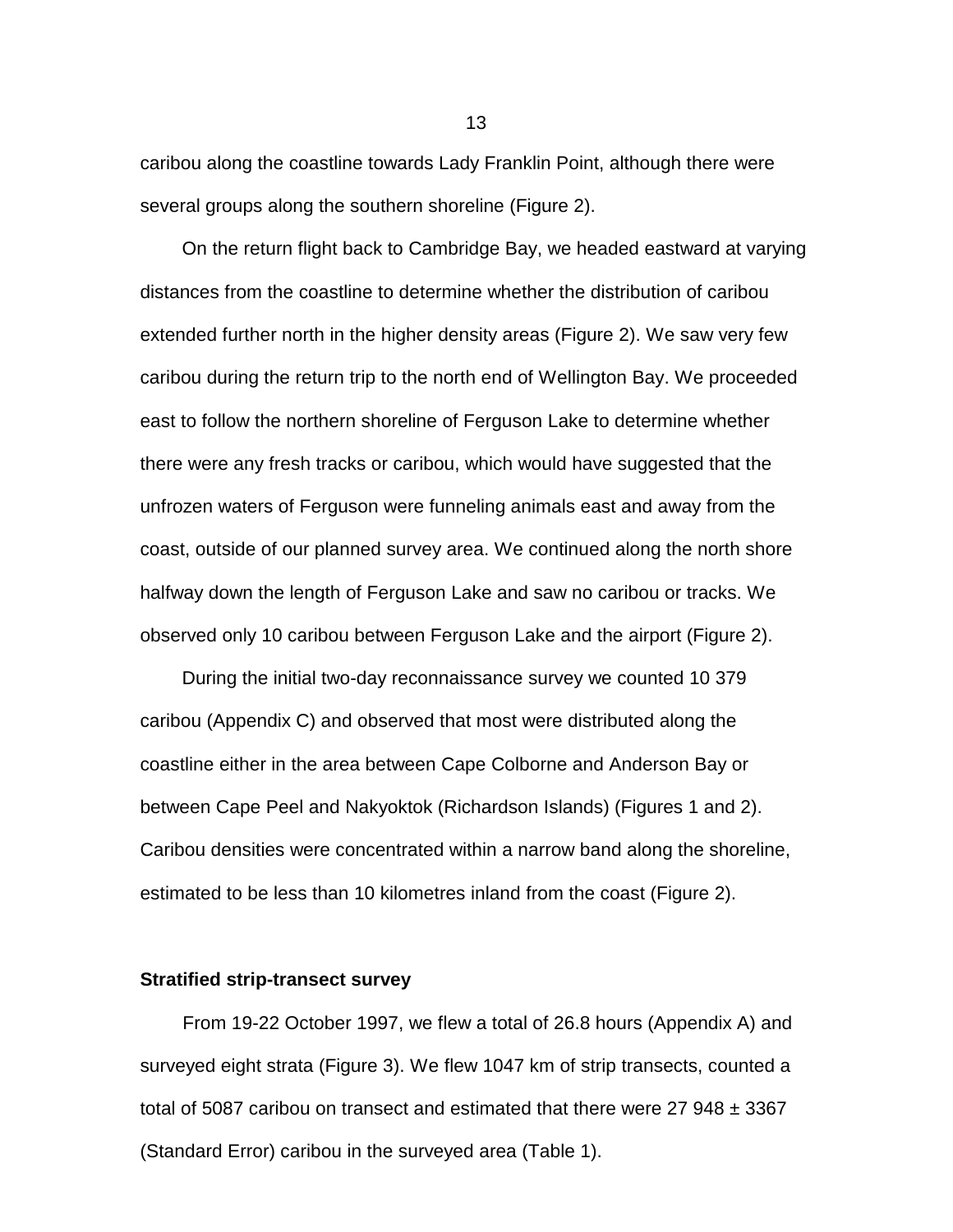<span id="page-23-0"></span>

Figure 3. Strata and transects flown during a systematic aerial survey of the Dolphin and Union caribou herd on southern Victoria Island, 19-22 October 1997.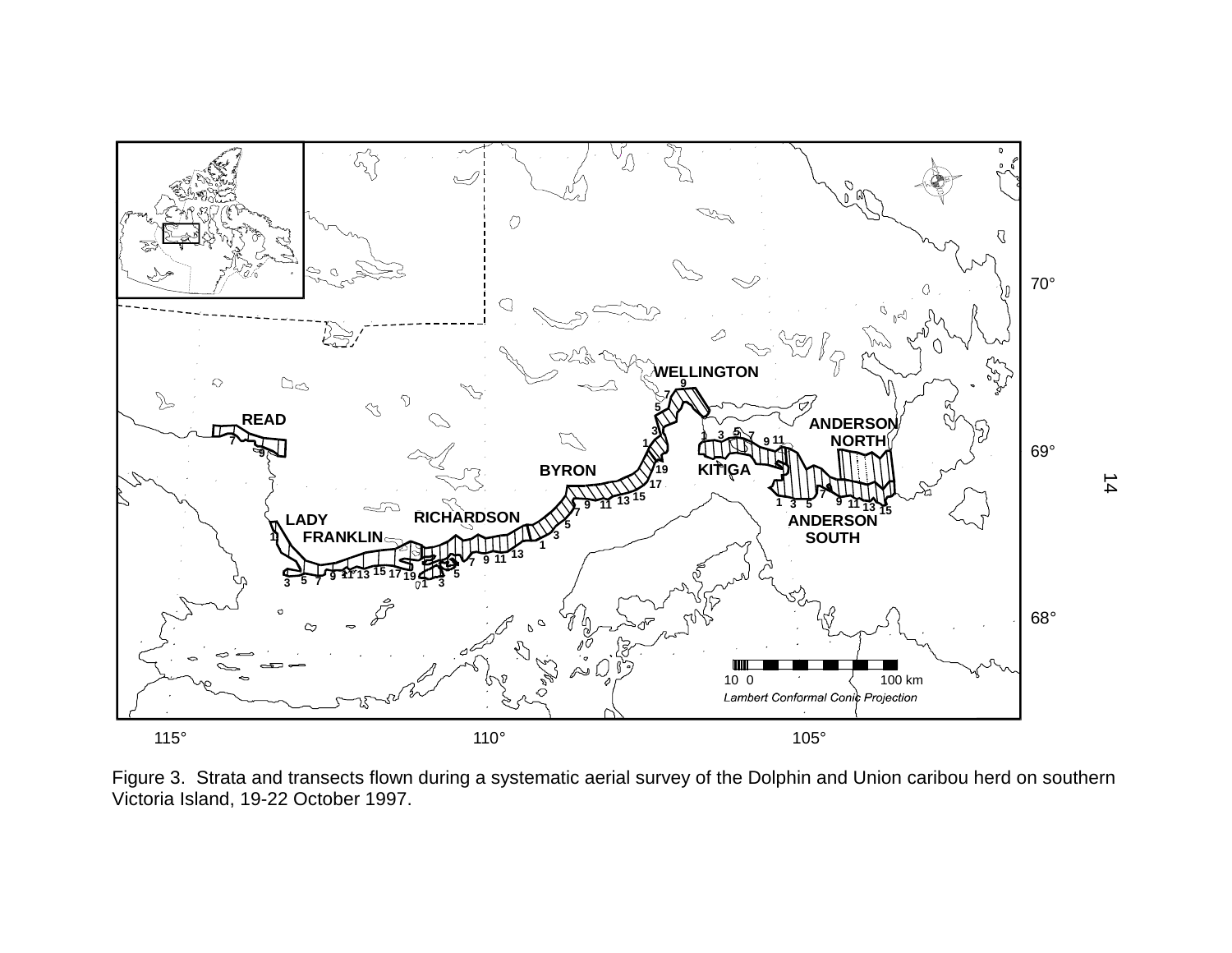|                                                 | <b>STRATA</b> |                  |            |              |            |         |                   |                   |            |
|-------------------------------------------------|---------------|------------------|------------|--------------|------------|---------|-------------------|-------------------|------------|
|                                                 | Read          | Lady<br>Franklin | Richardson | <b>Byron</b> | Wellington | Kitiga  | Anderson<br>South | Anderson<br>North | Total      |
| Maximum number of<br>transects (N)              | 50            | 101              | 71         | 96           | 50         | 57      | 82                | 48                |            |
| Number of transects<br>surveyed (n)             | 5             | 10               | 14         | 19           | 10         | 11      | 16                | 5                 |            |
| Stratum area, $km^2$ (Z)                        | 333.3         | 992.5            | 913.0      | 999.8        | 587.5      | 623.1   | 1189.6            | 705.8             |            |
| Transect area, $km^2$ (z)                       | 30.3          | 89.8             | 172.0      | 191.5        | 120.0      | 112.3   | 230.3             | 100.5             |            |
| Number of caribou<br>counted (y)                | 38            | 159              | 1065       | 833          | 20         | 696     | 2253              | 23                |            |
| Caribou density,<br>caribou/km <sup>2</sup> (R) | 1.256         | 1.772            | 6.192      | 4.350        | 0.167      | 6.200   | 9.785             | 0.229             |            |
| Population estimate (Y)                         | 419           | 1758             | 5658       | 4349         | 98         | 3864    | 11 640            | 162               | 27 948     |
| Population variance<br>(Var Y)                  | 37 369        | 548 029          | 1956951    | 1 394 622    | 3625       | 851 938 | 6 540 674         | 6207              | 11 339 415 |
| Standard error (SE Y)                           | 193           | 740              | 1399       | 1181         | 60         | 923     | 2557              | 79                | 3367       |
| Coefficient of variation<br>(CV)                | 0.461         | 0.421            | 0.247      | 0.272        | 0.615      | 0.239   | 0.220             | 0.488             | 0.120      |
| 95% Confidence<br>inverval                      | 537           | 1674             | 3022       | 2481         | 136        | 2056    | 5550              | 218               |            |
| % Coverage                                      | 9.1           | 9.0              | 18.8       | 19.2         | 20.4       | 18.0    | 19.4              | 14.2              |            |

<span id="page-24-0"></span>Table 1. Analysis of data from an aerial survey of Dolphin and Union caribou (*Rangifer tarandus*) on southern Victoria Island, 19-22 October 1997.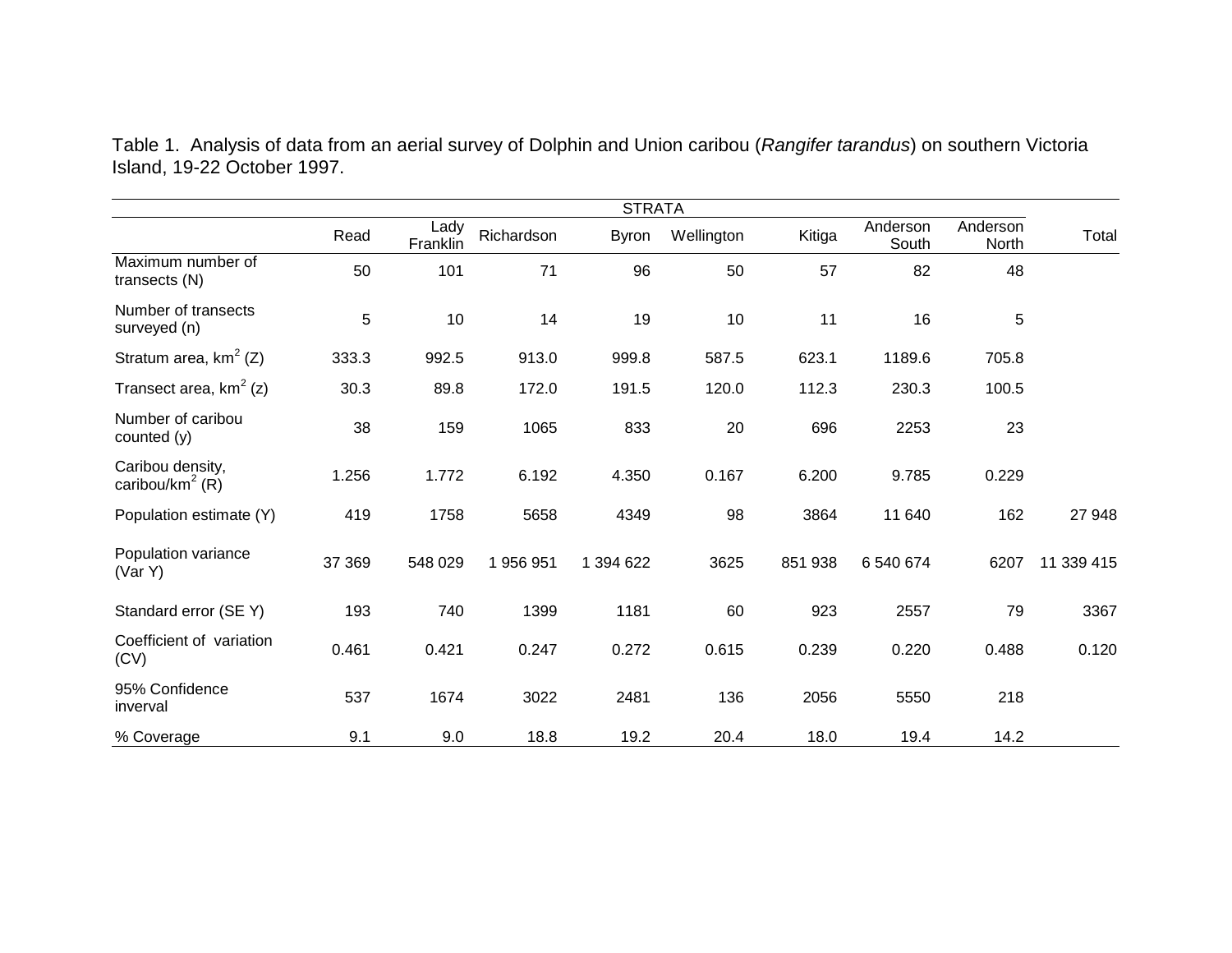The summed estimates of four out of eight strata represented 91.3% of the total estimate (Table 1). We observed the greatest densities of caribou - *ca.* 9.79 caribou / km<sup>2</sup> - east of Cambridge Bay in the stratum Anderson South (Table 1, Figure 4). Immediately west of Cambridge Bay, we observed a density of 6.20 caribou / km<sup>2</sup> in Kitiga stratum. The combined estimates for Anderson South and Kitiga comprised 55.5% of the total estimate. The Richardson and Byron strata together comprised 35.8% of the population estimate with observed densities of 6.19 and 4.35 caribou /  $km^2$  respectively (Table 1, Figure 4).

Numbers of caribou counted on transect by the left (AG, 19 and 20 Oct.; and DP, 22 Oct.) and right (JN) observers during the strip-transect survey were not significantly different (P = 0.569,  $T^+$  = 1178.5, n = 71). Despite the early winter weather conditions along the coast, we were able to fly strip-transects under conditions of good visibility for the duration of the survey. A 3-day blizzard preceding the survey also presented a fresh cover of snow that allowed us to see caribou tracks well.

Although variable cloud conditions and some ground drifting affected visibility at times (Appendix B), those conditions did not reduce visibility within the transect nor did they persist for any length of time during the survey. Nevertheless, open water along the coastline combined with light precipitation resulted in occasional but patchy fog and risk of freezing rain. With deteriorating weather and associated light conditions typical of late afternoons and extensive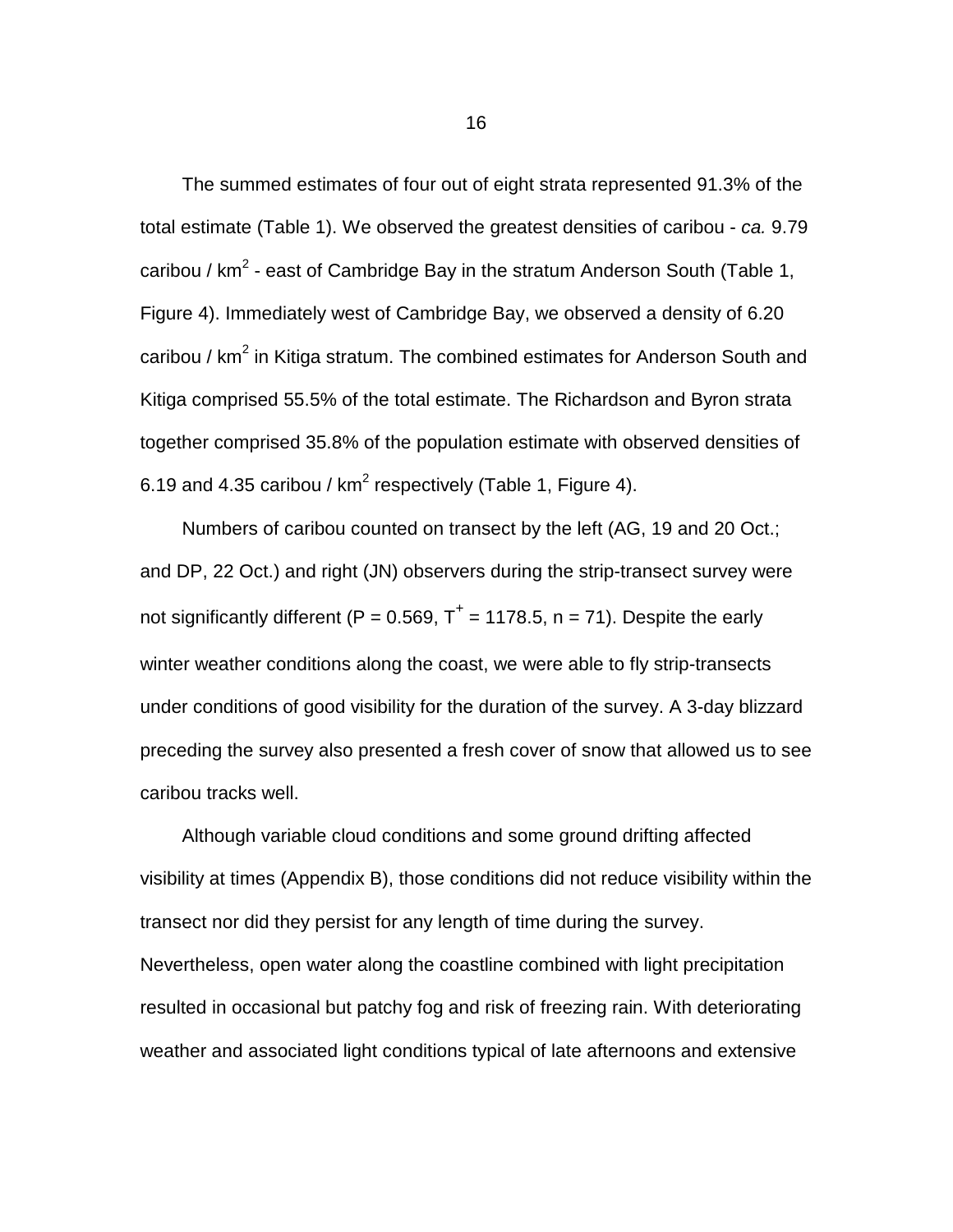<span id="page-26-0"></span>

Figure 4. Estimated abundance (±1 SE) and observed densities in survey strata along southern coastline of Victoria Island, 19-22 October 1997.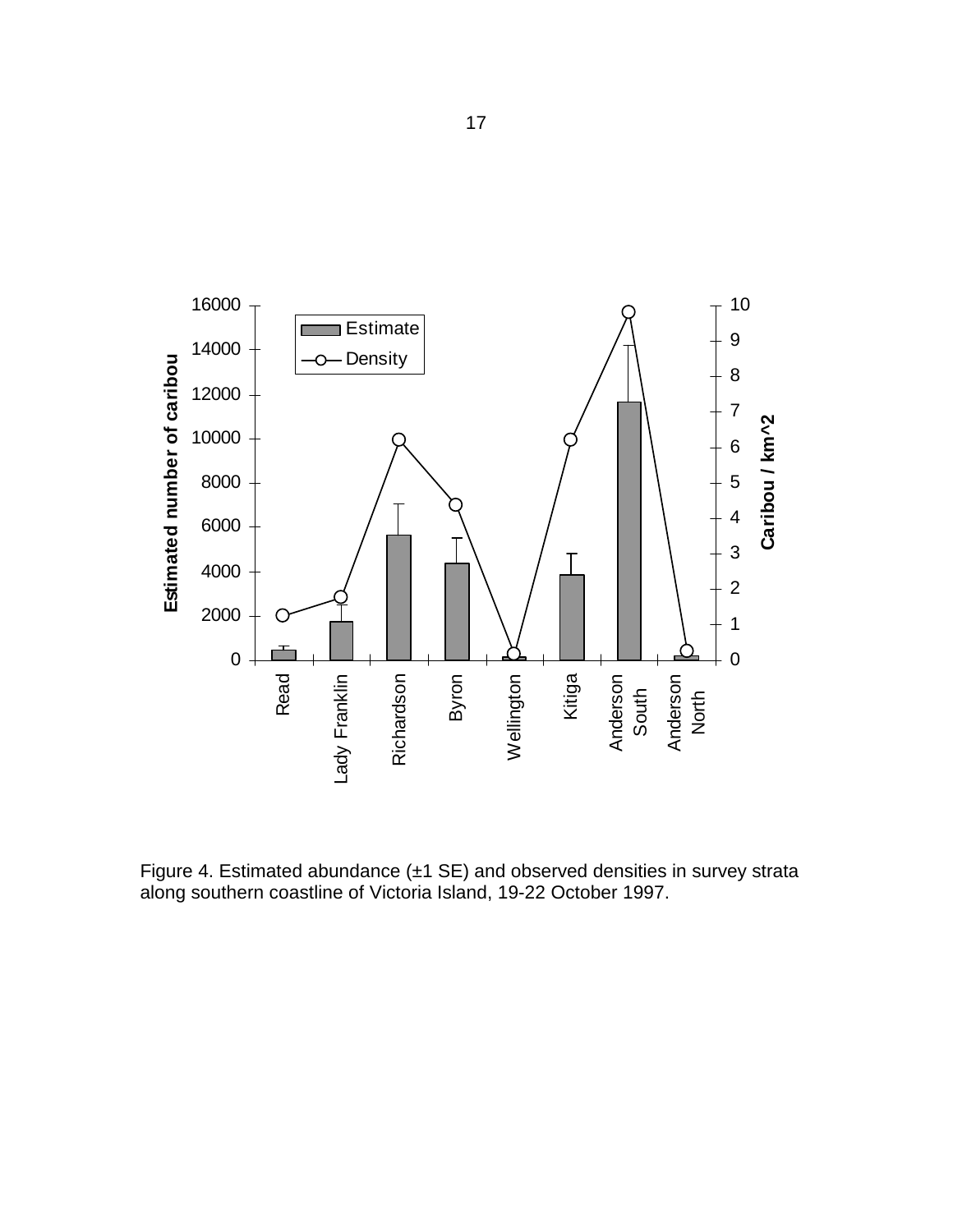ferrying to distant strata, it was necessary to conduct the actual survey within a relatively short working day (Appendix A). Winds for most of the strip-transect survey were predominantly from the north – northwest and ranged from 5 to 16 knots (Appendix B). A comparison of transects where the aircraft was flying into a headwind, *i.e.,* a northerly heading (n = 32), versus flying with a tailwind, *i.e.,* a southerly heading ( $n = 36$ ), did not reveal a significant difference in number of caribou observed ( $p = 0.582$ ).

The 5087 caribou we observed on transect occurred in 322 groups (Figure 5.). Group size ranged from 1 to 477, with a median of 8 and mean of 15.8  $\pm$  34.4 (Standard Deviation). Approximately 50% of the total number of caribou counted on transect occurred in group sizes of 30 or less, while 80% of the total number counted occurred in group sizes of 110 or less (Figure 5). Typical group size (calculated according to Jarman 1982) was 90.5 caribou. Regressions of typical group size and mean group size with density across the eight survey strata were significant (Figure 6, Tables 2 and 3). In the regression between typical group size and density, the intercept was not significantly different from zero ( $p = 0.574$ , Table 2); in the regression between mean group size and density the intercept was significantly greater than zero ( $p = 0.011$ , Table 3).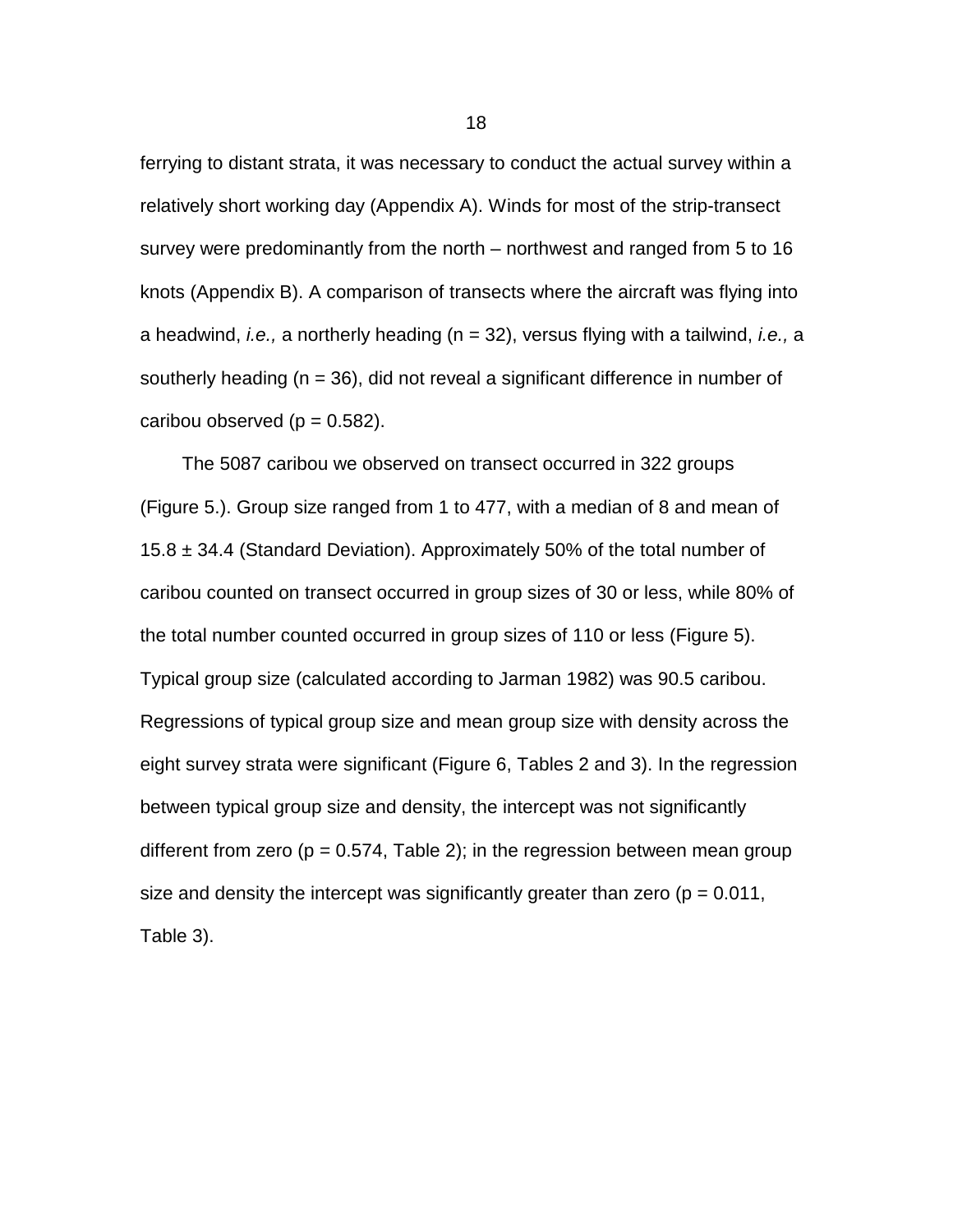<span id="page-28-0"></span>

Figure 5. Frequency distribution of caribou group sizes ( $n = 322$ ) observed on transect (group sizes are shown at intervals of 10) during an aerial survey of the southern coastline of Victoria Island, October 1997. The line graph represents the associated cumulative proportion of the total number of caribou observed (n = 5087) for each of the group size intervals.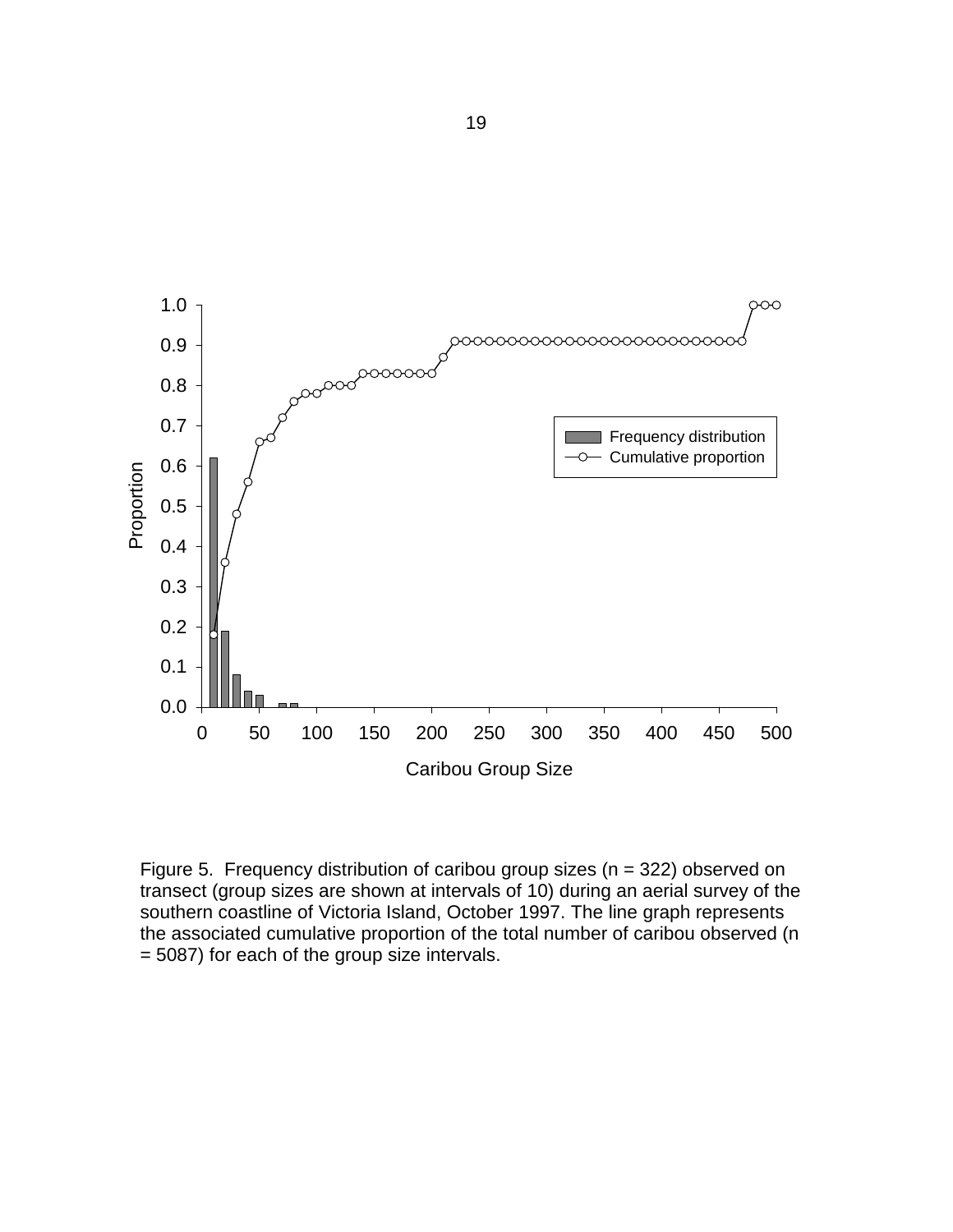<span id="page-29-0"></span>

Figure 6. Relationship between group size and density observed in eight survey strata on southern Victoria Island, October 1997. Typical group size is represented by open circles and mean group size is shown by black circles.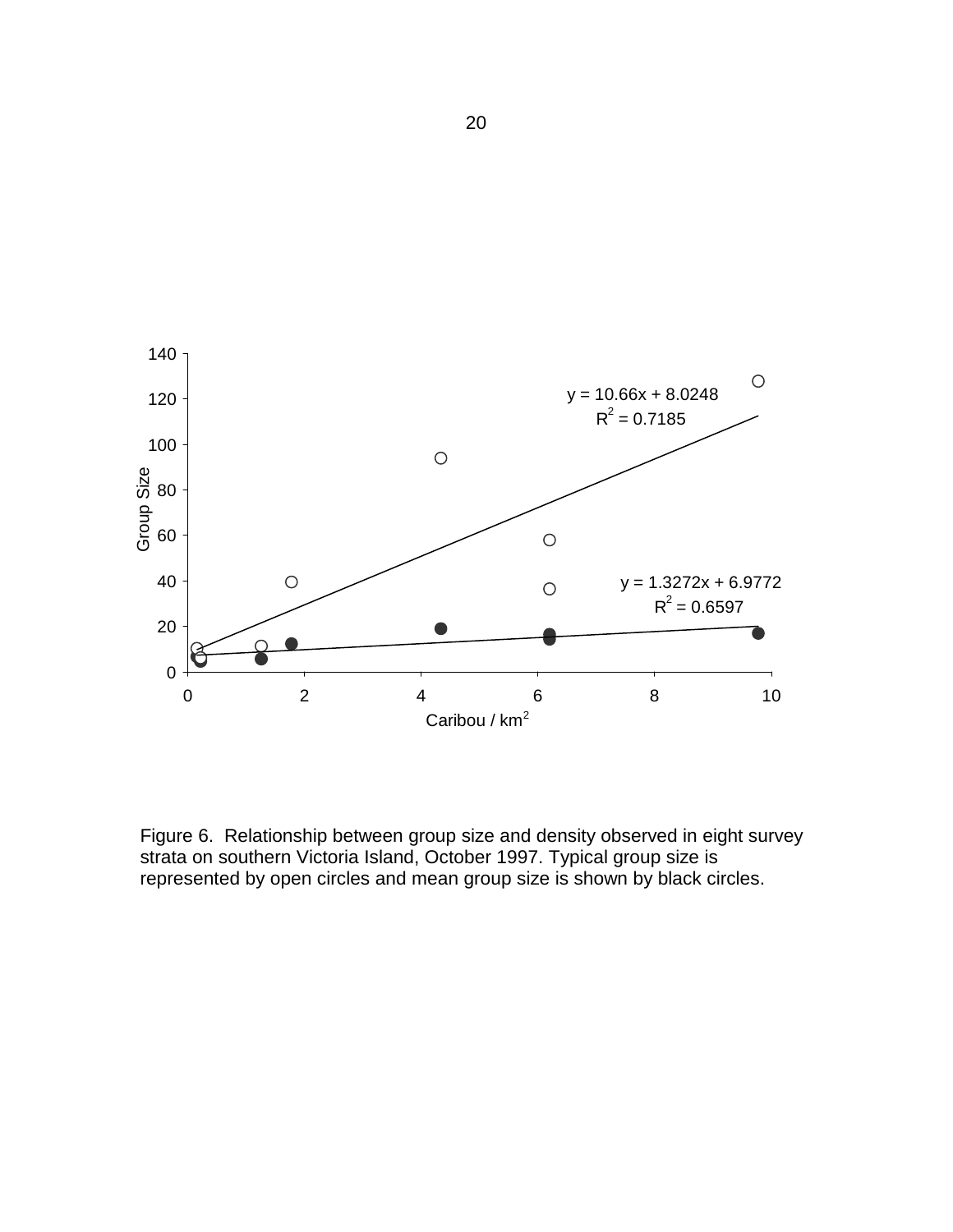<span id="page-30-0"></span>Table 2. Summary statistics for regression analysis of typical group size and density in eight survey strata. Typical group size = 8.013 + (10.659 x Density),  $n = 8$ ,  $R = 0.848$ ,  $R^2 = 0.719$ , Adj  $R^2 = 0.672$ 

|                       | Coefficient | Std. Error |           |        | P     |  |
|-----------------------|-------------|------------|-----------|--------|-------|--|
| Constant              |             | 8.013      | 13.490    | 0.594  | 0.574 |  |
| Density               |             | 10.659     | 2.723     | 3.914  | 0.008 |  |
|                       |             |            |           |        |       |  |
| Analysis of Variance: |             |            |           |        |       |  |
|                       | DF          | SS         | <b>MS</b> |        | P     |  |
| Regression            |             | 9558.353   | 9558.353  | 15.322 | 0.008 |  |
| Residual              | 6           | 3743.037   | 623.839   |        |       |  |
| Total                 |             | 13301.390  | 1900.199  |        |       |  |

Normality Test: Passed  $(P = 0.795)$ 

Constant Variance Test: Failed  $(P = 0.015)$ 

Table 3. Summary statistics for regression analysis of mean group size and density in eight survey strata. Mean group size =  $6.979 + (1.326 \times Density)$ , n = 8, R = 0.812, R<sup>2</sup> = 0.659, Adj R<sup>2</sup> = 0.603

|                       | Coefficient                                                                                                          | Std. Error |         |        | P     |
|-----------------------|----------------------------------------------------------------------------------------------------------------------|------------|---------|--------|-------|
| Constant              | 6.979                                                                                                                |            | 1.928   | 3.619  | 0.011 |
| Density               | 1.326                                                                                                                |            | 0.389   | 3.408  | 0.014 |
|                       |                                                                                                                      |            |         |        |       |
| Analysis of Variance: |                                                                                                                      |            |         |        |       |
|                       | DF.                                                                                                                  | SS         | MS      | F      | P     |
| Regression            |                                                                                                                      | 148.025    | 148.025 | 11.611 | 0.014 |
| Residual              | 6                                                                                                                    | 76.492     | 12.749  |        |       |
| Total                 |                                                                                                                      | 224.517    | 32.074  |        |       |
|                       | $\mathbf{1}$ $\mathbf{1}$ $\mathbf{2}$ $\mathbf{3}$ $\mathbf{3}$ $\mathbf{4}$ $\mathbf{5}$ $\mathbf{5}$ $\mathbf{1}$ |            |         |        |       |

Normality Test: Passed  $(P = 0.485)$ 

Constant Variance Test: Passed  $(P = 0.578)$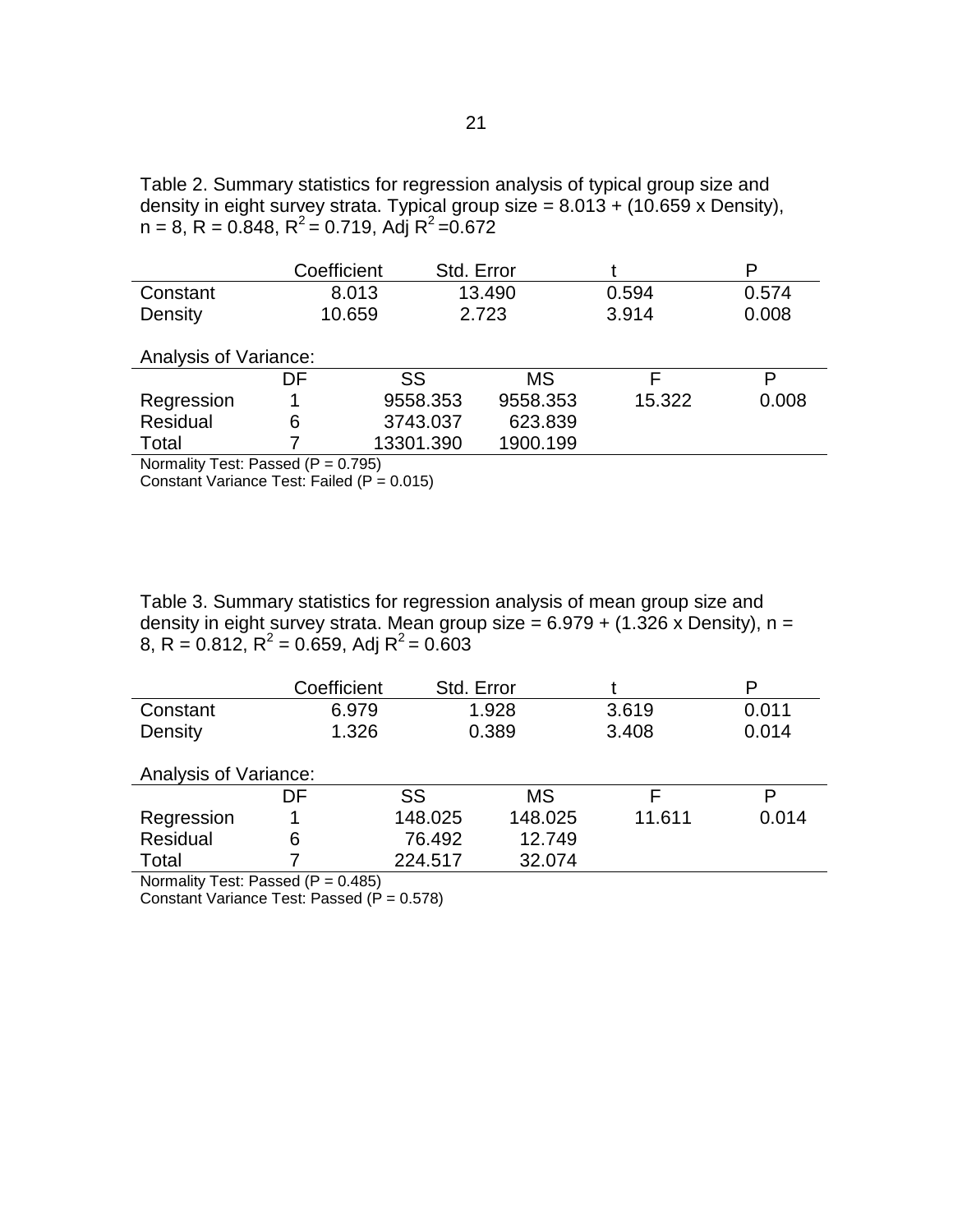### **DISCUSSION**

<span id="page-31-0"></span>In October 1997, we found that caribou were distributed in high densities along the southern coast of Victoria Island during the fall because the waters (including Dolphin and Union Strait, Coronation Gulf, Dease Strait, and the western extent of Queen Maud Gulf) between Victoria Island and the adjacent mainland had not yet frozen over completely, and the animals require weightbearing ice to successfully cross the sea and migrate to their winter range on the mainland. Our rationale for flying the southern coastline during the rut was that the distribution and density of caribou staging along the coast served to concentrate the majority of this migratory population into a well-circumscribed area, making a population estimate logistically feasible and biologically meaningful.

### **Interpretation of survey results**

Despite a higher likelihood for marginal weather conditions and reduced visibility, logistic feasibility of a fall survey on southern Victoria Island is relatively good because the survey area is comparatively small and discrete. Following an initial reconnaissance of the southern coastline, we designed and flew a stratified strip-transect survey and estimated that there were  $27\,948 \pm 3367$  (SE) caribou.

As this was a visual survey, we recognize that undercounting was a likely source of bias (Caughley 1974, Norton-Griffiths 1978). It is also important to note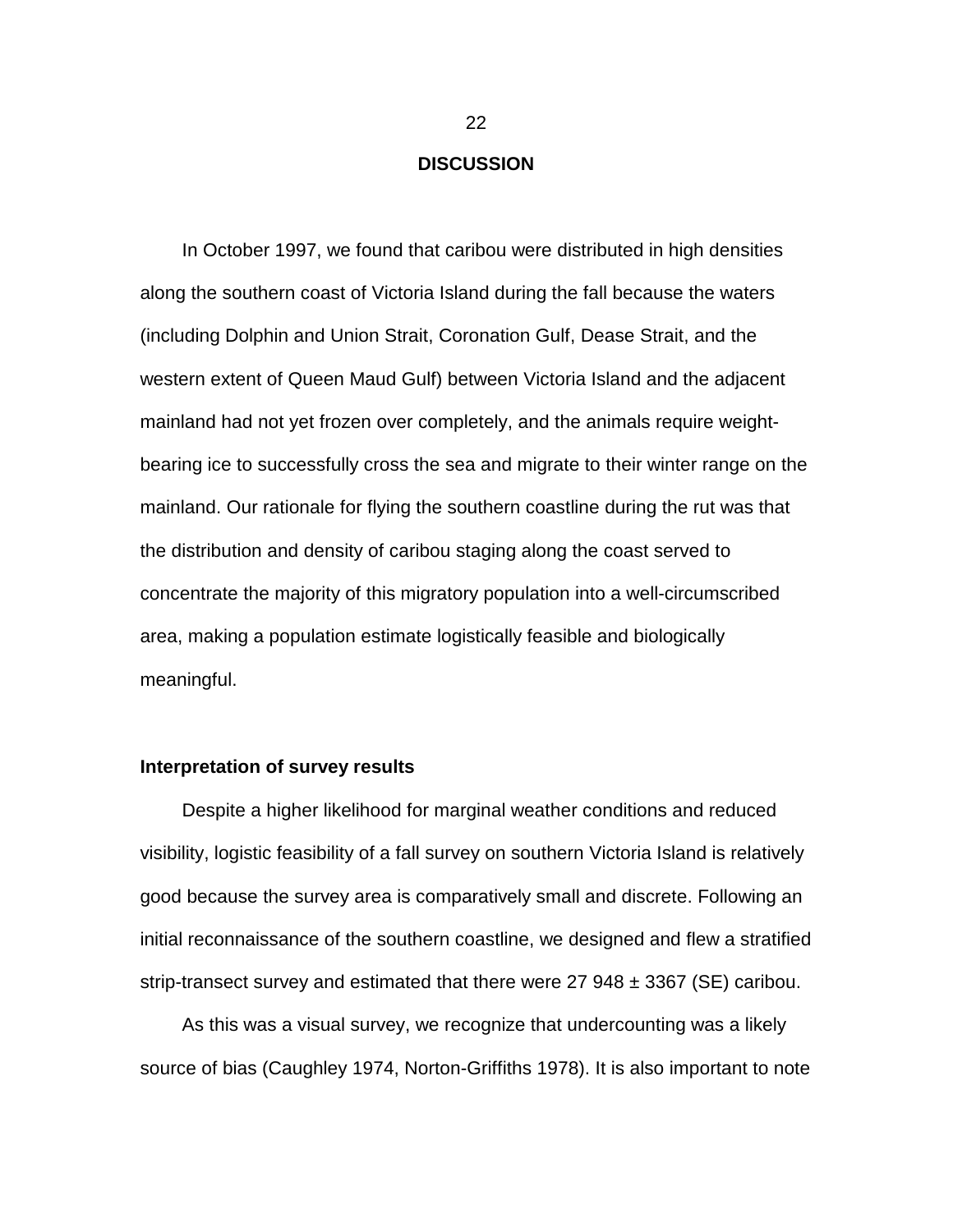that undercounting was probably a greater source of bias in high-density strata (*i.e.,* Anderson South) compared to those strata where we observed lower densities of caribou. Although, another important potential source of bias in winter surveys is reduced visibility due to blowing snow and ground-drift, we do not think these obscuring phenomena undermined our survey results because observers were able to visually cover their entire strip widths for the duration of the survey. Because transect lengths were short, *ca.* 10 km, observers had frequent short breaks which helped maintain their alertness. Despite strong winds affecting actual ground speed of the survey aircraft, we were unable to detect any differences in observer counts when either a head or tail wind affected the aircraft. Despite the potential problems associated with visibility bias, the population estimate was relatively precise (Coefficient of Variation  $= 0.12$ ).

However, the issue of survey accuracy is somewhat more difficult to evaluate and will require additional follow-up work. For this survey, the issue of accuracy is linked directly to the question of "how many animals from this migratory herd were missed because they were outside of the survey area?" Whether this fall survey technique provides a direct and reliable estimate of the Dolphin and Union herd depends on whether the vast majority of the migratory herd occurred in the survey area during the time of survey.

We outlined several lines of supporting evidence (see Introduction) including hunters' observations, previous aerial surveys of the southern coastline, radio-telemetry studies of Dolphin and Union caribou cows, and provide additional observations from this survey that are consistent with the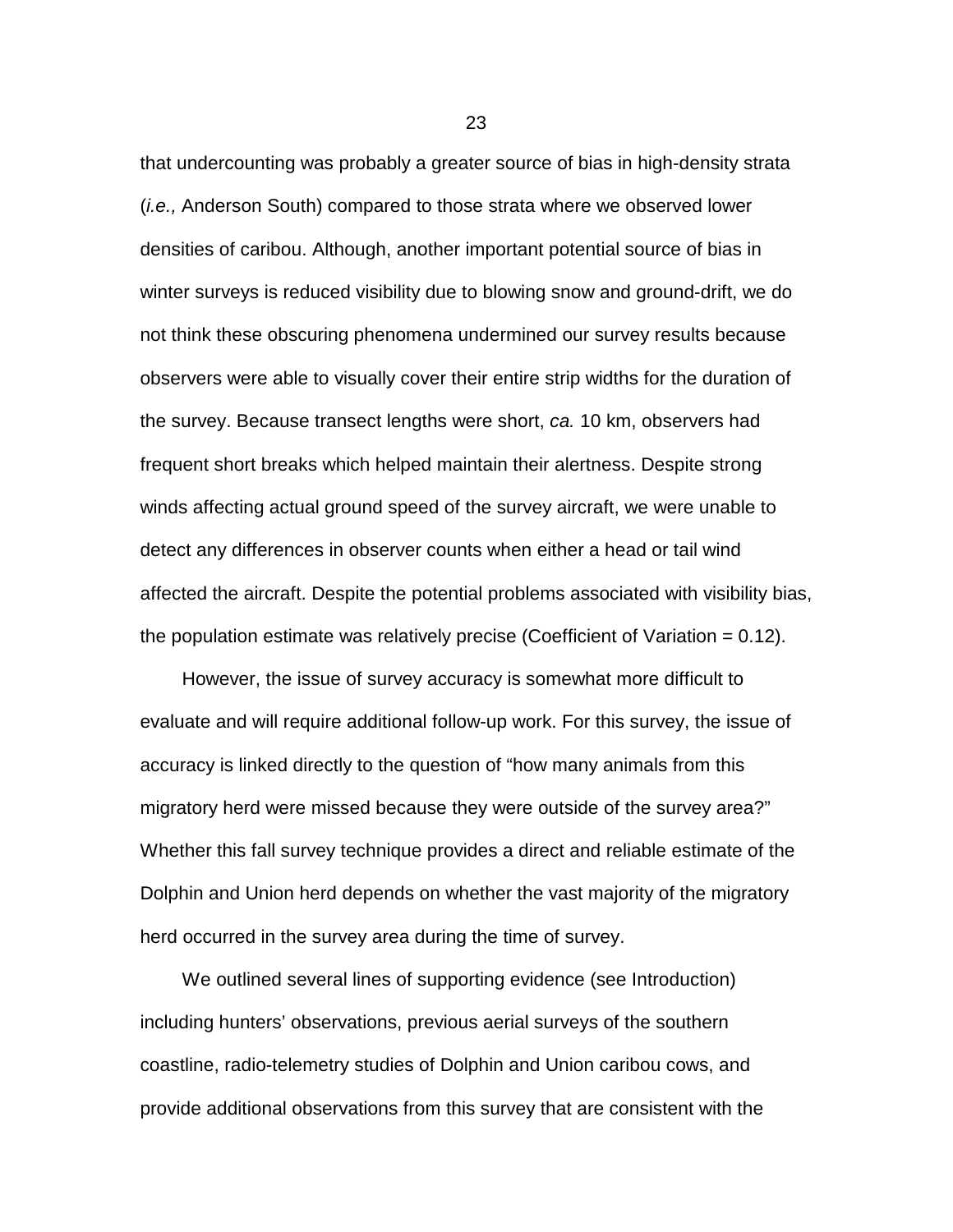assumption that the majority of the herd stages along the southern coastline in wait of freeze-up. We observed caribou and recent caribou sign (*i.e.,* tracks and trails) distributed within a narrow band along the entire coastline suggesting that pre-migration staging was both extensive and substantial. The high densities of caribou within specific survey strata, (*i.e.,* Anderson South, Richardson and Byron), corroborate well with local hunters' contention that caribou aggregate along certain sections of the southern coastline that are adjacent to where most of the animals will cross once the sea ice is formed sufficiently to support the animals' weight. Once the new sea ice is frozen sufficiently, thousands of caribou will cross from the Cape Colborne area to Kent Peninsula (south of Trap Point) within a matter of a few days (G. Angohiatok pers. comm.). The instinct to migrate is powerful as we observed several caribou herds bedded down on newly formed sea ice and walking out onto progressively weaker ice, with animals breaking through in some cases. Indeed, local trappers are known to search out caribou that have died during the fall ice crossing and set fox traps in the vicinity of these partially entombed carcasses (D. Kaomayok pers. comm.).

Although, Holman hunters had indicated that they were still seeing caribou along the northern shoreline of Prince Albert Sound<sup>3</sup> at the time of our survey, we do not know enough about the distribution or abundance of those caribou to

l

 $^3$  It is interesting to note that the Kunana site – a recent post-Thule site located near the mouth of the Kuuk River – was used between A.D. 1800 – 1900 primarily for fall caribou hunting (McGhee 1972 in Condon and Ogina 1996).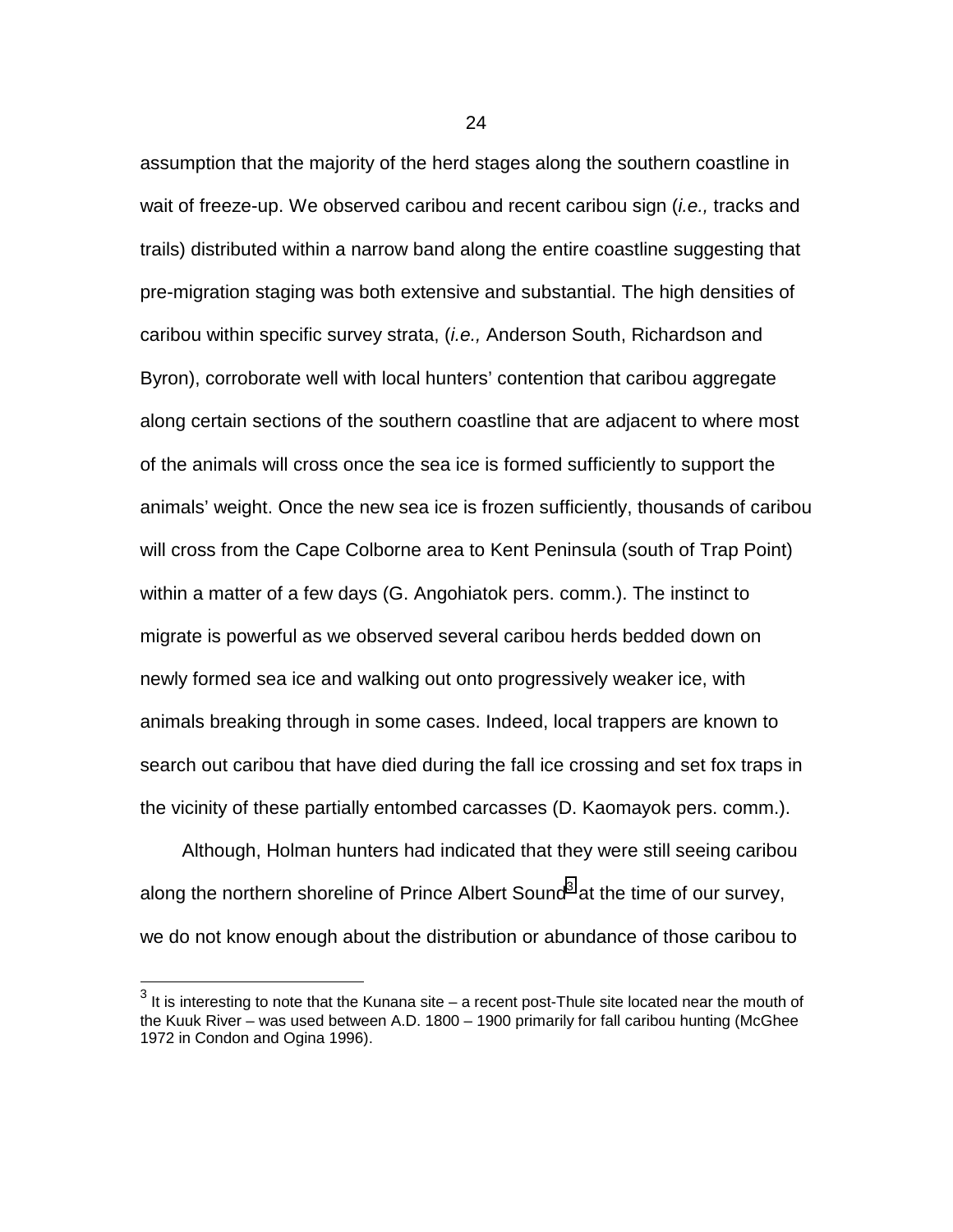determine whether they overwinter on Victoria Island or whether they continue to migrate east and then south to the mainland. These possible explanations should be explored further with satellite collars placed on a sample of those female caribou during the fall rut with co-ordinated aerial surveys to determine distribution of caribou

Our observations during both the reconnaissance and stratified strip transect survey clearly showed that caribou were concentrated along the southern coastline. Greatest densities occurred in the eastern part of the survey area in the Anderson South and Kitiga strata. In the western part of the survey area, the Richardson and Byron strata had the highest caribou densities. Caribou density was the lowest in the Wellington strata and it appeared to show a separation between the western and eastern distributions of caribou along the southern coastline. However, the occurrence of heavily used trails around the northern periphery of Wellington Bay and the presence of small bands of caribou travelling these trails suggests that these eastern and western distributions are neither isolated nor distinct and there is likely substantial movement and interchange of caribou during the rut<sup>4</sup>.

That we delineated a discrete distribution of Dolphin and Union caribou during the fall rut lends greater weight to the survey results as being representative of the entire migratory population. Since the staging of caribou

l

 $^4$  The location of Paleoeskimo (the first people to live year round in the Canadian Arctic) sites near Wellington Bay provide evidence of cooperative hunting where stone markers appear to have been used to funnel caribou toward a kill site (p. 6 in Condon and Ogina 1996). This points to the importance and past extent of this caribou migration.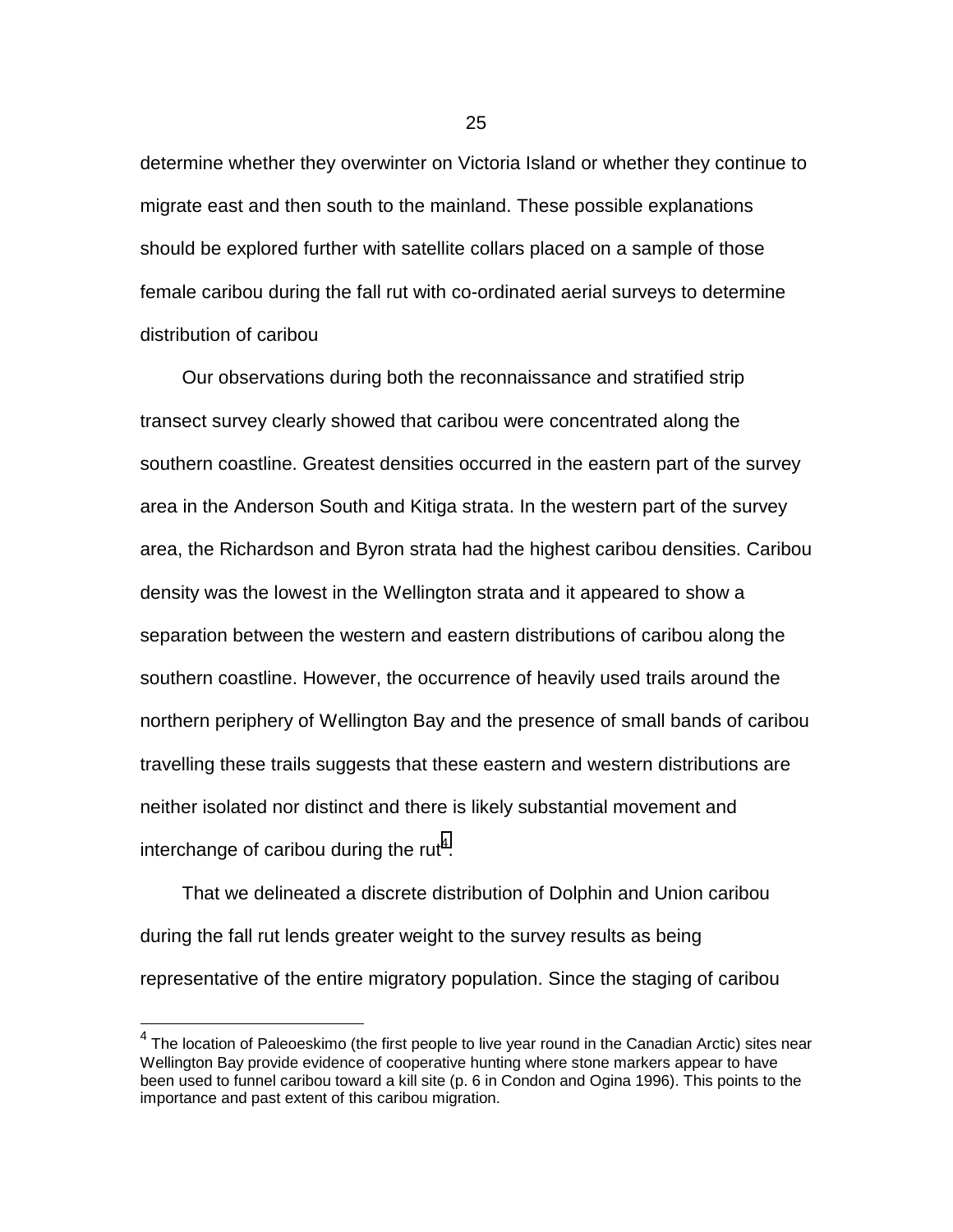along the coastline occurs during the rut, the composition of caribou is likely well representative of the population and there is no reason to suggest that any age / sex class would be under or over represented during this time of the year. Here again independent confirmation of these assertions is required in order to validate this survey method.

Characteristics of the fall migration to the mainland are in contrast to the spring migration when Dolphin and Union caribou return to Victoria Island and cross the sea ice from the adjacent mainland (see Manning 1960, Gunn *et al.* 1997). We suspect that the timing of the spring migration occurs over a longer period and may start as early as April and extend well in to June (depending on ice conditions). Typically, cows and yearlings precede the bulls in the spring migration to calving grounds on Victoria Island (Gunn *et al.* 1997, Nishi 2000, Nishi and Buckland 2000, Nishi unpublished data). In contrast, the fall migration consists of a representative mix of all age and sex classes crossing over to the mainland within a much shorter timeframe, where the caribou first cross over in mid to late October with the majority of animals on the adjacent mainland after 3- 4 weeks (B. Patterson unpub. data). The unfrozen sea that lies between the southern coastline and the adjacent mainland acts as barrier to migrating caribou. And during the early freeze-up period, the open water and newly forming sea ice imparts a marked fencing effect on the caribou migration – essentially caribou cannot leave the southern coastline of Victoria Island until the sea ice has frozen sufficiently and until it does, the animals congregate and wait. This presents obvious advantages for survey design as relatively high densities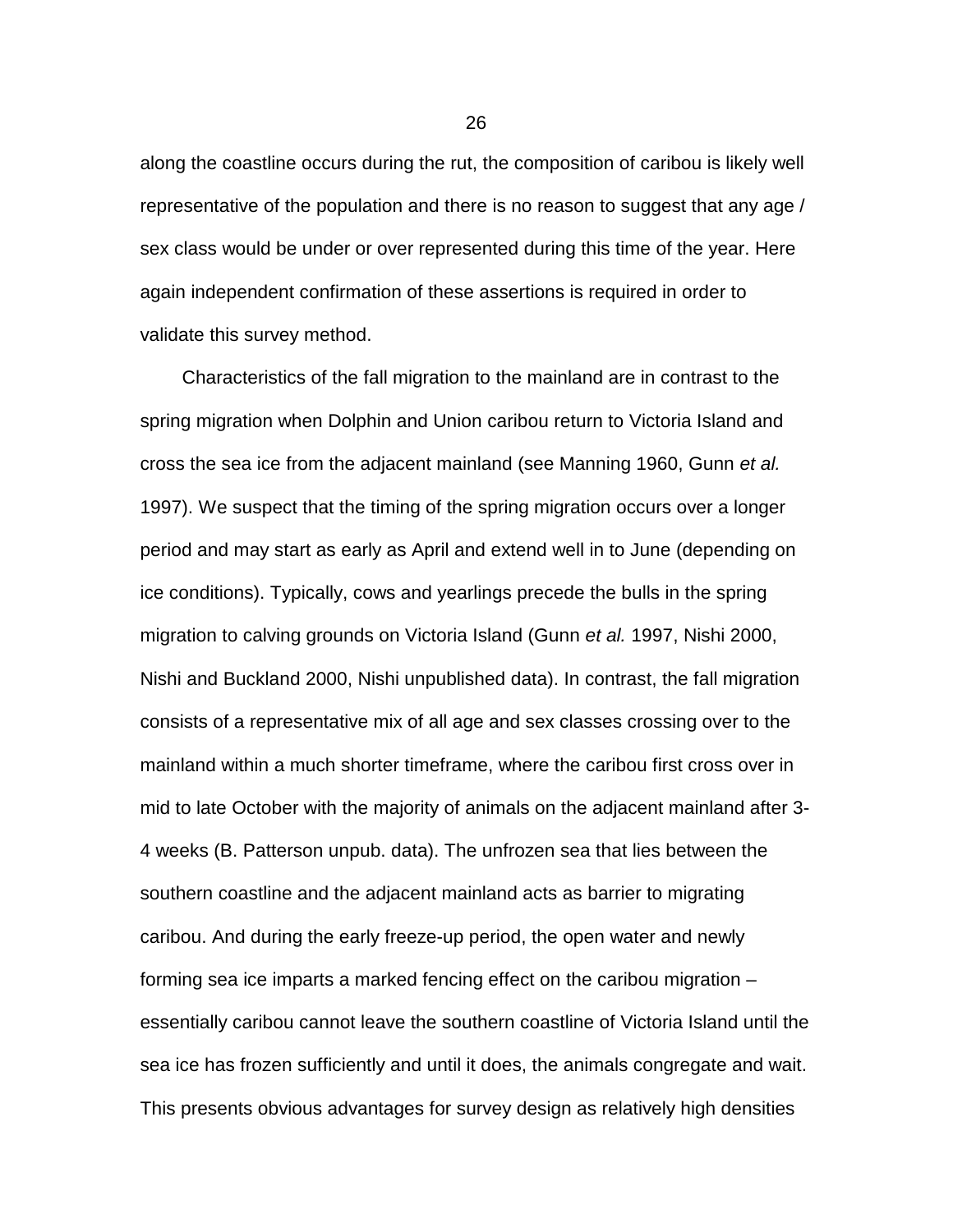of caribou are distributed within well-defined spatial boundaries.

Prior attempts to estimate the number of caribou on Victoria Island have been challenged by the vast areas and relatively low densities encountered on extensive surveys flown during the calving period or during late summer. The most recent surveys of the southern calving areas on Victoria Island flown by Gunn in 1987 and 1988 (Gunn and Fournier 2000), and Nishi and Buckland in 1994 (Nishi and Buckland 2000) were unable to delineate the entire calving distribution and generate a clear and defensible herd estimate. The overall densities observed on Wollaston Peninsula during those June surveys in the late 1980s and early 1990s were *ca.* 0.47 and 0.24 caribou / km<sup>2</sup> respectively. In their extensive survey of Victoria Island in August 1980, Jakimchuk and Carruthers (1980) observed caribou densities ranging from 0.01 – 0.13 caribou /  $km^2$ . In contrast, we observed an overall density of 4.41 and a range of 0.17 to 9.79 caribou / km<sup>2</sup> along the southern coast in late October 1997. Clearly, the clumped distribution of caribou during the fall rut presents a useful and biologically relevant opportunity to census this migratory population.

Although mean group size is conventionally reported in aerial surveys of ungulates, we think that typical group size is a more appropriate way of summarizing and comparing data on group sizes. Typical group size is an animal-centered measure that is considered more biologically relevant than mean group size because it better describes herding behaviour and the social environment experienced by the average individual (see Heard 1992 and Ruckstuhl and Festa-Bianchet 2001). Indeed our data showed that typical group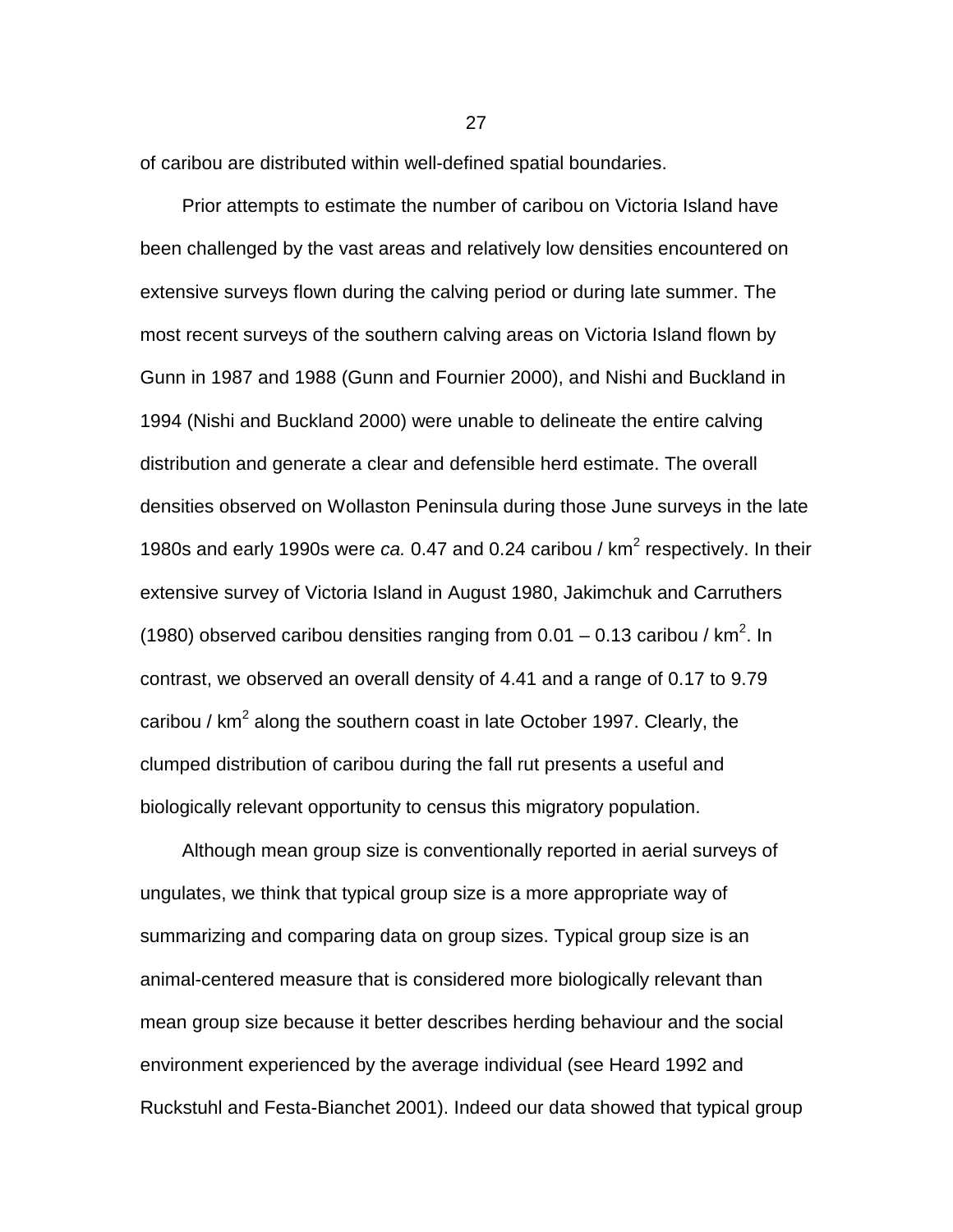size was a better correlate of caribou density than mean group size because the regression intercept of typical group size and stratum density passed through the origin. Also, since the distribution of observed group sizes clearly showed a nonnormal distribution, the use of parametric descriptive statistics may be misleading because mean group size is greatly affected by the occurrence of single animal observations.

Although we contend that the survey results are a useful estimate for the migratory Dolphin and Union caribou herd, the critical assumption that a large majority of this migratory population stages along the southern coastline during freeze-up remains to be thoroughly tested. Though we argue that the assumption was reasonable given our information at the time, the survey technique should be repeated and validated by concomitant collection of additional data using satellite telemetry<sup>5</sup> on the timing and extent of migratory movements of Dolphin and Union caribou. The greatest potential source of error for accuracy of this survey technique is related to the timing of the fall migration and the possibility that an, as yet unknown and potentially variable proportion of the migratory herd, which may occur further north on Victoria Island during the fall rut and freeze-up period, move across to the mainland later in the winter.

l

In 1999, Nunavut Department of Sustainable Development initiated a multi-year study on the seasonal movements of Dolphin and Union caribou by deploying satellite collars on 25 adult cows (B. Patterson pers. comm., N. Griller pers. comm.).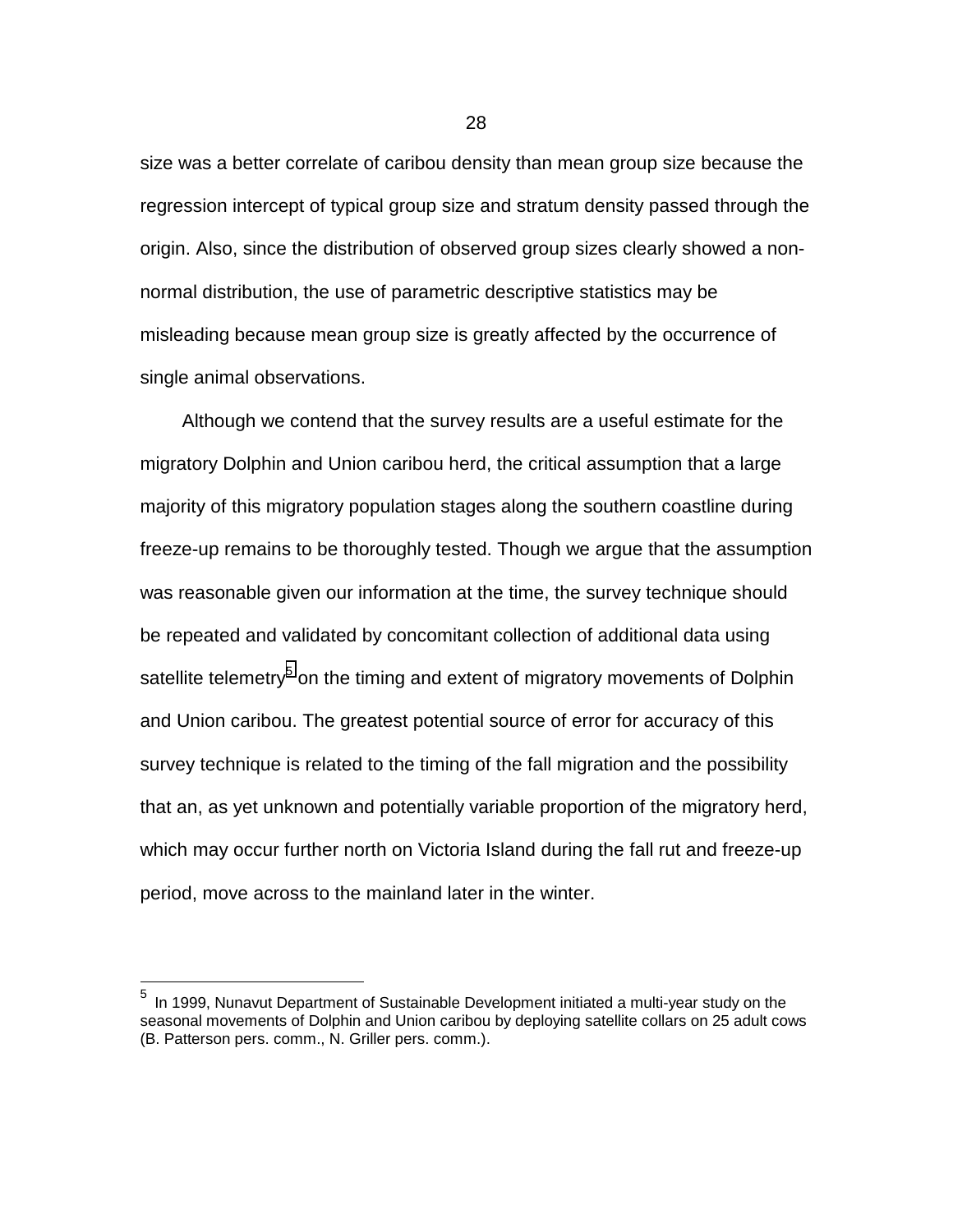#### **Management implications**

In addition to providing a potentially valid and repeatable technique for estimating abundance of the migratory Dolphin and Union caribou herd, we think these survey results highlight two important implications for management.

Firstly, the survey estimate does not ease ongoing concerns over the impact of current hunting levels on this migratory herd (see Gunn and Nishi 1998, Nishi and Buckland 2000, Gunn et al. 2000). Since the herd over-winters on the mainland, increased access by hunters from other communities including Kugluktuk (Coppermine), Umingmaktok (Bay Chimo), and Kingaok (Bathurst Inlet) contribute to the total harvest. With an extrapolated harvest of 2000-3000 caribou (based on the reported harvest from the Kitikmeot Harvest Study (Gunn *et al.* 1986), and the proportion of arctic island caribou reported in recent harvest studies (see Gunn and Nishi 1998), the current rate of harvest with respect to the October 1997 population estimate is high. Continued co-operative management efforts through the Kitikmeot Hunters and Trappers' Association and a conservative approach to managing harvest levels should be emphasised, along with a continued effort to collect information on the harvest of Dolphin and Union caribou and monitor herd trend.

Secondly, this survey demonstrates that timing and magnitude of the fall migration of Dolphin and Union caribou is an important and vulnerable aspect of their ecology because this population relies on formation of sea ice so that individual caribou can migrate to winter range on the mainland. Considering that the entire complement of caribou estimated during this survey was waiting to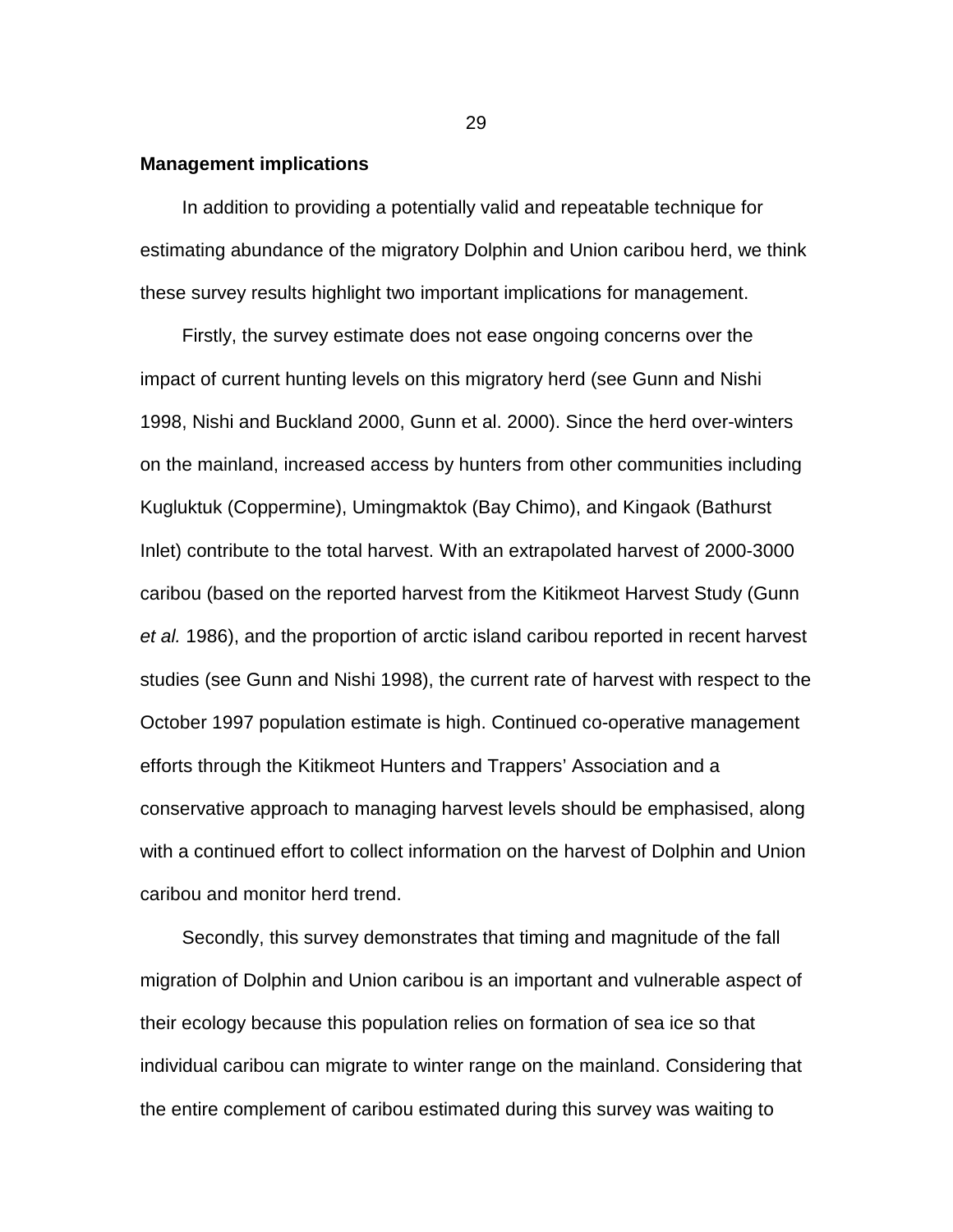cross the sea ice, the fall migration imparts a potential vulnerability to this migratory herd through direct short-term impacts and indirect long-term effects.

A potential for increased mortality exists directly over the shorter term and may be triggered through behavioural disturbance of animals walking on thin ice (*i.e.,* harassment from snowmachines and/or low-flying aircraft) or physical disturbance of the newly forming sea ice (*i.e.,* ship traffic during the freeze-up period). Current drowning mortalities associated with this fall migration are likely a result of the caribou's strong instinctual drive to migrate to the mainland during the fall freeze-up period when sea ice is just forming. During early freeze-up, and depending on oceanographic and environmental conditions, such as ambient temperatures, ocean water temperature, salinity, and wind, sea ice conditions are likely marginal and highly variable in their ability to bear the weight of migrating caribou.

The timing and magnitude of the fall migration to the mainland imparts a potential vulnerability for longer-term indirect impacts on the Dolphin and Union herd. A mechanism for this long-term impact on the migration would be linked to the predicted impacts of climate warming (Wigley and Raper 2001) and its subsequent effects on the timing of formation and break-up of arctic sea ice (see Stirling *et al.* 1999, Stirling 2002). We suspect that a delay in timing of freeze-up rather than break-up would have the greater impact on Dolphin and Union caribou because a reduced rate of sea ice formation would prolong the period when caribou are walking over thin, weak ice thereby increasing the frequency of individual drownings. Since the spatio-temporal distribution of extreme events is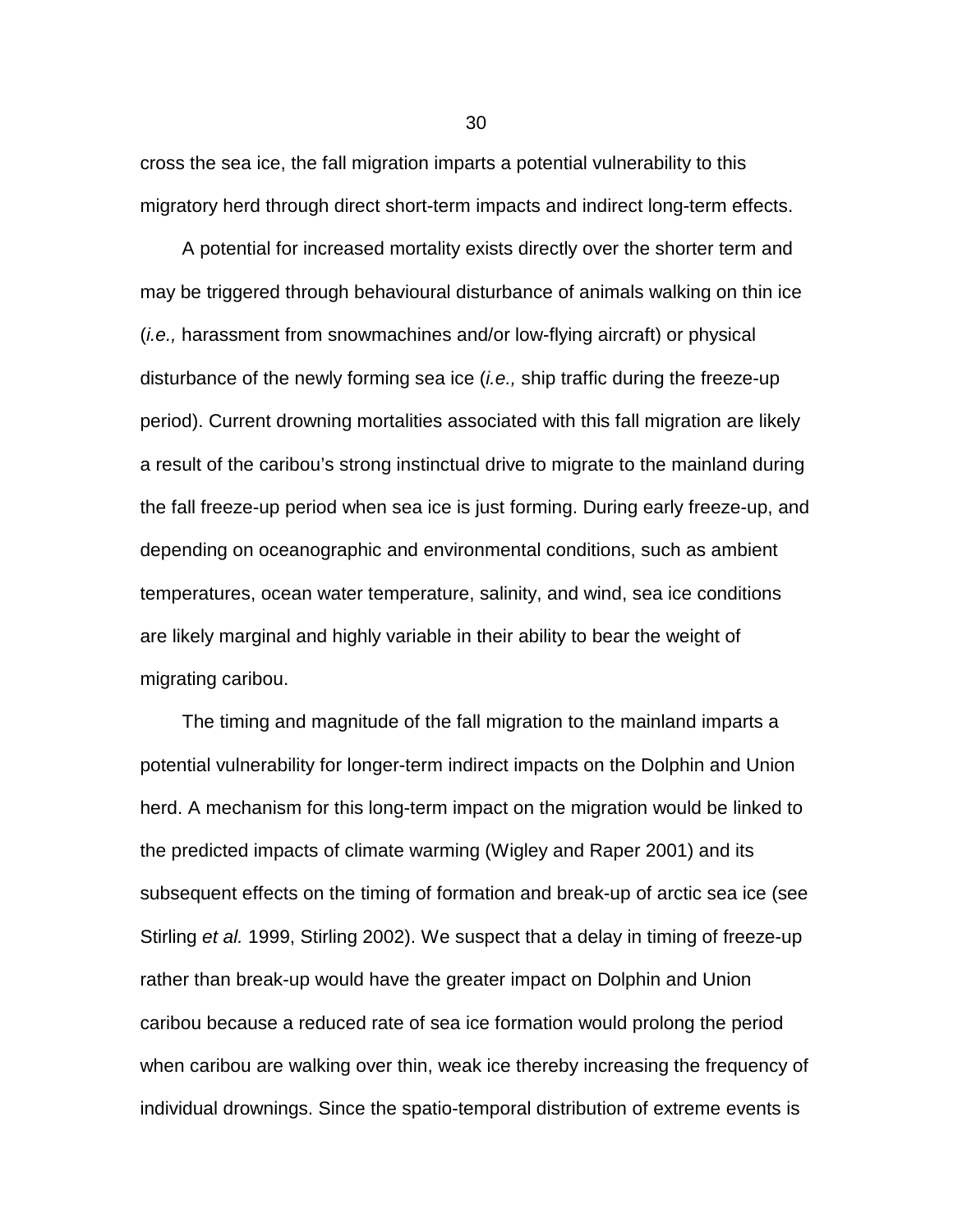often more ecologically important than changes in seasonal mean values (see Stenseth *et al.* 2002), we suggest that an increase in the variance of timing of freeze-up would likely have a greater impact on migrating caribou.

A delayed freeze-up in fall would also delay the caribou migration to the mainland and increase the time that animals stage along the southern coast of Victoria Island. Delay of the migration to the mainland may accelerate reduced fitness of the population over the longer-term because the migratory behaviour of caribou is tied to a strategy that allows the population to access better quality winter range (Miller 1990a) and possibly to ameliorate the impacts of grazing on vegetation. Consequently, disruption or delay of this fall caribou migration may magnify intra–specific competition for forage along the coastline and hasten impacts of grazing on plant communities.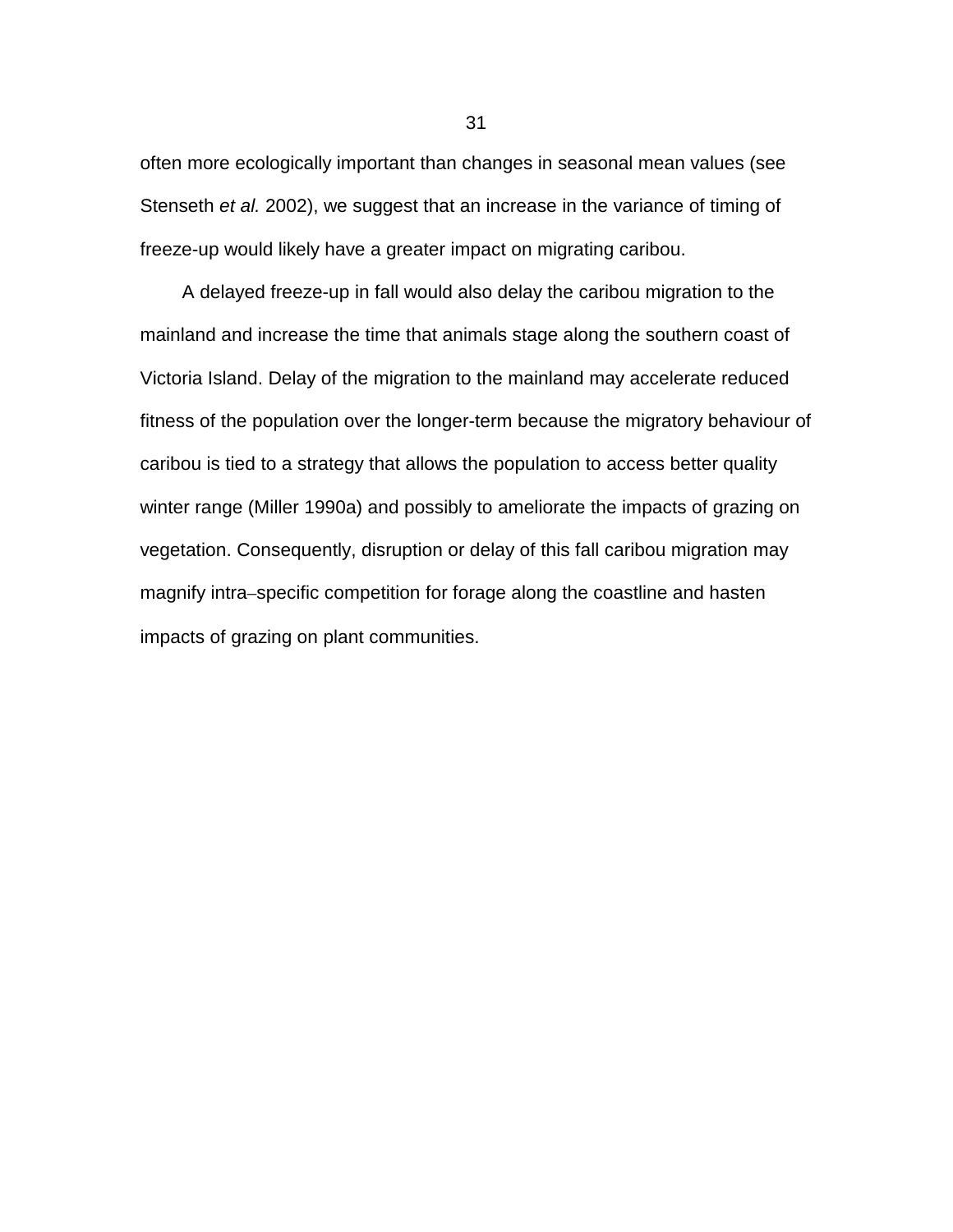#### **ACKNOWLEDGEMENTS**

<span id="page-41-0"></span>Results and implications of this survey were provided to local communities in poster format and discussed with Hunters' and Trappers' Organizations (HTOs). We thank the Nunavut Wildlife Management Board, Kitikmeot HTO, Ekaluktutiak HTO, Kugluktuk Angoniatit Association, and the Holman Hunters and Trappers' Committee for their support. Funding was provided by the Department of Renewable Resources, Government of the Northwest Territories (Kitikmeot Region and HQ Caribou Project) and Inuvialuit Implementation Funds. We gratefully and warmly acknowledge David Kamayoak (former Renewable Resource Officer, Cambridge Bay, NU) for sharing his invaluable knowledge and experience with caribou during our professional tenure in the Kitikmeot. We thank Damian Panayi (formerly with the Department Renewable Resources, Kugluktuk) for his assistance with the final field collection of collared caribou cows in October 1997 and with the aerial survey. David Amegainek and Colin Amegainek (Ekaluktutiak HTO) provided excellent assistance for the field collections. We thank Perry Linton, Northwright Air, Norman Wells, for his skillful flying of the Helio-Courier and patience through the weather conditions. We thank John Stevenson, Ron Morrison and Sandy Buchan, (formerly with the Department of Renewable Resources, Kugluktuk, NU.), for their solid administrative support. We also thank Ray Case, Wildlife and Fisheries Division, Yellowknife, for providing additional financial support to assist with final production of this report. Mika Sutherland and Joanna Tiemessen provided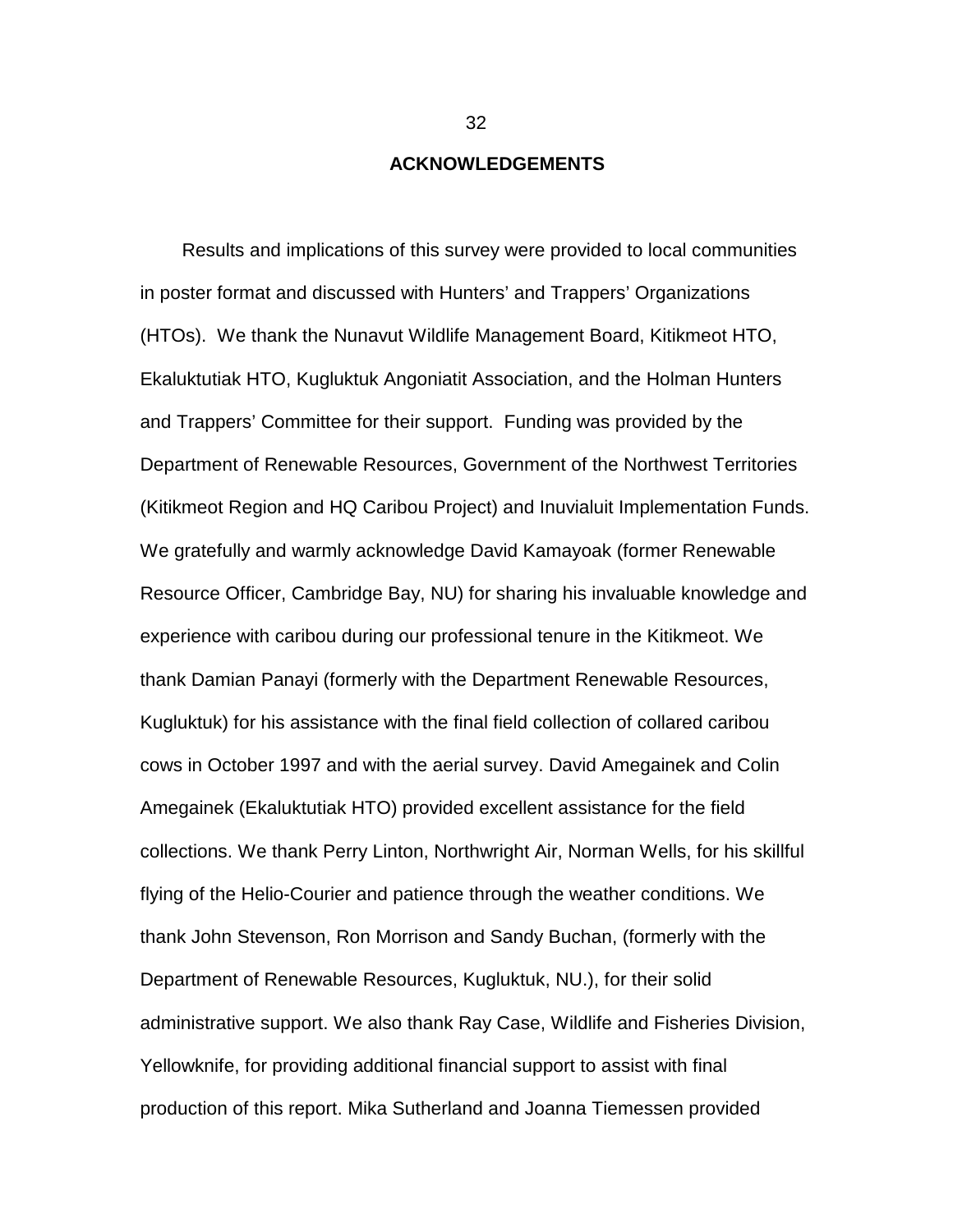technical and editorial assistance in preparation of the manuscript. Mathieu Dumond provided helpful comments on an earlier version of the manuscript.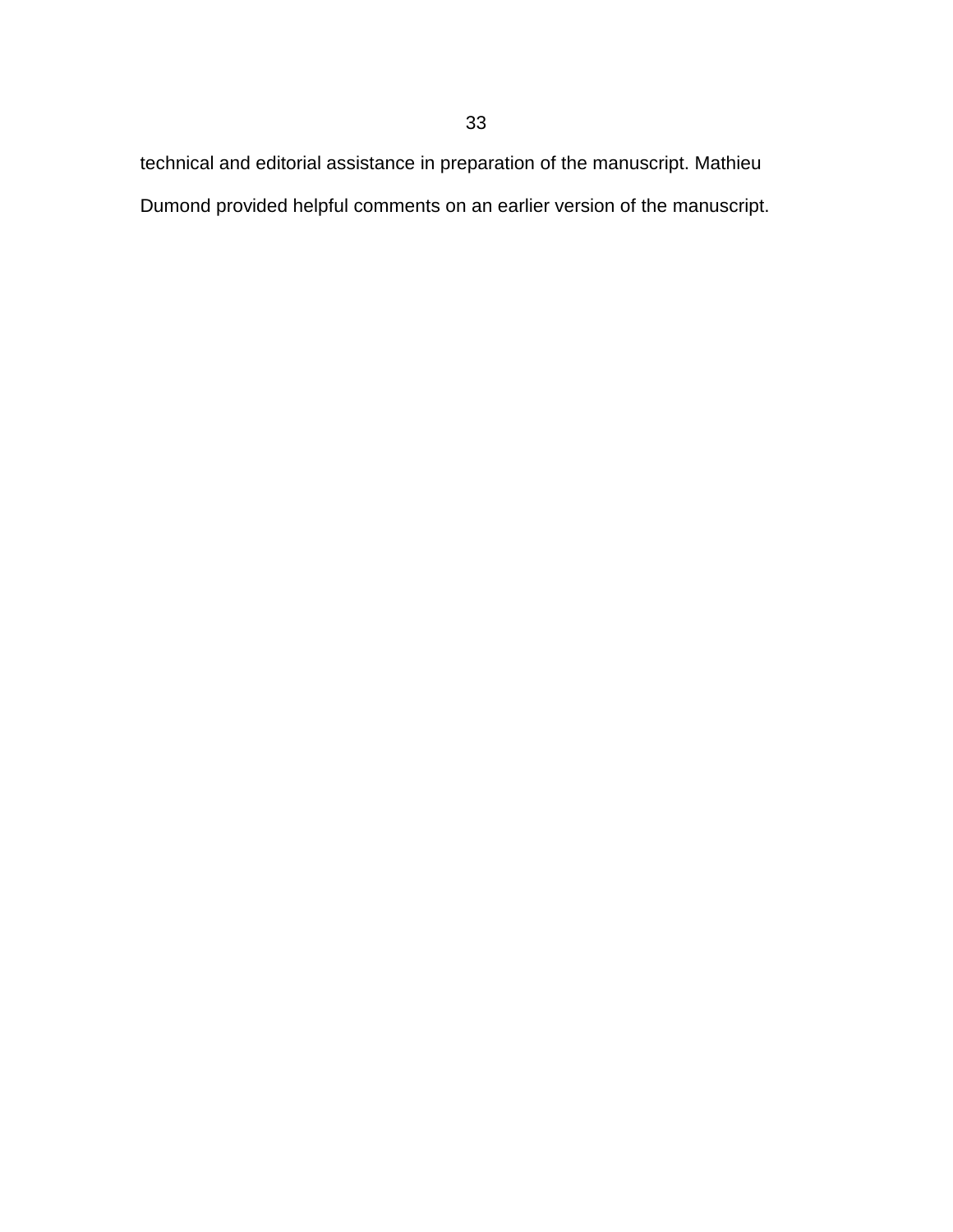### **PERSONAL COMMUNICATIONS**

<span id="page-43-0"></span>Angohiatok, G. Board Member, Ekaluktutiak HTO, Cambridge Bay, NU.

- Atatahak, J. Hunter and owner of Outpost Camp at Read Island, Kugluktuk, NU.
- Bolt, C. Hunter and owner of Outpost Camp at Nakayoktok (Ross Point), Kugluktuk, NU.
- Griller, N. Regional Biologist (Former), Department of Sustainable Development, Government of Nunavut, Kitikmeot Region, Kugluktuk, NU.
- Kaomayok, D. Renewable Resource Officer I (Retired), Department of Renewable Resources (now Nunavut Department of Sustainable Development), Kitikmeot Region, Cambridge Bay, NU.
- Kuneyuna, J. Renewable Resource Officer (Former), Department of Sustainable Development, Government of Nunavut, Kitikmeot Region, Cambridge Bay, NU.
- Patterson, B. Regional Biologist (Former), Department of Sustainable Development, Government of Nunavut, Kitikmeot Region, Kugluktuk, NU.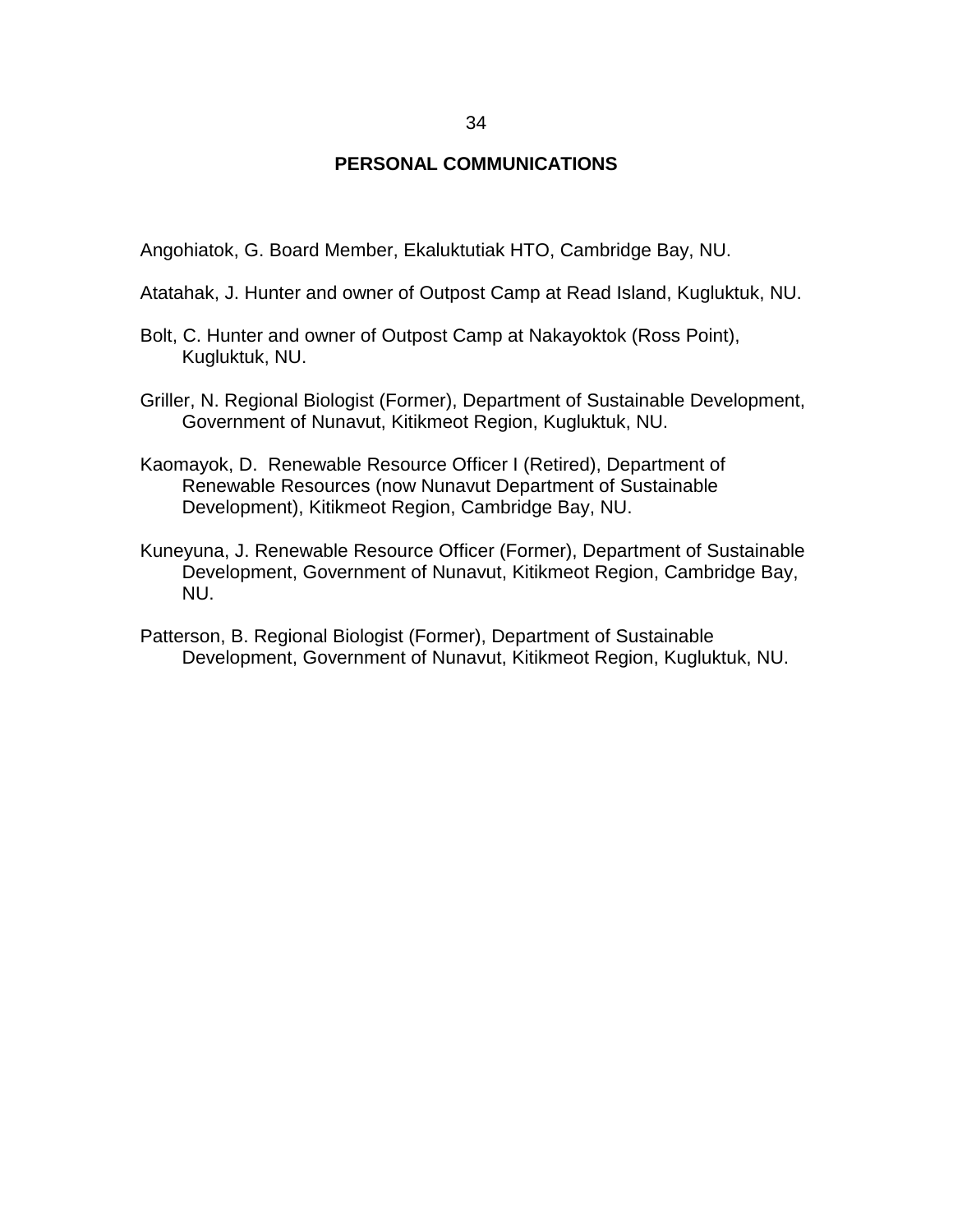### **LITERATURE CITED**

- <span id="page-44-0"></span>Caughley, G. 1974. Bias in aerial survey. Journal of Wildlife Management 38: 921-933.
- Committee on the Status of Endangered Wildlife in Canada (COSEWIC). 2004. COSEWIC status assessments, May 2004. [online] URL: http://www.cosewic.gc.ca/pdf/English/Detailed Species Assessment e.pdf
- Condon, R.G., and J. Ogina. 1996. The Northern Copper Inuit a history. University of Toronto Press, Toronto, Ontario. 216 pp.
- Gunn, A. 1990. The decline and recovery of caribou and muskoxen on Victoria Island. Pages 590-607 *in* C.R. Harington (ed.), Canada's Missing Dimension: Science and History in the Canadian Arctic Islands, Volume II. Canadian Museum of Nature, Ottawa, Ontario.
- Gunn, A. and B. Fournier. 2000. Seasonal movements and distribution of satellite-collared caribou on Victoria Island, 1987-1988. Northwest Territories Department of Resources, Wildlife and Economic Development File Report No. 124. 72 pp.
- Gunn, A. and J. Nishi. 1998. Review of information for Dolphin and Union caribou herd, Victoria Island. *In* Conservation Breeding Specialist Group (SSC/IUCN), Population and Habitat Viability Assessment Workshop for the Peary caribou (*Rangifer tarandus pearyi)*: Briefing Book. CBSG, Apple Valley, MN.
- Gunn, A., A. Buchan, B. Fournier, and J.Nishi. 1997. Victoria Island caribou migrations across Dolphin and Union Strait and Coronation Gulf from the mainland coast, 1976-94. Northwest Territories Department of Resources, Wildlife and Economic Development Manuscript Report No. 94. 74 pp.
- Gunn, A., F.L. Miller, and J. Nishi. 2000. Status of endangered and threatened caribou on Canada's Arctic Islands. Rangifer Special Issue No. 12: 39-50.
- Gunn, A., Jingfors, K. and P. Evalik. 1986. The Kitikmeot harvest study as a successful example for the collection of harvest statistics in the Northwest Territories. Pages 249-259 *in* Native people and renewable resource management. Proc. of the 1986 symposium of the Alberta Society of Professional biologists, Edmonton, AB.
- Harding, L.E. 2004. Update COSEWIC Status Report, Peary Caribou, Ualiniup Tuktui, *Rangifer tarandus pearyi.* Preliminary Interim Status Report prepared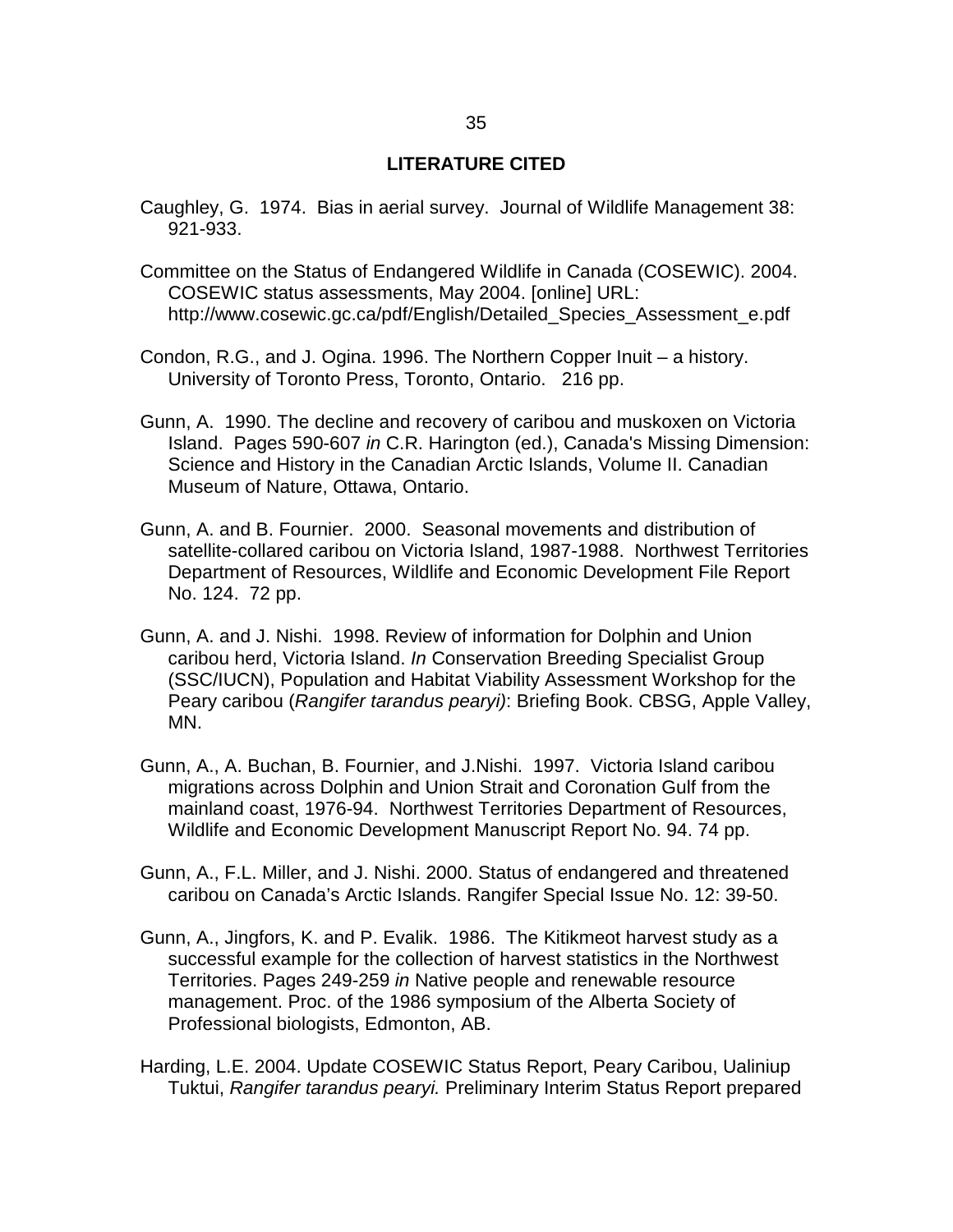36

for Committee on the Status of Endangered Wildlife in Canada. SciWrite Environmental Sciences Ltd., Coquitlam, B.C. 101 pp.

- Heard, D.C. 1985. Caribou census methods used in the Northwest Territories. Pages 229-238 in Proceedings of the 2<sup>nd</sup> North American Caribou Workshop. McGill Subarctic Research Paper No. 40.
- Heard, D.C. 1992. The effect of wolf predation and snow cover on musk-ox group size. American Naturalist: 139: 190-204.
- Jakimchuk, R.D. and D.R. Carruthers. 1980. Caribou and muskoxen on Victoria Island, N.W.T. Report prepared for Polar Gas Project by R.D. Jakimchuk Management Associates Ltd. Sidney, B.C. 93 pp.
- Jarman, P. 1982. Prospects for interspecific comparison in sociobiology. Pages 323-342 *in* King's College Sociobiology Group (eds.), Current Problems in Sociobiology. Cambridge University Press, Cambridge.
- Jolly, G.M. 1969. Sampling methods for aerial censuses of wildlife populations. East African Agriculture and Forestry Journal Special Issue 34:46-49.
- Krebs, C.J. 1992. Version 3.0 FORTRAN Programs for "Ecological Methodology" Exeter Software, Setauket, NY. 156 pp.
- Manning, T.H. 1960. The relationship of the Peary and barren-ground caribou. Arctic Institute of North America Technical Paper No. 4. 52 pp.
- Miller, FL. 1990a. Inter-island movements of Peary caribou: a review and appraisment of their ecological importance. Pages 608-632 *in* C.R. Harington (ed.), Canada's Missing Dimension: Science and History in the Canadian Arctic Islands, Volume II. Canadian Museum of Nature, Ottawa, Ontario.
- Miller, F.L. 1990b. Peary caribou status report. Environment Canada Report prepared for the Committee on the Status of Endangered Wildlife in Canada. 64 pp.
- Nishi, J.S. 2000. Calving and rutting distribution of the Dolphin and Union caribou herd based on radio telemetry, Victoria Island (1994–1997). Northwest Territories Department of Resources, Wildlife and Economic Development Manuscript Report. No. 127. 65 pp.
- Nishi, J.S. and L. Buckland. 2000. An aerial survey of caribou on western Victoria Island (5–17 June 1994). Northwest Territories Department of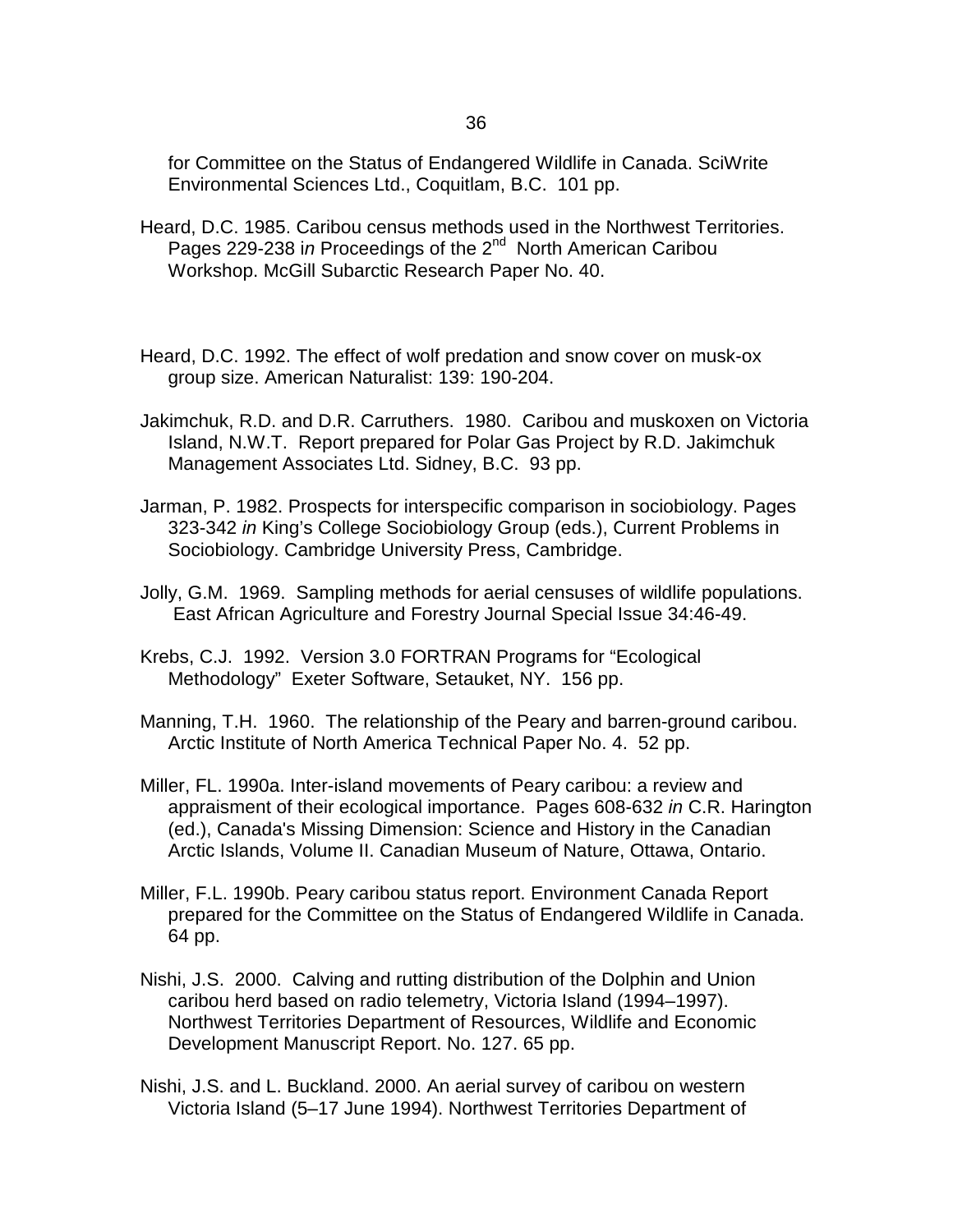Resources, Wildlife and Economic Development File Report. No. 128. 88 pp.

- Norton-Griffiths, M. 1978. Counting animals. Hand Book No. 1. African Wildlife Leadership Foundation, Kenya. 139 pp.
- Ruckstuhl, K.E., and M. Festa-Bianchet. 2001. Group choice by subadult bighorn rams: trade-offs between foraging efficiency and predator avoidance. Ethology. 107: 161-172.
- Seigel, S and N.J. Castellan, Jr. 1988. Nonparametric statistics for the behavioral sciences. McGraw Hill, Inc. 399 pp.
- Stenseth, N.C., A. Myerstrud, G. Ottersen, J.W. Hurrell, K.S. Chan, and M. Lima. 2002. Ecological effects of climate fluctuations. Science. 297: 1292-1296.
- Stirling, I., N.J. Lunn, and J. Iacozza. 1999. Long term trends in population ecology of polar bears in western Hudson Bay in relation to climatic change. Arctic 52: 294-306.
- Stirling, I. 2002. Polar bears and seals in the eastern Beaufort Sea and Amundsen Gulf: a synthesis of population trends and ecological relationships over three decades. Arctic. 55, suppl. 1: 59-76.
- Wigley, T.M.L. and S.C.B. Raper. 2001. Interpretation of high projections for global-mean warming. Science. 293: 451-454.
- Williams, T.M. 1994. Manual for conducting photographic calving ground surveys in the Northwest Territories. Northwest Territories Department of Renewable Resources Unpublished Report. 15 pp.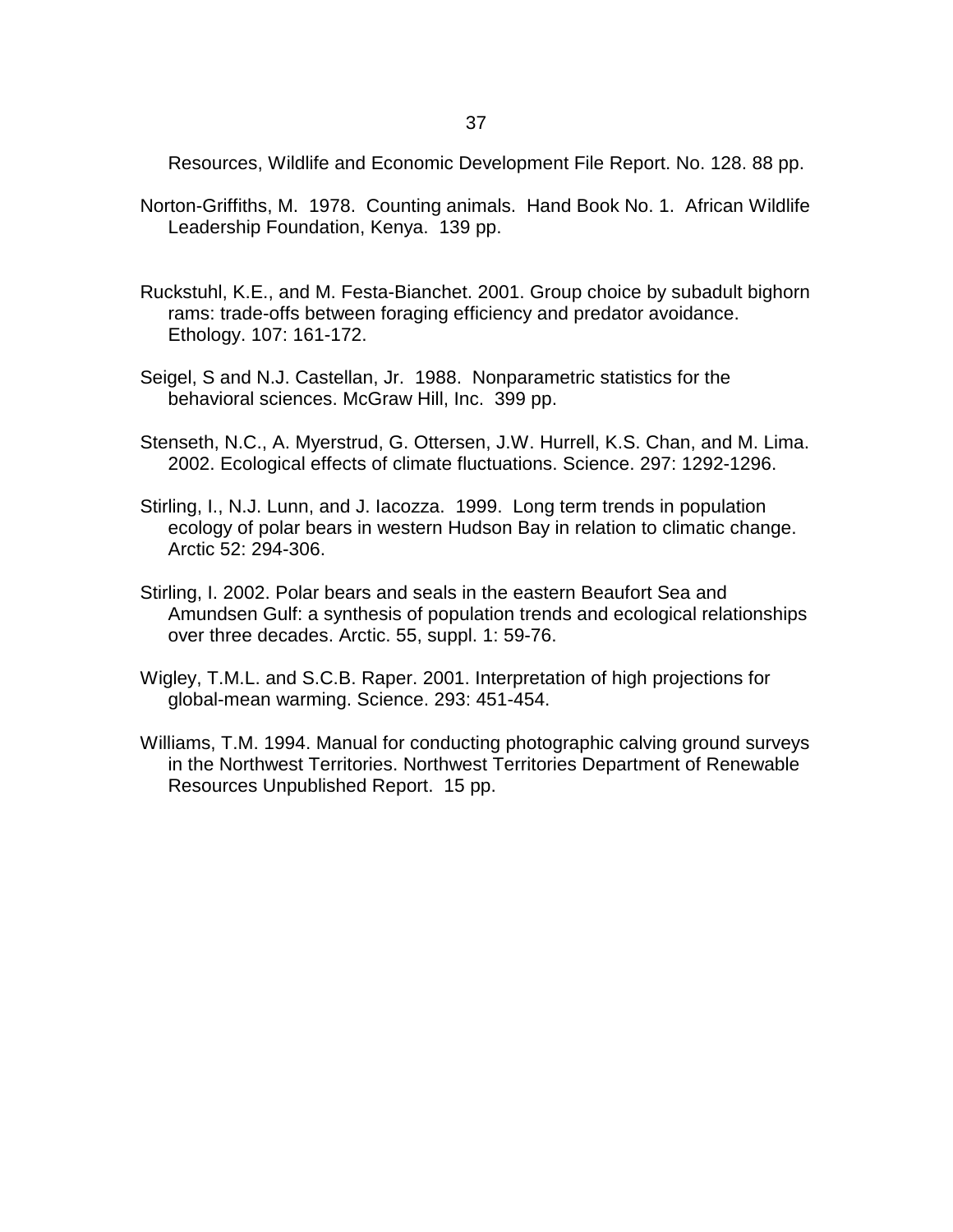<span id="page-47-0"></span>

|               |                                                                         |               | Hours |
|---------------|-------------------------------------------------------------------------|---------------|-------|
| Date          | Purpose                                                                 | <b>Times</b>  | flown |
|               | 17 October Reconnaissance: YCB - Parker Bay - YCB                       | 1600h-1744h   | 1.7   |
|               | 18 October Reconnaissance: YCB - Ross Point                             | 0940h-1320h   | 3.7   |
|               | Ross Point - Lady Franklin Point - YCB                                  | 1344h-1705h   | 3.4   |
|               |                                                                         |               |       |
|               | 19 October Ferry: YCB - ANDERSON<br>Systematic survey:                  | 0843h-0917h   | 0.6   |
|               | ANDERSON North: 16-14, 11,10 and<br>ANDERSON South: 16-1                | 0918h-1220h   | 3.0   |
|               | KITIGA: 11-1                                                            | 1221h-1245h / | 1.8   |
|               |                                                                         | 1305h-1429h   |       |
|               | WELLINGTON: 1-10                                                        | 1430h-1542h   | 1.2   |
|               | <b>BYRON: 19-10</b>                                                     | 1543h-1645h   | 1.0   |
|               | Ferry: BYRON - YCB                                                      | 1646h-1745h   | 1.0   |
|               | 20 October Ferry: YCB - BYRON                                           | 0836h-0939h   | 1.1   |
|               | Systematic survey: BYRON: 13-1 <sup>a</sup>                             | 0940h-1111h   | 1.5   |
|               | RICHARDSON: 14-1                                                        | 1112h-1315h   | 2.1   |
|               | Ferry: RICHARDSON - Ross Point                                          | 1316h-1330h   | 0.2   |
|               | Ferry: Ross Point - LADY FRANKLIN                                       | 1355h-1359h   | 0.1   |
|               | Systematic survey: LADY FRANKLIN: 19-13                                 | 1400h-1435h   | 0.6   |
|               | (odd- numbered transects only)<br>Ferry: LADY FRANKLIN - YCB            | 1436h-1650h   | 2.2   |
|               | 21 October Ferry: YCB - YCO                                             | 1300h-1602h   | 3.0   |
|               | 22 October Ferry: YCO - LADY FRANKLIN                                   | 0958h-1049h   | 0.9   |
|               | Systematic survey: LADY FRANKLIN: 3,1                                   | 1050h-1124h   | 0.6   |
|               | READ: 10-6                                                              | 1125h-1156h   | 0.5   |
|               | Ferry: READ - Lady Franklin Pt.                                         | 1157h-1304h   | 1.1   |
|               | Systematic survey: LADY FRANKLIN: 5-11<br>(odd-numbered transects only) | 1315h-1335h   | 0.3   |
|               | Ferry: LADY FRANKLIN - Ross Pt.                                         | 1336h-1355h   | 0.3   |
|               | Ferry: Ross Pt. - YCO                                                   | 1415h-1755h   | 3.7   |
| <b>TOTALS</b> | 17 - 18 October 1997, Reconnaissance survey                             |               | 8.8   |
|               | 19 - 22 October 1997, Systematic survey:                                |               |       |
|               | ANDERSON 3.0                                                            |               |       |
|               | KITIGA 1.8                                                              |               |       |
|               | <b>WELLINGTON 1.2</b>                                                   |               |       |
|               | BYRON 2.5                                                               |               |       |
|               | RICHARDSON 2.1                                                          |               |       |
|               | <b>LADY FRANKLIN 1.5</b>                                                |               |       |
|               | READ 0.5                                                                |               | 12.6  |
|               | Ferrying hours                                                          |               | 14.2  |
|               | <b>TOTAL HOURS</b>                                                      |               | 35.6  |
|               |                                                                         |               |       |

*<sup>a</sup>* BYRON: transects 13 to 10 reflown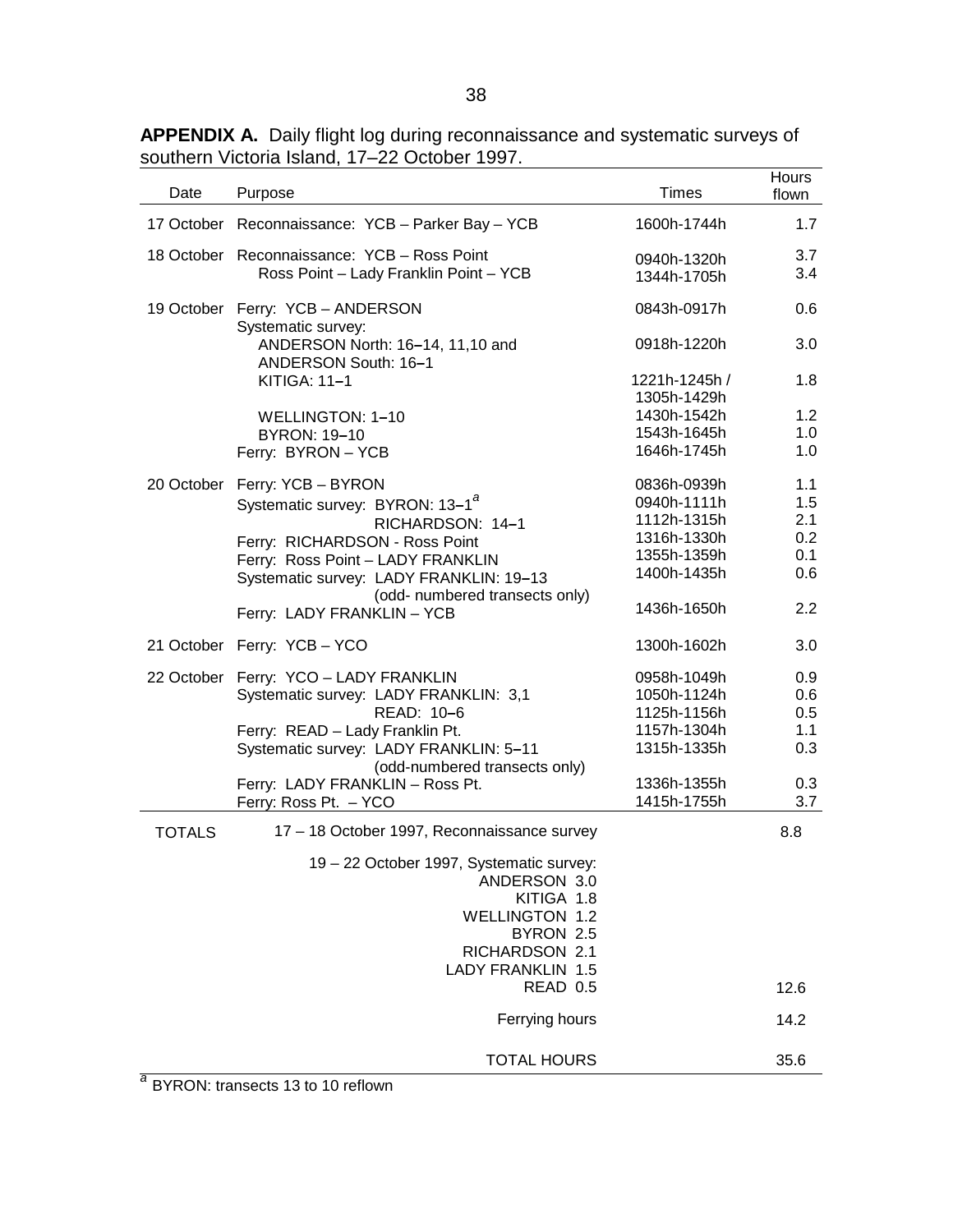<span id="page-48-0"></span>**APPENDIX B.** Daily weather conditions for aerial survey of Victoria Island, 17– 22 October 1997.

| Date       | Time (location) – wind <sup>a</sup> ; visibility, cloud cover; temperature/dewpoint                                                                                                                                                                                                                                                                   |
|------------|-------------------------------------------------------------------------------------------------------------------------------------------------------------------------------------------------------------------------------------------------------------------------------------------------------------------------------------------------------|
| 17 October | 16:00 (Cambridge Bay) – wind 310° @15kts; scattered cloud, broken<br>cloud layer @ 2000'; temp -21°C                                                                                                                                                                                                                                                  |
| 18 October | 08:20 (Cambridge Bay) – wind 320°@15kts; visibility 6 statute miles,<br>scattered cloud @ 1500', broken @ 2500'; over water/onshore -<br>visibility 6 statute miles, occasionally 3-5 statute miles in light snow<br>with risk of freezing drizzle, broken cloud @ 1000-2000'; temp -15°C/<br>dewpoint -18°C                                          |
| 19 October | 08:45 (Cambridge Bay) – wind 340° @15kts; visibility 9 statute miles,<br>clouds scattered @ 1500', broken @ 3700'; over water/on shore -<br>visibility patchy 3-5 statute miles in light snow with risk of freezing<br>drizzle, local stratus ceiling south, visibility south 5-8 statute miles over<br>water, few clouds; temp -14°C/ dewpoint -16°C |
|            | 10:38 (Cambridge Bay) – wind 350°@8kts; visibility 15 statute miles,<br>clouds broken @ 700', 1600', 3600'; blowing snow at north end of<br><b>ANDERSON North stratum</b>                                                                                                                                                                             |
|            | 13:07 (Cambridge Bay) – wind 360° @<10kts; clear skies, excellent<br>visibility                                                                                                                                                                                                                                                                       |
| 20 October | 08:40 (Cambridge Bay) – wind 300°@16kts; visibility 6 <sup>+</sup> statute miles,<br>broken cloud layer $@$ 1500-2500', overcast $@$ 4000'; temp -14 $°C/$<br>dewpoint -16°C                                                                                                                                                                          |
|            | 09:43 (Cambridge Bay) – wind 310°@9kts; visibility 9 statute miles in<br>light snow, overcast with broken layers at 900, 2900, 4600, 5800';<br>(Lady Franklin Wx Station) – wind 170°@8kts; visibility 9 statute miles                                                                                                                                |
|            | 09:44 (tr#12 BYRON) – estimated visibility $5+$ miles in light snow,<br>overcast and patchy at 1000-1500'                                                                                                                                                                                                                                             |
| 21 October | 13:00 – wind 100° @15kts; clouds broken @ 1500', scattered @ 3000'                                                                                                                                                                                                                                                                                    |
| 22 October | 10:00 (Kugluktuk) – wind 210 $^{\circ}$ @5kts; overcast @ 3000'; temp -5 $^{\circ}$ C;<br>(Lady Franklin) – wind 180°@8kts; visibility 9 statute miles, clouds<br>broken @ 1500 & 3800'; temp -1°C                                                                                                                                                    |

broken @ 1500 & 3800'; temp -1°C<br><sup>a</sup> We report windspeed in knots (kts), visibility in statute miles, and estimated ceiling heights to the nearest 1000 feet as these are the standard units and nomenclatures used by Transport Canada for their Aviation Routine Weather Report (METAR) and International Aerodrome Forecast (TAF).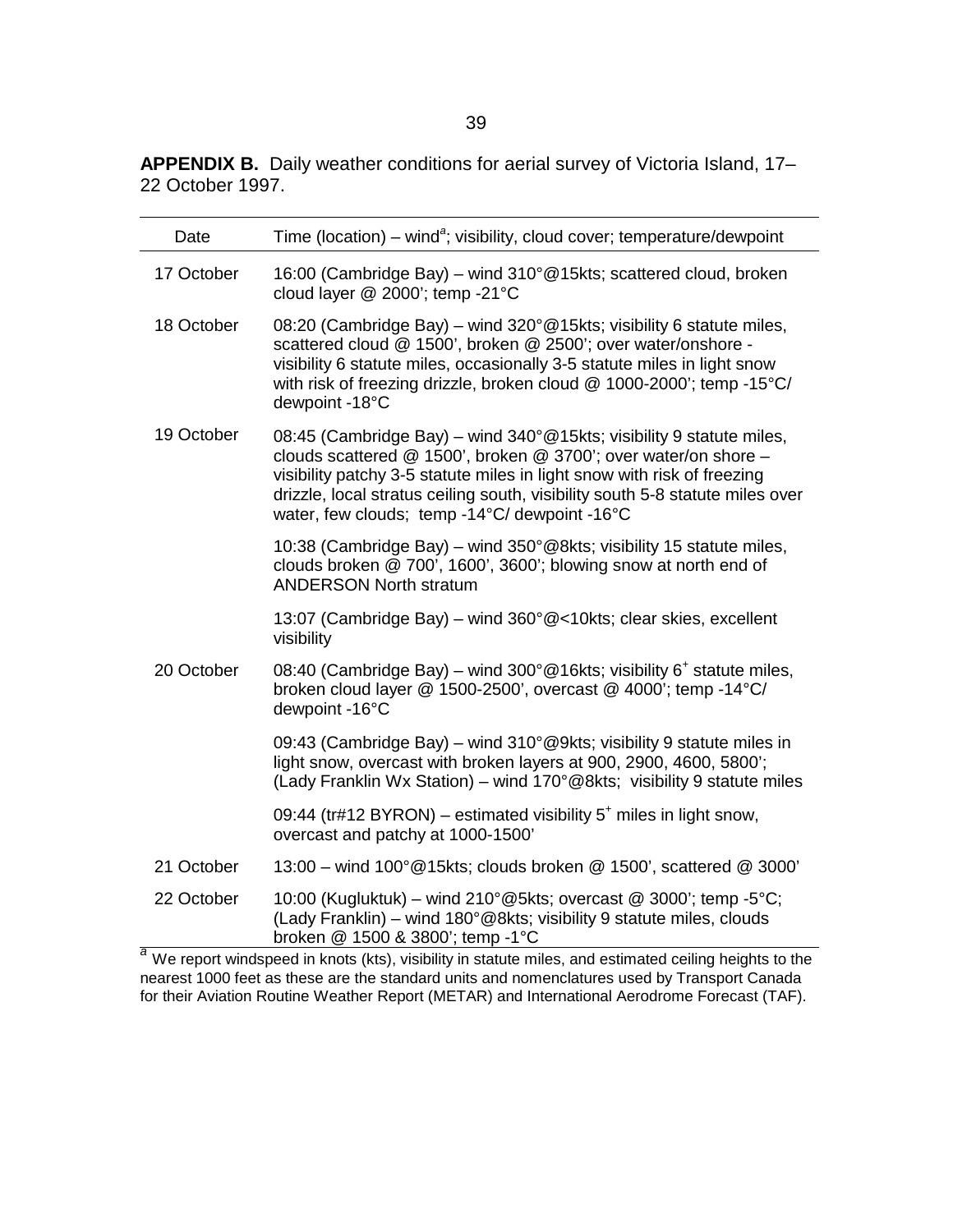|           |                  |                           | Left observer                  | Right observer            |                |                         | Total                    |
|-----------|------------------|---------------------------|--------------------------------|---------------------------|----------------|-------------------------|--------------------------|
| Date      |                  |                           | Obs # On transect Off transect | On transect Off transect  |                |                         | On transect Off transect |
| 17-Oct-97 | 1                |                           |                                | 1                         |                | 1                       | 0                        |
| 17-Oct-97 | $\boldsymbol{2}$ |                           |                                | $\overline{\mathbf{c}}$   |                | $\overline{\mathbf{c}}$ | $\mathbf 0$              |
| 17-Oct-97 | 3                |                           |                                | 3                         |                | 3                       | $\boldsymbol{0}$         |
| 17-Oct-97 | 4                |                           | 16                             | $\overline{2}$            |                | $\overline{2}$          | 16                       |
| 17-Oct-97 | 5                | 16                        | 30                             |                           | 24             | 16                      | 54                       |
| 17-Oct-97 | 6                |                           |                                | 11                        |                | 11                      | $\pmb{0}$                |
| 17-Oct-97 | $\overline{7}$   | 10                        |                                |                           |                | 10                      | 0                        |
| 17-Oct-97 | 12               |                           |                                | 5                         |                | 5                       | $\pmb{0}$                |
| 17-Oct-97 | 13               | 3                         |                                |                           |                | 3                       | $\mathbf 0$              |
| 17-Oct-97 | 15               |                           |                                |                           | 16             | 0                       | 16                       |
| 17-Oct-97 | 16               |                           |                                |                           | 8              | $\mathbf 0$             | 8                        |
| 17-Oct-97 | 18               | 1                         | $\ensuremath{\mathsf{3}}$      |                           |                | 1                       | 3                        |
| 17-Oct-97 | 22               |                           |                                |                           | 5              | $\mathsf{O}\xspace$     | 5                        |
| 17-Oct-97 | 24               |                           |                                | 25                        |                | 25                      | $\mathbf 0$              |
| 17-Oct-97 | 27               | 8                         |                                |                           |                | 8                       | $\mathbf 0$              |
| 17-Oct-97 | 30               | 1                         |                                |                           |                | 1                       | $\mathbf 0$              |
| 17-Oct-97 | 31               | 8                         |                                |                           |                | 8                       | $\mathbf 0$              |
| 17-Oct-97 | 31               | $\ensuremath{\mathsf{3}}$ |                                |                           |                | 3                       | $\pmb{0}$                |
| 17-Oct-97 | 32               | 3                         |                                |                           |                | 3                       | $\boldsymbol{0}$         |
| 17-Oct-97 | 32               | 27                        |                                |                           |                | 27                      | $\boldsymbol{0}$         |
| 17-Oct-97 | 32               | 4                         | 50                             | 1                         |                | 5                       | 50                       |
| 17-Oct-97 | 33               | 25                        |                                |                           | 36             | 25                      | 36                       |
| 17-Oct-97 | 33               |                           |                                |                           | 12             | 0                       | 12                       |
| 17-Oct-97 | 34               | 10                        |                                | 8                         |                | 18                      | $\pmb{0}$                |
| 17-Oct-97 | 34               |                           |                                | 4                         |                | 4                       | 0                        |
| 17-Oct-97 | 34               |                           |                                | 27                        |                | 27                      | $\boldsymbol{0}$         |
| 17-Oct-97 | 35               | 14                        |                                | 70                        |                | 84                      | $\boldsymbol{0}$         |
| 17-Oct-97 | 35               | 18                        |                                | 30                        |                | 48                      | $\mathbf 0$              |
| 17-Oct-97 | 35               |                           |                                | 30                        |                | 30                      | $\boldsymbol{0}$         |
| 17-Oct-97 | 35               |                           |                                | $\mathbf{1}$              |                | 1                       | $\mathbf 0$              |
| 17-Oct-97 | 36               | 14                        |                                | 30                        |                | 44                      | $\boldsymbol{0}$         |
| 17-Oct-97 | 37               | 70                        |                                |                           | 12             | 70                      | 12                       |
| 17-Oct-97 | 37               | 9                         |                                |                           |                | 9                       | $\pmb{0}$                |
| 17-Oct-97 | 37               | 32                        |                                |                           |                | 32                      | $\boldsymbol{0}$         |
| 17-Oct-97 | 38               |                           |                                | 24                        | 25             | 24                      | 25                       |
| 17-Oct-97 | 39               | 21                        |                                | $\sqrt{3}$                |                | 24                      | $\mathbf 0$              |
| 17-Oct-97 | 39               | 8                         |                                | 4                         |                | 12                      | 0                        |
| 17-Oct-97 | 39               | 5                         |                                | 1                         |                | 6                       | $\pmb{0}$                |
| 17-Oct-97 | 39               | $\overline{\mathbf{c}}$   |                                | 3                         | 100            | 5                       | 100                      |
| 17-Oct-97 | 40               | 3                         |                                | $\overline{\mathbf{4}}$   |                | $\overline{7}$          | 0                        |
| 17-Oct-97 | 41               | $\,6$                     |                                | 21                        |                | 27                      | $\pmb{0}$                |
| 17-Oct-97 | 41               | 3                         |                                | $\ensuremath{\mathsf{3}}$ | $\overline{c}$ | 6                       | $\overline{\mathbf{c}}$  |
| 17-Oct-97 | 41               | 13                        |                                | 20                        |                | 33                      | $\pmb{0}$                |
| 17-Oct-97 | 41               | 6                         |                                | 50                        |                | 56                      | $\mathbf 0$              |
| 17-Oct-97 | 41               | 34                        | 40                             | 12                        |                | 46                      | 40                       |
| 17-Oct-97 | 42               | $\mathbf 1$               |                                | 78                        |                | 79                      | $\pmb{0}$                |
| 17-Oct-97 | 42               | 16                        |                                | $\overline{c}$            | 10             | 18                      | 10                       |

<span id="page-49-0"></span>**APPENDIX C.** Caribou observed on and off transect during a reconnaissance survey of southern Victoria Island, 17–18 October 1997.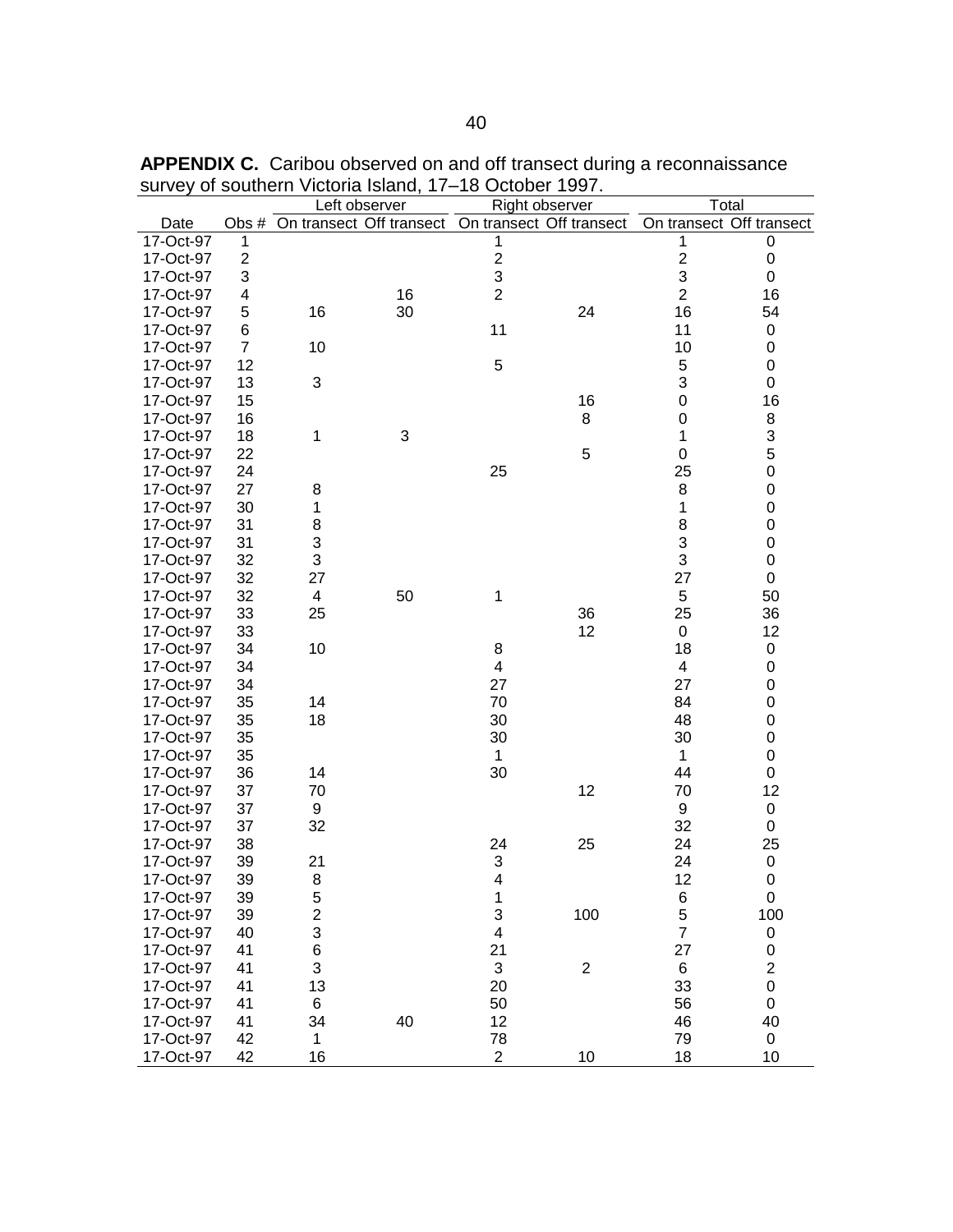| <b>Appendix C. continued</b> |  |
|------------------------------|--|
|------------------------------|--|

| Right observer<br>Total<br>Left observer<br>On transect Off transect<br>On transect Off transect<br>On transect Off transect<br>Date<br>Obs #<br>17-Oct-97<br>42<br>36<br>36<br>0<br>42<br>3<br>17-Oct-97<br>3<br>0<br>$\mathsf{O}\xspace$<br>43<br>17-Oct-97<br>20<br>20<br>$\overline{c}$<br>$\mathbf{2}$<br>17-Oct-97<br>44<br>$\pmb{0}$ |  |
|---------------------------------------------------------------------------------------------------------------------------------------------------------------------------------------------------------------------------------------------------------------------------------------------------------------------------------------------|--|
|                                                                                                                                                                                                                                                                                                                                             |  |
|                                                                                                                                                                                                                                                                                                                                             |  |
|                                                                                                                                                                                                                                                                                                                                             |  |
|                                                                                                                                                                                                                                                                                                                                             |  |
|                                                                                                                                                                                                                                                                                                                                             |  |
| $\mathbf 0$<br>8<br>17-Oct-97<br>46<br>8                                                                                                                                                                                                                                                                                                    |  |
| $\overline{2}$<br>8<br>$\overline{2}$<br>17-Oct-97<br>47<br>8                                                                                                                                                                                                                                                                               |  |
| 47<br>13<br>13<br>17-Oct-97<br>10<br>10                                                                                                                                                                                                                                                                                                     |  |
| 11<br>18<br>29<br>17-Oct-97<br>48<br>0                                                                                                                                                                                                                                                                                                      |  |
| $\overline{2}$<br>$\overline{c}$<br>17-Oct-97<br>49<br>$\boldsymbol{0}$                                                                                                                                                                                                                                                                     |  |
| 17-Oct-97<br>49<br>14<br>20<br>14<br>20                                                                                                                                                                                                                                                                                                     |  |
| 22<br>22<br>17-Oct-97<br>50<br>0                                                                                                                                                                                                                                                                                                            |  |
| 11<br>11<br>17-Oct-97<br>50<br>0                                                                                                                                                                                                                                                                                                            |  |
| 32<br>51<br>24<br>8<br>17-Oct-97<br>10<br>10                                                                                                                                                                                                                                                                                                |  |
| 52<br>54<br>18<br>1<br>55<br>17-Oct-97<br>1<br>19                                                                                                                                                                                                                                                                                           |  |
| 17-Oct-97<br>53<br>60<br>95<br>20<br>155<br>20                                                                                                                                                                                                                                                                                              |  |
| 53<br>37<br>17-Oct-97<br>37<br>0                                                                                                                                                                                                                                                                                                            |  |
| 55<br>225<br>17-Oct-97<br>54<br>170<br>0                                                                                                                                                                                                                                                                                                    |  |
| 40<br>40<br>17-Oct-97<br>54<br>0                                                                                                                                                                                                                                                                                                            |  |
| 80<br>80<br>17-Oct-97<br>54<br>0                                                                                                                                                                                                                                                                                                            |  |
| 11<br>11<br>$\mathbf 0$<br>17-Oct-97<br>54                                                                                                                                                                                                                                                                                                  |  |
| 55<br>200<br>$\mathbf 0$<br>17-Oct-97<br>200                                                                                                                                                                                                                                                                                                |  |
| $\overline{c}$<br>$\boldsymbol{2}$<br>56<br>120<br>9<br>129<br>17-Oct-97                                                                                                                                                                                                                                                                    |  |
| $\mathsf 0$<br>56<br>9<br>260<br>269<br>17-Oct-97                                                                                                                                                                                                                                                                                           |  |
| 10<br>56<br>10<br>0<br>17-Oct-97                                                                                                                                                                                                                                                                                                            |  |
| 17-Oct-97<br>56<br>600<br>600<br>0                                                                                                                                                                                                                                                                                                          |  |
| 17-Oct-97<br>100<br>220<br>0<br>57<br>120                                                                                                                                                                                                                                                                                                   |  |
| 57<br>200<br>200<br>0<br>17-Oct-97                                                                                                                                                                                                                                                                                                          |  |
| 58<br>555<br>17-Oct-97<br>500<br>55<br>0                                                                                                                                                                                                                                                                                                    |  |
| 10<br>17-Oct-97<br>58<br>100<br>110<br>0                                                                                                                                                                                                                                                                                                    |  |
| 16<br>46<br>$\mathbf 0$<br>17-Oct-97<br>59<br>30                                                                                                                                                                                                                                                                                            |  |
| 40<br>25<br>65<br>17-Oct-97<br>59<br>0                                                                                                                                                                                                                                                                                                      |  |
| 150<br>50<br>200<br>0<br>17-Oct-97<br>59                                                                                                                                                                                                                                                                                                    |  |
| 60<br>200<br>200<br>400<br>0<br>17-Oct-97                                                                                                                                                                                                                                                                                                   |  |
| 60<br>20<br>20<br>$\boldsymbol{0}$<br>17-Oct-97                                                                                                                                                                                                                                                                                             |  |
| 17-Oct-97<br>57<br>90<br>$\mathbf 0$<br>61<br>147                                                                                                                                                                                                                                                                                           |  |
| 30<br>17-Oct-97<br>61<br>30<br>0                                                                                                                                                                                                                                                                                                            |  |
| 62<br>10<br>20<br>0<br>17-Oct-97<br>10                                                                                                                                                                                                                                                                                                      |  |
| 17-Oct-97<br>62<br>5<br>5<br>0                                                                                                                                                                                                                                                                                                              |  |
| 62<br>40<br>40<br>$\pmb{0}$<br>17-Oct-97                                                                                                                                                                                                                                                                                                    |  |
| 62<br>40<br>$\mathbf 0$<br>17-Oct-97<br>40                                                                                                                                                                                                                                                                                                  |  |
| 63<br>10<br>29<br>$\pmb{0}$<br>17-Oct-97<br>19                                                                                                                                                                                                                                                                                              |  |
| 63<br>22<br>$\overline{2}$<br>$\pmb{0}$<br>17-Oct-97<br>24                                                                                                                                                                                                                                                                                  |  |
| 63<br>37<br>37<br>$\pmb{0}$<br>17-Oct-97                                                                                                                                                                                                                                                                                                    |  |
| 63<br>10<br>10<br>$\pmb{0}$<br>17-Oct-97                                                                                                                                                                                                                                                                                                    |  |
| $\mathbf 0$<br>17-Oct-97<br>63<br>9<br>9                                                                                                                                                                                                                                                                                                    |  |
| 5<br>17-Oct-97<br>8<br>13<br>$\mathbf 0$<br>64                                                                                                                                                                                                                                                                                              |  |
| $\overline{2}$<br>10<br>12<br>0<br>17-Oct-97<br>64                                                                                                                                                                                                                                                                                          |  |
| 10<br>10<br>5<br>17-Oct-97<br>5<br>64                                                                                                                                                                                                                                                                                                       |  |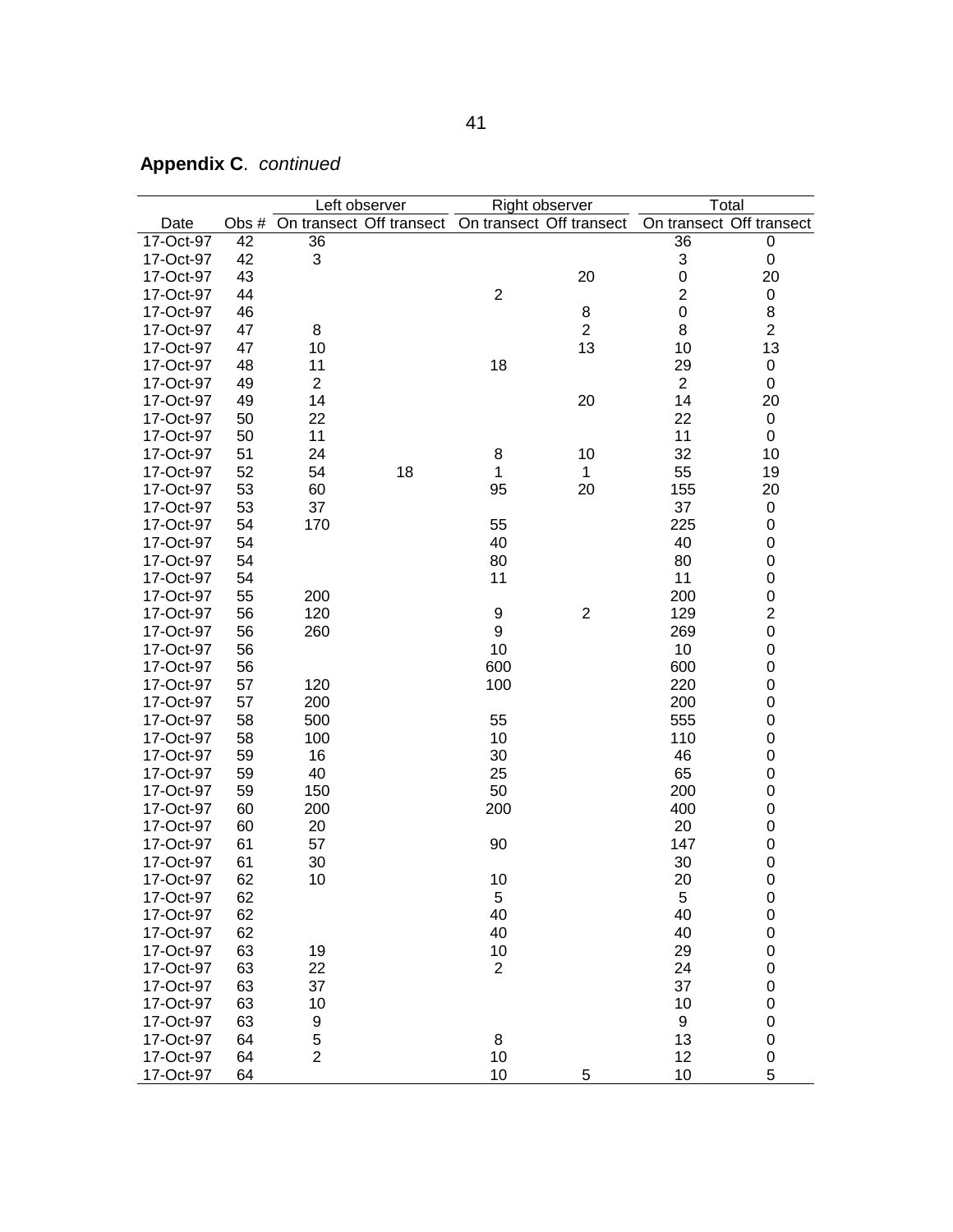|           |    |                         | Left observer                                           |                         | Right observer          | Total                   |                          |
|-----------|----|-------------------------|---------------------------------------------------------|-------------------------|-------------------------|-------------------------|--------------------------|
| Date      |    |                         | Obs # On transect Off transect On transect Off transect |                         |                         |                         | On transect Off transect |
| 18-Oct-97 | 70 |                         |                                                         | 12                      |                         | 12                      | 0                        |
| 18-Oct-97 | 70 |                         |                                                         | 30                      |                         | 30                      | 0                        |
| 18-Oct-97 | 71 | 10                      | 20                                                      |                         | 110                     | 10                      | 130                      |
| 18-Oct-97 | 71 | 8                       |                                                         |                         |                         | 8                       | 0                        |
| 18-Oct-97 | 71 | 16                      |                                                         |                         |                         | 16                      | 0                        |
| 18-Oct-97 | 72 | 12                      |                                                         | 6                       |                         | 18                      | 0                        |
| 18-Oct-97 | 72 |                         |                                                         | 8                       |                         | 8                       | $\mathbf 0$              |
| 18-Oct-97 | 72 |                         |                                                         | 1                       |                         | 1                       | $\mathbf 0$              |
| 18-Oct-97 | 72 |                         |                                                         | 19                      |                         | 19                      | 0                        |
| 18-Oct-97 | 72 |                         |                                                         | 8                       |                         | 8                       | 0                        |
| 18-Oct-97 | 72 |                         |                                                         | 4                       |                         | 4                       | 0                        |
| 18-Oct-97 | 73 |                         |                                                         |                         |                         | 0                       | $\boldsymbol{0}$         |
| 18-Oct-97 | 73 | 16                      |                                                         |                         | 25                      | 16                      | 25                       |
| 18-Oct-97 | 74 | 100                     |                                                         | 24                      |                         | 124                     | 0                        |
| 18-Oct-97 | 74 | $\overline{4}$          |                                                         | 6                       |                         | 10                      | 0                        |
| 18-Oct-97 | 74 | 35                      |                                                         | $\overline{\mathbf{c}}$ |                         | 37                      | $\boldsymbol{0}$         |
| 18-Oct-97 | 74 |                         |                                                         | $\mathbf{1}$            | 15                      | $\mathbf{1}$            | 15                       |
| 18-Oct-97 | 74 |                         |                                                         | 26                      |                         | 26                      | 0                        |
| 18-Oct-97 | 75 | 35                      |                                                         |                         | 30                      | 35                      | 30                       |
| 18-Oct-97 | 75 | 30                      |                                                         |                         | 5                       | 30                      | 5                        |
| 18-Oct-97 | 75 | 16                      |                                                         |                         |                         | 16                      | $\boldsymbol{0}$         |
| 18-Oct-97 | 75 | 5                       |                                                         |                         | 25                      | 5                       | 25                       |
| 18-Oct-97 | 75 | 16                      |                                                         |                         |                         | 16                      | 0                        |
| 18-Oct-97 | 75 | $\overline{2}$          |                                                         |                         |                         | $\overline{2}$          | 0                        |
| 18-Oct-97 | 76 | 11                      |                                                         | 12                      |                         | 23                      | $\boldsymbol{0}$         |
| 18-Oct-97 | 76 | 15                      |                                                         | 8                       |                         | 23                      | 0                        |
| 18-Oct-97 | 76 | 15                      | 20                                                      | 32                      | 25                      | 47                      | 45                       |
| 18-Oct-97 | 76 | 1                       | 17                                                      | $\overline{7}$          | 15                      | 8                       | 32                       |
| 18-Oct-97 | 76 | 1                       |                                                         |                         |                         | 1                       | 0                        |
| 18-Oct-97 | 77 | $\overline{\mathbf{c}}$ |                                                         | $\mathbf 1$             | 20                      | 3                       | 20                       |
| 18-Oct-97 | 77 | 6                       |                                                         |                         |                         | $\,6$                   | 0                        |
| 18-Oct-97 | 77 | $\overline{c}$          |                                                         |                         |                         | $\overline{c}$          | 0                        |
| 18-Oct-97 | 77 | 10                      |                                                         |                         |                         | 10                      | 0                        |
| 18-Oct-97 | 77 | 4                       |                                                         |                         |                         | 4                       | $\boldsymbol{0}$         |
| 18-Oct-97 | 77 | 21                      |                                                         |                         |                         | 21                      | $\boldsymbol{0}$         |
| 18-Oct-97 | 77 | 8                       |                                                         |                         |                         | 8                       | $\mathbf 0$              |
| 18-Oct-97 | 77 | 16                      |                                                         |                         |                         | 16                      | 0                        |
| 18-Oct-97 | 77 | 4                       |                                                         |                         |                         | 4                       | $\mathsf 0$              |
| 18-Oct-97 | 78 |                         |                                                         |                         | 10                      | $\overline{\mathbf{c}}$ | 10                       |
| 18-Oct-97 | 78 |                         |                                                         | $\frac{2}{7}$           | 19                      | $\overline{7}$          | 19                       |
| 18-Oct-97 | 78 |                         |                                                         |                         | 13                      | 0                       | 13                       |
| 18-Oct-97 | 78 |                         |                                                         |                         | $\overline{\mathbf{4}}$ | 0                       | 4                        |
| 18-Oct-97 | 79 | 1                       |                                                         | 4                       | $\overline{7}$          | 5                       | $\overline{\mathbf{7}}$  |
| 18-Oct-97 | 79 | $\overline{\mathbf{c}}$ |                                                         | 3                       |                         | 5                       | $\pmb{0}$                |
| 18-Oct-97 | 79 | 1                       |                                                         | 15                      |                         | 16                      | $\mathbf 0$              |
| 18-Oct-97 | 81 |                         |                                                         |                         | 9                       | $\pmb{0}$               | 9                        |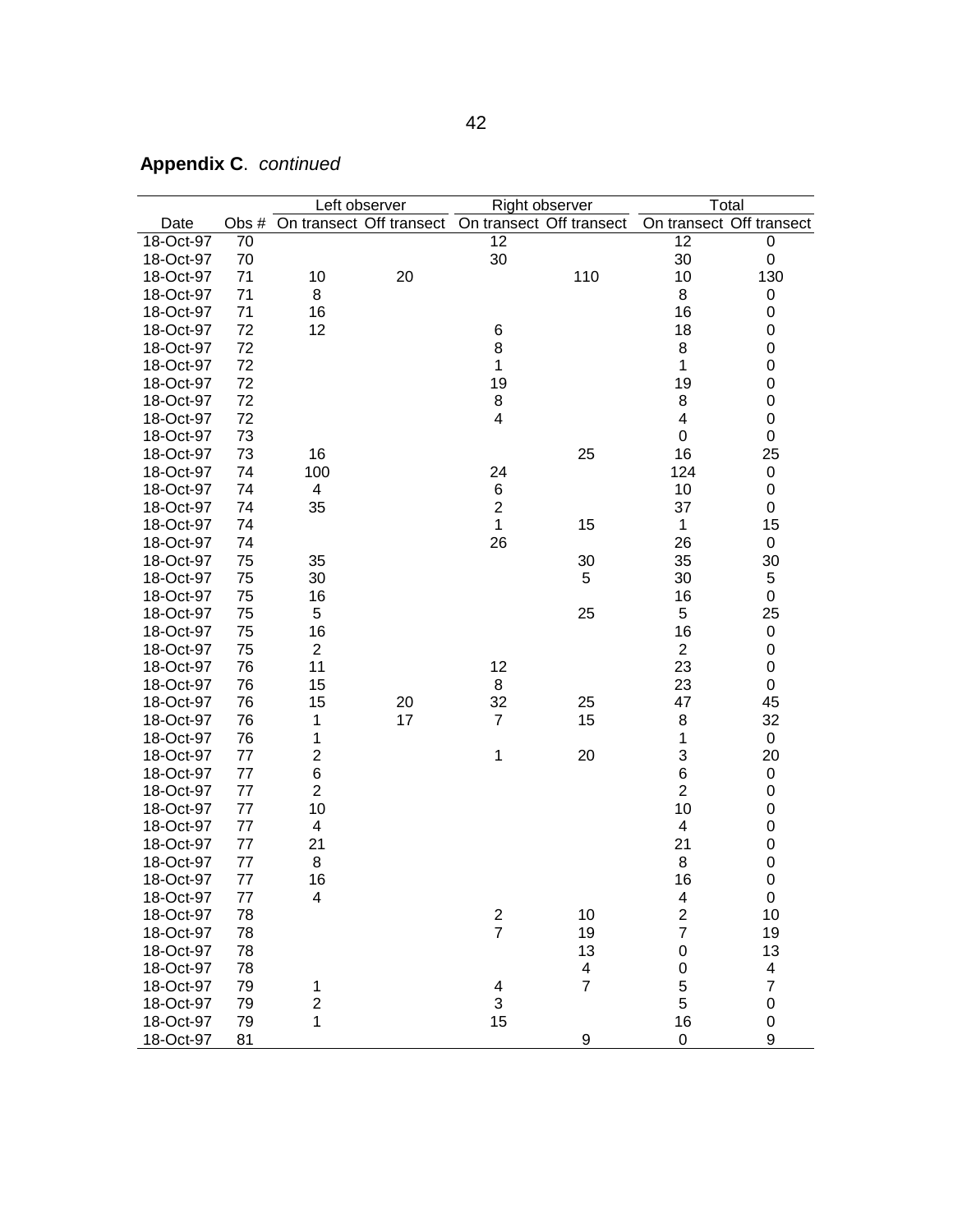|           |     |                | Left observer |             | Right observer                                          | Total                    |             |
|-----------|-----|----------------|---------------|-------------|---------------------------------------------------------|--------------------------|-------------|
| Date      |     |                |               |             | Obs # On transect Off transect On transect Off transect | On transect Off transect |             |
| 18-Oct-97 | 82  | 9              |               | 3           | 3                                                       | 12                       | 3           |
| 18-Oct-97 | 82  | $\overline{2}$ |               |             |                                                         | $\boldsymbol{2}$         | 0           |
| 18-Oct-97 | 84  |                |               |             | 5                                                       | $\mathbf 0$              | 5           |
| 18-Oct-97 | 85  |                |               | 6           |                                                         | $6\phantom{1}6$          | 0           |
| 18-Oct-97 | 85  | 5              |               | 13          |                                                         | 18                       | 0           |
| 18-Oct-97 | 86  | 6              |               |             | 16                                                      | 6                        | 16          |
| 18-Oct-97 | 86  | 1              |               |             |                                                         | 1                        | $\mathbf 0$ |
| 18-Oct-97 | 87  |                | 14            |             |                                                         | $\mathbf 0$              | 14          |
| 18-Oct-97 | 88  | 8              |               |             |                                                         | 8                        | 0           |
| 18-Oct-97 | 88  | 11             |               |             |                                                         | 11                       | 0           |
| 18-Oct-97 | 89  |                | 17            |             |                                                         | $\pmb{0}$                | 17          |
| 18-Oct-97 | 90  | 9              | 21            |             |                                                         | 9                        | 21          |
| 18-Oct-97 | 90  | 5              |               |             |                                                         | 5                        | $\pmb{0}$   |
| 18-Oct-97 | 91  | 10             |               | 32          |                                                         | 42                       | 0           |
| 18-Oct-97 | 91  | 8              |               | 15          |                                                         | 23                       | $\mathbf 0$ |
| 18-Oct-97 | 92  | 22             |               |             |                                                         | 22                       | 0           |
| 18-Oct-97 | 92  | $\overline{2}$ |               |             |                                                         | $\overline{2}$           | $\mathsf 0$ |
| 18-Oct-97 | 93  | 18             |               |             |                                                         | 18                       | $\mathsf 0$ |
| 18-Oct-97 | 93  | 30             |               | 1           |                                                         | 31                       | 0           |
| 18-Oct-97 | 94  | 1              | 23            |             |                                                         | 1                        | 23          |
| 18-Oct-97 | 95  | 6              |               |             |                                                         | 6                        | $\pmb{0}$   |
| 18-Oct-97 | 95  | 5              |               |             |                                                         | 5                        | 0           |
| 18-Oct-97 | 95  | 40             |               |             |                                                         | 40                       | 0           |
| 18-Oct-97 | 96  | 5              |               |             |                                                         | 5                        | 0           |
| 18-Oct-97 | 97  | 22             |               |             |                                                         | 22                       | 0           |
| 18-Oct-97 | 98  | 32             |               |             |                                                         | 32                       | 0           |
| 18-Oct-97 | 98  | 15             |               |             |                                                         | 15                       | 0           |
| 18-Oct-97 | 98  | $\overline{c}$ |               |             |                                                         | $\overline{2}$           | 0           |
| 18-Oct-97 | 99  | 45             |               |             | 3                                                       | 45                       | 3           |
| 18-Oct-97 | 99  | 40             |               |             |                                                         | 40                       | $\mathsf 0$ |
| 18-Oct-97 | 99  | 40             |               |             |                                                         | 40                       | 0           |
| 18-Oct-97 | 100 |                | 25            |             |                                                         | $\boldsymbol{0}$         | 25          |
| 18-Oct-97 | 101 | 90             |               |             |                                                         | 90                       | $\mathbf 0$ |
| 18-Oct-97 | 102 | 35             |               | 50          | 10                                                      | 85                       | 10          |
| 18-Oct-97 | 102 |                |               | 5           |                                                         | 5                        | $\pmb{0}$   |
| 18-Oct-97 | 103 | 9              |               | 19          | 11                                                      | 28                       | 11          |
| 18-Oct-97 | 103 | 12             |               | $\mathbf 1$ |                                                         | 13                       | 0           |
| 18-Oct-97 | 103 | 6              |               |             |                                                         | $\,6$                    | $\mathbf 0$ |
| 18-Oct-97 | 104 | 11             |               | 35          |                                                         | 46                       | $\pmb{0}$   |
| 18-Oct-97 | 104 | 90             |               |             |                                                         | 90                       | $\pmb{0}$   |
| 18-Oct-97 | 104 | 70             |               |             |                                                         | 70                       | $\pmb{0}$   |
| 18-Oct-97 | 104 | 25             |               |             |                                                         | 25                       | 0           |
| 18-Oct-97 | 105 | 10             |               |             | 35                                                      | 10                       | 35          |
| 18-Oct-97 | 105 | 44             |               |             |                                                         | 44                       | 0           |
| 18-Oct-97 | 106 | 10             |               | 6           |                                                         | 16                       | 0           |
| 18-Oct-97 | 106 | 30             |               |             |                                                         | 30                       | 0           |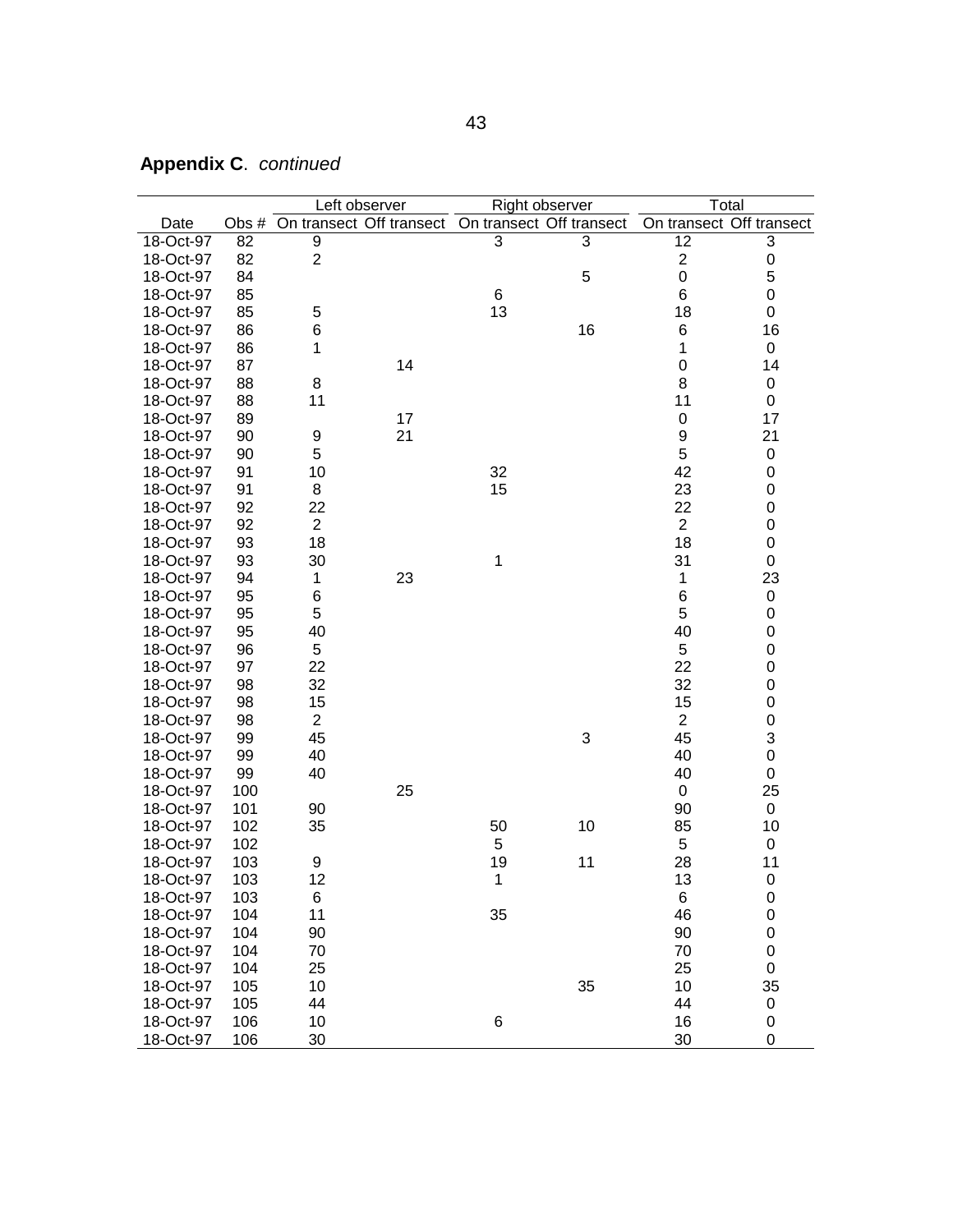|           |       |                         | Left observer                                     |                  | Right observer | Total                    |                  |
|-----------|-------|-------------------------|---------------------------------------------------|------------------|----------------|--------------------------|------------------|
| Date      | Obs # |                         | On transect Off transect On transect Off transect |                  |                | On transect Off transect |                  |
| 18-Oct-97 | 107   |                         |                                                   | 6                |                | $\,6$                    | $\pmb{0}$        |
| 18-Oct-97 | 107   |                         |                                                   |                  | $\overline{2}$ | $\mathbf 0$              | $\sqrt{2}$       |
| 18-Oct-97 | 107   |                         |                                                   |                  | 11             | $\boldsymbol{0}$         | 11               |
| 18-Oct-97 | 108   | 27                      |                                                   | 5                |                | 32                       | $\pmb{0}$        |
| 18-Oct-97 | 108   | 4                       |                                                   |                  |                | 4                        | $\pmb{0}$        |
| 18-Oct-97 | 109   | 10                      |                                                   | 6                | 25             | 16                       | 25               |
| 18-Oct-97 | 109   | 60                      |                                                   | 8                | 13             | 68                       | 13               |
| 18-Oct-97 | 109   | 45                      |                                                   | 18               |                | 63                       | 0                |
| 18-Oct-97 | 109   | 35                      |                                                   |                  |                | 35                       | $\mathbf 0$      |
| 18-Oct-97 | 109   | 25                      |                                                   |                  |                | 25                       | $\mathbf 0$      |
| 18-Oct-97 | 109   | 25                      |                                                   |                  |                | 25                       | $\mathbf 0$      |
|           |       |                         |                                                   |                  |                |                          |                  |
| 18-Oct-97 | 110   | 22                      |                                                   |                  |                | 22                       | $\pmb{0}$        |
| 18-Oct-97 | 110   | 30                      |                                                   |                  |                | 30                       | $\pmb{0}$        |
| 18-Oct-97 | 111   | 110                     |                                                   |                  | 30             | 110                      | 30               |
| 18-Oct-97 | 111   | 25                      |                                                   |                  |                | 25                       | $\pmb{0}$        |
| 18-Oct-97 | 111   | 6                       |                                                   |                  |                | 6                        | $\pmb{0}$        |
| 18-Oct-97 | 111   | 15                      |                                                   |                  |                | 15                       | $\pmb{0}$        |
| 18-Oct-97 | 112   | 18                      |                                                   | 34               | 35             | 52                       | 35               |
| 18-Oct-97 | 112   | 35                      |                                                   |                  | 13             | 35                       | 13               |
| 18-Oct-97 | 113   | 110                     |                                                   |                  | 50             | 110                      | 50               |
| 18-Oct-97 | 113   | 8                       |                                                   |                  |                | 8                        | $\pmb{0}$        |
| 18-Oct-97 | 113   | 20                      |                                                   |                  |                | 20                       | $\pmb{0}$        |
| 18-Oct-97 | 113   | 5                       |                                                   |                  |                | 5                        | $\pmb{0}$        |
| 18-Oct-97 | 114   |                         |                                                   |                  | 28             | $\pmb{0}$                | 28               |
| 18-Oct-97 | 115   |                         |                                                   | 32               |                | 32                       | $\pmb{0}$        |
| 18-Oct-97 | 116   | 10                      |                                                   | 6                | $\overline{7}$ | 16                       | $\overline{7}$   |
| 18-Oct-97 | 116   |                         |                                                   | 76               |                | 76                       | $\pmb{0}$        |
| 18-Oct-97 | 117   | 15                      | $\boldsymbol{9}$                                  | 17               | 15             | 32                       | 24               |
| 18-Oct-97 | 117   | $\mathbf{2}$            |                                                   | 4                |                | 6                        | $\pmb{0}$        |
| 18-Oct-97 | 117   | 5                       |                                                   | $\overline{7}$   |                | 12                       | $\pmb{0}$        |
| 18-Oct-97 | 117   | 23                      |                                                   |                  |                | 23                       | 0                |
| 18-Oct-97 | 118   | 13                      |                                                   |                  |                | 13                       | $\mathbf 0$      |
| 18-Oct-97 | 119   | 250                     |                                                   | $\boldsymbol{7}$ | 9              | 257                      | 9                |
| 18-Oct-97 | 119   | 80                      |                                                   |                  |                | 80                       | $\mathbf 0$      |
| 18-Oct-97 | 119   | 35                      |                                                   |                  |                | 35                       | $\boldsymbol{0}$ |
| 18-Oct-97 | 120   | 60                      |                                                   | 10               |                | 70                       | $\mathbf 0$      |
| 18-Oct-97 | 120   | $\overline{7}$          |                                                   |                  | 9              | $\overline{7}$           | $\boldsymbol{9}$ |
| 18-Oct-97 | 121   | 70                      |                                                   |                  | 5              | 70                       | 5                |
|           |       |                         |                                                   |                  |                |                          |                  |
| 18-Oct-97 | 121   | 10                      |                                                   |                  |                | 10                       | $\boldsymbol{0}$ |
| 18-Oct-97 | 121   | 12                      |                                                   |                  |                | 12                       | $\pmb{0}$        |
| 18-Oct-97 | 122   | $\overline{c}$          |                                                   |                  |                | $\overline{\mathbf{c}}$  | $\pmb{0}$        |
| 18-Oct-97 | 122   | 3                       |                                                   |                  |                | 3                        | $\pmb{0}$        |
| 18-Oct-97 | 122   | 25                      |                                                   |                  |                | 25                       | $\pmb{0}$        |
| 18-Oct-97 | 123   | 4                       |                                                   |                  |                | 4                        | $\pmb{0}$        |
| 18-Oct-97 | 123   | 12                      |                                                   |                  |                | 12                       | $\pmb{0}$        |
| 18-Oct-97 | 123   | $\overline{7}$          |                                                   |                  |                | $\overline{7}$           | $\mathsf 0$      |
| 18-Oct-97 | 123   | $\overline{\mathbf{4}}$ |                                                   |                  |                | $\overline{\mathbf{4}}$  | $\pmb{0}$        |
| 18-Oct-97 | 123   | 20                      |                                                   |                  |                | 20                       | 0                |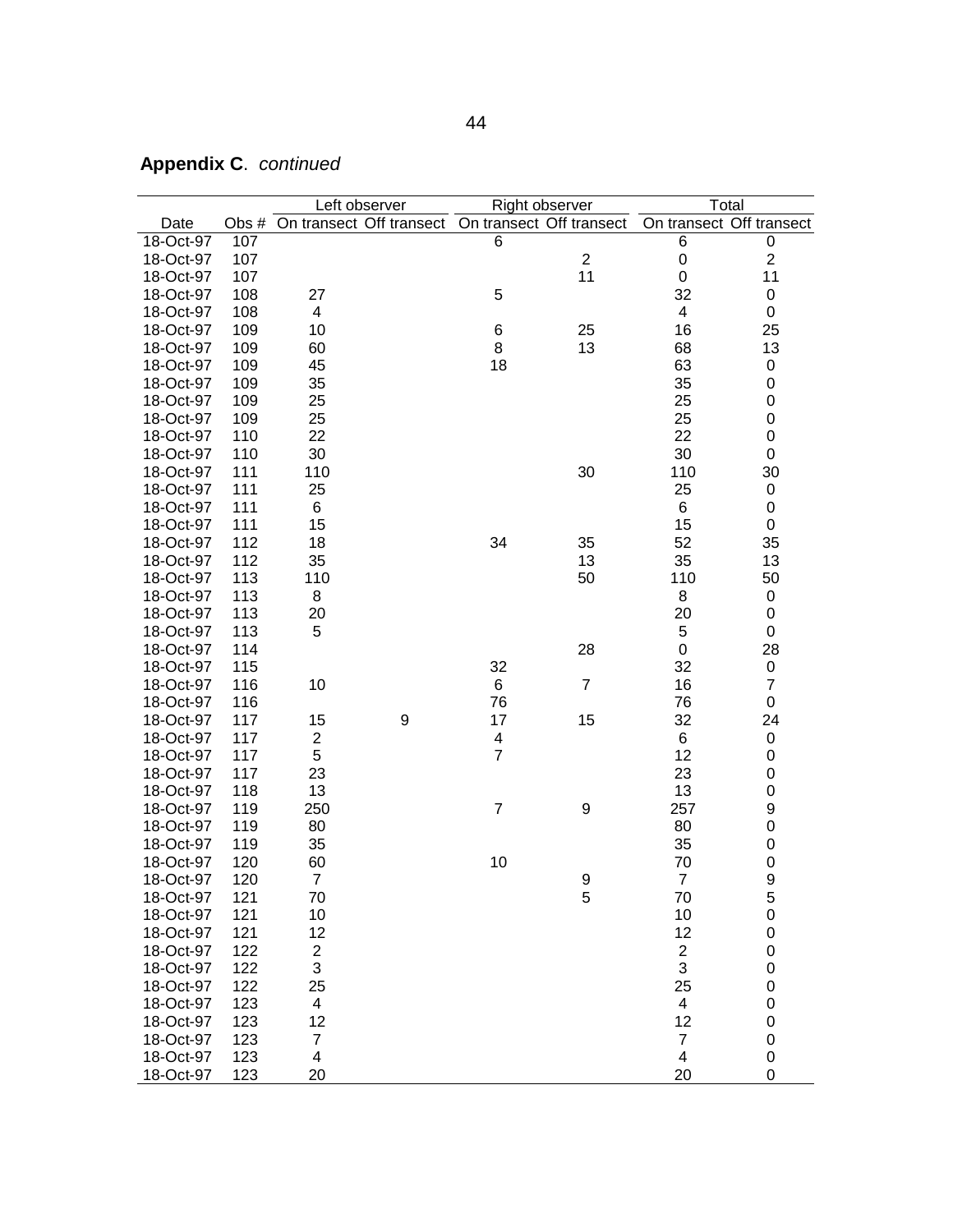|           |     |                | Left observer |              | Right observer                                          | Total          |                          |
|-----------|-----|----------------|---------------|--------------|---------------------------------------------------------|----------------|--------------------------|
| Date      |     |                |               |              | Obs # On transect Off transect On transect Off transect |                | On transect Off transect |
| 18-Oct-97 | 124 | 8              |               |              | 15                                                      | 8              | 15                       |
| 18-Oct-97 | 124 |                |               |              | 15                                                      | 0              | 15                       |
| 18-Oct-97 | 125 | 3              |               |              |                                                         | 3              | 0                        |
| 18-Oct-97 | 125 | 14             |               | 1            |                                                         | 15             | 0                        |
| 18-Oct-97 | 126 | 27             |               | 4            |                                                         | 31             | 0                        |
| 18-Oct-97 | 127 | 22             |               | 6            |                                                         | 28             | 0                        |
| 18-Oct-97 | 127 | 4              |               |              |                                                         | 4              | 0                        |
| 18-Oct-97 | 127 | 14             |               |              |                                                         | 14             | 0                        |
| 18-Oct-97 | 127 | 6              |               |              |                                                         | $\,6$          | 0                        |
| 18-Oct-97 | 128 | 35             |               |              |                                                         | 35             | 0                        |
| 18-Oct-97 | 128 | 22             |               |              |                                                         | 22             | 0                        |
| 18-Oct-97 | 128 | 9              |               |              |                                                         | 9              | 0                        |
| 18-Oct-97 | 128 | $\overline{2}$ |               |              |                                                         | $\overline{2}$ | $\boldsymbol{0}$         |
| 18-Oct-97 | 129 | 18             |               |              | 21                                                      | 18             | 21                       |
| 18-Oct-97 | 129 | 9              |               |              |                                                         | 9              | $\mathbf 0$              |
| 18-Oct-97 | 129 | 10             |               |              |                                                         | 10             | 0                        |
| 18-Oct-97 | 129 | 12             |               |              |                                                         | 12             | 0                        |
| 18-Oct-97 | 130 | 25             |               |              |                                                         | 25             | 0                        |
| 18-Oct-97 | 130 | 46             |               |              |                                                         | 46             | 0                        |
| 18-Oct-97 | 131 | 36             |               |              |                                                         | 36             | 0                        |
| 18-Oct-97 | 131 | 19             |               |              |                                                         | 19             | 0                        |
| 18-Oct-97 | 132 | 95             |               | 12           |                                                         | 107            | 0                        |
| 18-Oct-97 | 132 | 40             |               |              |                                                         | 40             | 0                        |
| 18-Oct-97 | 132 | 29             |               |              |                                                         | 29             | 0                        |
| 18-Oct-97 | 133 | 35             |               | $\mathbf{2}$ |                                                         | 37             | 0                        |
| 18-Oct-97 | 133 | 8              |               |              |                                                         | 8              | 0                        |
| 18-Oct-97 | 134 | 6              |               |              |                                                         | 6              | 0                        |
| 18-Oct-97 | 134 | 20             |               |              |                                                         | 20             | 0                        |
| 18-Oct-97 | 135 | 10             |               |              |                                                         | 10             | 0                        |
| 18-Oct-97 | 136 | 15             |               | 4            |                                                         | 19             | 0                        |
| 18-Oct-97 | 136 | 4              |               | 8            |                                                         | 12             | 0                        |
| 18-Oct-97 | 136 | $\overline{7}$ |               | 17           |                                                         | 24             | 0                        |
| 18-Oct-97 | 137 | 10             |               | 16           |                                                         | 26             | 0                        |
| 18-Oct-97 | 138 | 22             |               |              |                                                         | 22             | 0                        |
| 18-Oct-97 | 138 | 10             |               |              |                                                         | 10             | 0                        |
| 18-Oct-97 | 139 | 40             |               | 70           |                                                         | 110            | 0                        |
| 18-Oct-97 | 140 |                |               |              | 17                                                      | 0              | 17                       |
| 18-Oct-97 | 141 |                |               | 60           |                                                         | 60             | $\pmb{0}$                |
| 18-Oct-97 | 143 |                | 120           | 14           |                                                         | 14             | 120                      |
| 18-Oct-97 | 144 |                |               | 20           |                                                         | 20             | $\pmb{0}$                |
| 18-Oct-97 | 145 | 5              |               | 10           |                                                         | 15             | $\mathbf 0$              |
| 18-Oct-97 | 146 | 10             |               |              |                                                         | 10             | 0                        |
| 18-Oct-97 | 147 | 13             |               | 4            |                                                         | 17             | 0                        |
| 18-Oct-97 | 147 | 4              |               |              |                                                         | 4              | $\boldsymbol{0}$         |
| 18-Oct-97 | 147 | 70             |               |              |                                                         | 70             | $\mathbf 0$              |
| 18-Oct-97 | 147 | 10             |               |              |                                                         | 10             | 0                        |
| 18-Oct-97 | 148 |                |               | 8            |                                                         | 8              | 0                        |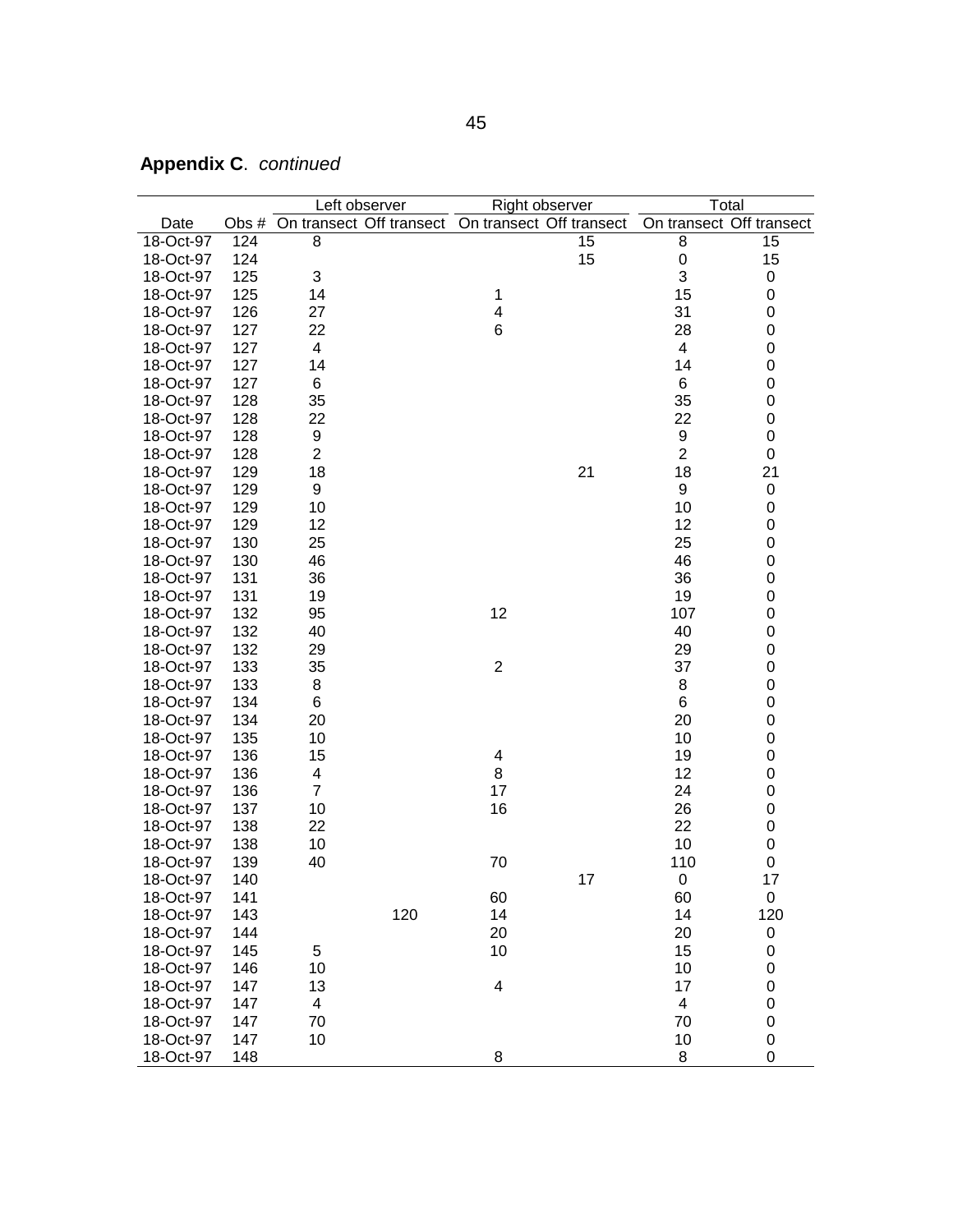| On transect Off transect<br>On transect Off transect<br>On transect Off transect<br>Date<br>Obs #<br>$\overline{2}$<br>149<br>11<br>10<br>13<br>10<br>18-Oct-97<br>149<br>8<br>14<br>18-Oct-97<br>6<br>0<br>5<br>150<br>55<br>18-Oct-97<br>50<br>0<br>150<br>30<br>5<br>42<br>5<br>18-Oct-97<br>12<br>150<br>20<br>0<br>18-Oct-97<br>20<br>150<br>10<br>0<br>18-Oct-97<br>10<br>150<br>15<br>0<br>18-Oct-97<br>15<br>151<br>6<br>16<br>0<br>18-Oct-97<br>10<br>152<br>15<br>29<br>$\mathbf 0$<br>18-Oct-97<br>14<br>15<br>153<br>25<br>40<br>0<br>18-Oct-97<br>$\ensuremath{\mathsf{3}}$<br>3<br>6<br>18-Oct-97<br>154<br>0<br>3<br>3<br>155<br>0<br>18-Oct-97<br>6<br>48<br>12<br>48<br>18-Oct-97<br>156<br>6<br>58<br>156<br>38<br>18-Oct-97<br>20<br>0<br>156<br>30<br>18-Oct-97<br>30<br>0<br>157<br>20<br>18-Oct-97<br>20<br>0<br>158<br>20<br>20<br>0<br>18-Oct-97<br>159<br>3<br>9<br>12<br>0<br>18-Oct-97<br>$\overline{c}$<br>1<br>1<br>0<br>18-Oct-97<br>160<br>161<br>8<br>8<br>16<br>0<br>18-Oct-97<br>3<br>$\overline{7}$<br>161<br>0<br>18-Oct-97<br>4<br>162<br>8<br>14<br>18-Oct-97<br>6<br>0<br>163<br>8<br>17<br>18-Oct-97<br>9<br>0<br>163<br>12<br>12<br>18-Oct-97<br>0<br>3<br>163<br>3<br>18-Oct-97<br>0<br>164<br>13<br>0<br>18-Oct-97<br>13<br>165<br>20<br>0<br>18-Oct-97<br>20<br>$\mathbf 0$<br>165<br>$\overline{7}$<br>$\overline{7}$<br>18-Oct-97<br>3<br>3<br>8<br>166<br>8<br>18-Oct-97<br>166<br>24<br>0<br>18-Oct-97<br>24<br>15<br>0<br>18-Oct-97<br>168<br>15<br>18<br>169<br>10<br>8<br>0<br>18-Oct-97<br>30<br>18-Oct-97<br>170<br>30<br>0 |
|----------------------------------------------------------------------------------------------------------------------------------------------------------------------------------------------------------------------------------------------------------------------------------------------------------------------------------------------------------------------------------------------------------------------------------------------------------------------------------------------------------------------------------------------------------------------------------------------------------------------------------------------------------------------------------------------------------------------------------------------------------------------------------------------------------------------------------------------------------------------------------------------------------------------------------------------------------------------------------------------------------------------------------------------------------------------------------------------------------------------------------------------------------------------------------------------------------------------------------------------------------------------------------------------------------------------------------------------------------------------------------------------------------------------------------------------------------------------------------------------------------------------------------------------------------------------------------|
|                                                                                                                                                                                                                                                                                                                                                                                                                                                                                                                                                                                                                                                                                                                                                                                                                                                                                                                                                                                                                                                                                                                                                                                                                                                                                                                                                                                                                                                                                                                                                                                  |
|                                                                                                                                                                                                                                                                                                                                                                                                                                                                                                                                                                                                                                                                                                                                                                                                                                                                                                                                                                                                                                                                                                                                                                                                                                                                                                                                                                                                                                                                                                                                                                                  |
|                                                                                                                                                                                                                                                                                                                                                                                                                                                                                                                                                                                                                                                                                                                                                                                                                                                                                                                                                                                                                                                                                                                                                                                                                                                                                                                                                                                                                                                                                                                                                                                  |
|                                                                                                                                                                                                                                                                                                                                                                                                                                                                                                                                                                                                                                                                                                                                                                                                                                                                                                                                                                                                                                                                                                                                                                                                                                                                                                                                                                                                                                                                                                                                                                                  |
|                                                                                                                                                                                                                                                                                                                                                                                                                                                                                                                                                                                                                                                                                                                                                                                                                                                                                                                                                                                                                                                                                                                                                                                                                                                                                                                                                                                                                                                                                                                                                                                  |
|                                                                                                                                                                                                                                                                                                                                                                                                                                                                                                                                                                                                                                                                                                                                                                                                                                                                                                                                                                                                                                                                                                                                                                                                                                                                                                                                                                                                                                                                                                                                                                                  |
|                                                                                                                                                                                                                                                                                                                                                                                                                                                                                                                                                                                                                                                                                                                                                                                                                                                                                                                                                                                                                                                                                                                                                                                                                                                                                                                                                                                                                                                                                                                                                                                  |
|                                                                                                                                                                                                                                                                                                                                                                                                                                                                                                                                                                                                                                                                                                                                                                                                                                                                                                                                                                                                                                                                                                                                                                                                                                                                                                                                                                                                                                                                                                                                                                                  |
|                                                                                                                                                                                                                                                                                                                                                                                                                                                                                                                                                                                                                                                                                                                                                                                                                                                                                                                                                                                                                                                                                                                                                                                                                                                                                                                                                                                                                                                                                                                                                                                  |
|                                                                                                                                                                                                                                                                                                                                                                                                                                                                                                                                                                                                                                                                                                                                                                                                                                                                                                                                                                                                                                                                                                                                                                                                                                                                                                                                                                                                                                                                                                                                                                                  |
|                                                                                                                                                                                                                                                                                                                                                                                                                                                                                                                                                                                                                                                                                                                                                                                                                                                                                                                                                                                                                                                                                                                                                                                                                                                                                                                                                                                                                                                                                                                                                                                  |
|                                                                                                                                                                                                                                                                                                                                                                                                                                                                                                                                                                                                                                                                                                                                                                                                                                                                                                                                                                                                                                                                                                                                                                                                                                                                                                                                                                                                                                                                                                                                                                                  |
|                                                                                                                                                                                                                                                                                                                                                                                                                                                                                                                                                                                                                                                                                                                                                                                                                                                                                                                                                                                                                                                                                                                                                                                                                                                                                                                                                                                                                                                                                                                                                                                  |
|                                                                                                                                                                                                                                                                                                                                                                                                                                                                                                                                                                                                                                                                                                                                                                                                                                                                                                                                                                                                                                                                                                                                                                                                                                                                                                                                                                                                                                                                                                                                                                                  |
|                                                                                                                                                                                                                                                                                                                                                                                                                                                                                                                                                                                                                                                                                                                                                                                                                                                                                                                                                                                                                                                                                                                                                                                                                                                                                                                                                                                                                                                                                                                                                                                  |
|                                                                                                                                                                                                                                                                                                                                                                                                                                                                                                                                                                                                                                                                                                                                                                                                                                                                                                                                                                                                                                                                                                                                                                                                                                                                                                                                                                                                                                                                                                                                                                                  |
|                                                                                                                                                                                                                                                                                                                                                                                                                                                                                                                                                                                                                                                                                                                                                                                                                                                                                                                                                                                                                                                                                                                                                                                                                                                                                                                                                                                                                                                                                                                                                                                  |
|                                                                                                                                                                                                                                                                                                                                                                                                                                                                                                                                                                                                                                                                                                                                                                                                                                                                                                                                                                                                                                                                                                                                                                                                                                                                                                                                                                                                                                                                                                                                                                                  |
|                                                                                                                                                                                                                                                                                                                                                                                                                                                                                                                                                                                                                                                                                                                                                                                                                                                                                                                                                                                                                                                                                                                                                                                                                                                                                                                                                                                                                                                                                                                                                                                  |
|                                                                                                                                                                                                                                                                                                                                                                                                                                                                                                                                                                                                                                                                                                                                                                                                                                                                                                                                                                                                                                                                                                                                                                                                                                                                                                                                                                                                                                                                                                                                                                                  |
|                                                                                                                                                                                                                                                                                                                                                                                                                                                                                                                                                                                                                                                                                                                                                                                                                                                                                                                                                                                                                                                                                                                                                                                                                                                                                                                                                                                                                                                                                                                                                                                  |
|                                                                                                                                                                                                                                                                                                                                                                                                                                                                                                                                                                                                                                                                                                                                                                                                                                                                                                                                                                                                                                                                                                                                                                                                                                                                                                                                                                                                                                                                                                                                                                                  |
|                                                                                                                                                                                                                                                                                                                                                                                                                                                                                                                                                                                                                                                                                                                                                                                                                                                                                                                                                                                                                                                                                                                                                                                                                                                                                                                                                                                                                                                                                                                                                                                  |
|                                                                                                                                                                                                                                                                                                                                                                                                                                                                                                                                                                                                                                                                                                                                                                                                                                                                                                                                                                                                                                                                                                                                                                                                                                                                                                                                                                                                                                                                                                                                                                                  |
|                                                                                                                                                                                                                                                                                                                                                                                                                                                                                                                                                                                                                                                                                                                                                                                                                                                                                                                                                                                                                                                                                                                                                                                                                                                                                                                                                                                                                                                                                                                                                                                  |
|                                                                                                                                                                                                                                                                                                                                                                                                                                                                                                                                                                                                                                                                                                                                                                                                                                                                                                                                                                                                                                                                                                                                                                                                                                                                                                                                                                                                                                                                                                                                                                                  |
|                                                                                                                                                                                                                                                                                                                                                                                                                                                                                                                                                                                                                                                                                                                                                                                                                                                                                                                                                                                                                                                                                                                                                                                                                                                                                                                                                                                                                                                                                                                                                                                  |
|                                                                                                                                                                                                                                                                                                                                                                                                                                                                                                                                                                                                                                                                                                                                                                                                                                                                                                                                                                                                                                                                                                                                                                                                                                                                                                                                                                                                                                                                                                                                                                                  |
|                                                                                                                                                                                                                                                                                                                                                                                                                                                                                                                                                                                                                                                                                                                                                                                                                                                                                                                                                                                                                                                                                                                                                                                                                                                                                                                                                                                                                                                                                                                                                                                  |
|                                                                                                                                                                                                                                                                                                                                                                                                                                                                                                                                                                                                                                                                                                                                                                                                                                                                                                                                                                                                                                                                                                                                                                                                                                                                                                                                                                                                                                                                                                                                                                                  |
|                                                                                                                                                                                                                                                                                                                                                                                                                                                                                                                                                                                                                                                                                                                                                                                                                                                                                                                                                                                                                                                                                                                                                                                                                                                                                                                                                                                                                                                                                                                                                                                  |
|                                                                                                                                                                                                                                                                                                                                                                                                                                                                                                                                                                                                                                                                                                                                                                                                                                                                                                                                                                                                                                                                                                                                                                                                                                                                                                                                                                                                                                                                                                                                                                                  |
|                                                                                                                                                                                                                                                                                                                                                                                                                                                                                                                                                                                                                                                                                                                                                                                                                                                                                                                                                                                                                                                                                                                                                                                                                                                                                                                                                                                                                                                                                                                                                                                  |
|                                                                                                                                                                                                                                                                                                                                                                                                                                                                                                                                                                                                                                                                                                                                                                                                                                                                                                                                                                                                                                                                                                                                                                                                                                                                                                                                                                                                                                                                                                                                                                                  |
|                                                                                                                                                                                                                                                                                                                                                                                                                                                                                                                                                                                                                                                                                                                                                                                                                                                                                                                                                                                                                                                                                                                                                                                                                                                                                                                                                                                                                                                                                                                                                                                  |
| 170<br>10<br>10<br>0<br>18-Oct-97                                                                                                                                                                                                                                                                                                                                                                                                                                                                                                                                                                                                                                                                                                                                                                                                                                                                                                                                                                                                                                                                                                                                                                                                                                                                                                                                                                                                                                                                                                                                                |
| 15<br>18-Oct-97<br>171<br>15<br>0                                                                                                                                                                                                                                                                                                                                                                                                                                                                                                                                                                                                                                                                                                                                                                                                                                                                                                                                                                                                                                                                                                                                                                                                                                                                                                                                                                                                                                                                                                                                                |
| $\mathbf 0$<br>18-Oct-97<br>172<br>1<br>1                                                                                                                                                                                                                                                                                                                                                                                                                                                                                                                                                                                                                                                                                                                                                                                                                                                                                                                                                                                                                                                                                                                                                                                                                                                                                                                                                                                                                                                                                                                                        |
| 173<br>13<br>0<br>18-Oct-97<br>13                                                                                                                                                                                                                                                                                                                                                                                                                                                                                                                                                                                                                                                                                                                                                                                                                                                                                                                                                                                                                                                                                                                                                                                                                                                                                                                                                                                                                                                                                                                                                |
| 18-Oct-97<br>176<br>$\mathbf 1$<br>1<br>$\boldsymbol{0}$                                                                                                                                                                                                                                                                                                                                                                                                                                                                                                                                                                                                                                                                                                                                                                                                                                                                                                                                                                                                                                                                                                                                                                                                                                                                                                                                                                                                                                                                                                                         |
| 32<br>$\pmb{0}$<br>176<br>32<br>18-Oct-97                                                                                                                                                                                                                                                                                                                                                                                                                                                                                                                                                                                                                                                                                                                                                                                                                                                                                                                                                                                                                                                                                                                                                                                                                                                                                                                                                                                                                                                                                                                                        |
| 16<br>18-Oct-97<br>176<br>16<br>0                                                                                                                                                                                                                                                                                                                                                                                                                                                                                                                                                                                                                                                                                                                                                                                                                                                                                                                                                                                                                                                                                                                                                                                                                                                                                                                                                                                                                                                                                                                                                |
| 8<br>8<br>0<br>18-Oct-97<br>176                                                                                                                                                                                                                                                                                                                                                                                                                                                                                                                                                                                                                                                                                                                                                                                                                                                                                                                                                                                                                                                                                                                                                                                                                                                                                                                                                                                                                                                                                                                                                  |
| 176<br>18-Oct-97<br>15<br>0<br>15                                                                                                                                                                                                                                                                                                                                                                                                                                                                                                                                                                                                                                                                                                                                                                                                                                                                                                                                                                                                                                                                                                                                                                                                                                                                                                                                                                                                                                                                                                                                                |
| 33<br>18-Oct-97<br>177<br>14<br>47<br>0                                                                                                                                                                                                                                                                                                                                                                                                                                                                                                                                                                                                                                                                                                                                                                                                                                                                                                                                                                                                                                                                                                                                                                                                                                                                                                                                                                                                                                                                                                                                          |
| 33<br>18-Oct-97<br>177<br>33<br>0                                                                                                                                                                                                                                                                                                                                                                                                                                                                                                                                                                                                                                                                                                                                                                                                                                                                                                                                                                                                                                                                                                                                                                                                                                                                                                                                                                                                                                                                                                                                                |
| 18-Oct-97<br>11<br>177<br>11<br>0                                                                                                                                                                                                                                                                                                                                                                                                                                                                                                                                                                                                                                                                                                                                                                                                                                                                                                                                                                                                                                                                                                                                                                                                                                                                                                                                                                                                                                                                                                                                                |
| 18-Oct-97<br>3<br>$\mathbf 0$<br>179                                                                                                                                                                                                                                                                                                                                                                                                                                                                                                                                                                                                                                                                                                                                                                                                                                                                                                                                                                                                                                                                                                                                                                                                                                                                                                                                                                                                                                                                                                                                             |
| $\frac{3}{2}$<br>4<br>$\pmb{0}$<br>18-Oct-97<br>180<br>$\overline{\mathbf{c}}$                                                                                                                                                                                                                                                                                                                                                                                                                                                                                                                                                                                                                                                                                                                                                                                                                                                                                                                                                                                                                                                                                                                                                                                                                                                                                                                                                                                                                                                                                                   |
| 1<br>18-Oct-97<br>180<br>1<br>0                                                                                                                                                                                                                                                                                                                                                                                                                                                                                                                                                                                                                                                                                                                                                                                                                                                                                                                                                                                                                                                                                                                                                                                                                                                                                                                                                                                                                                                                                                                                                  |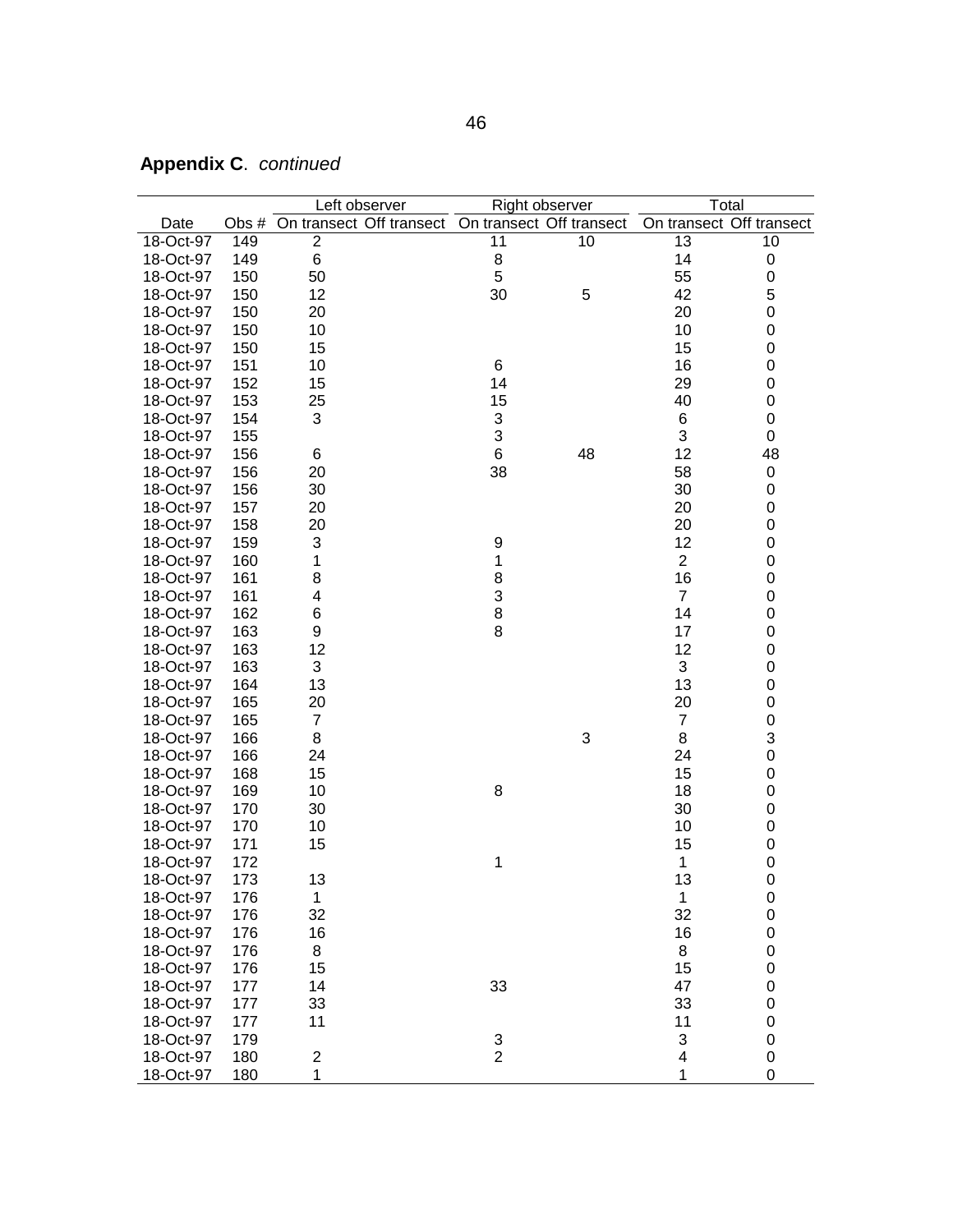|            |       |      | Left observer                                     |      | Right observer |                | Total                    |
|------------|-------|------|---------------------------------------------------|------|----------------|----------------|--------------------------|
| Date       | Obs # |      | On transect Off transect On transect Off transect |      |                |                | On transect Off transect |
| 18-Oct-97  | 183   |      | $\overline{2}$                                    |      |                | 0              | $\overline{2}$           |
| 18-Oct-97  | 184   | 14   |                                                   |      |                | 14             | 0                        |
| 18-Oct-97  | 187   |      | 4                                                 |      |                | 0              | 4                        |
| 18-Oct-97  | 188   |      |                                                   | 6    |                | 6              | 0                        |
| 18-Oct-97  | 192   | 30   |                                                   | 5    |                | 35             | 0                        |
| 18-Oct-97  | 192   | 20   |                                                   |      |                | 20             | 0                        |
| 18-Oct-97  | 193   |      |                                                   | 5    |                | 5              | 0                        |
| 18-Oct-97  | 193   |      |                                                   | 17   |                | 17             | 0                        |
| 18-Oct-97  | 193   |      |                                                   | 5    |                | 5              | 0                        |
| 18-Oct-97  | 194   |      |                                                   |      |                | 0              |                          |
| 18-Oct-97  | 196   |      |                                                   | 4    |                | 4              | 0                        |
| 18-Oct-97  | 198   |      |                                                   | 10   |                | 10             | 0                        |
| 18-Oct-97  | 199   | 20   |                                                   |      | 24             | 20             | 24                       |
| 18-Oct-97  | 205   | 1    |                                                   |      |                | 1              | 0                        |
| 18-Oct-97  | 207   |      | $\overline{7}$                                    |      |                | ი              | 7                        |
| 18-Oct-97  | 209   |      |                                                   |      |                |                | $\Omega$                 |
| 18-Oct-97  | 211   |      | 13                                                |      |                | 0              | 13                       |
| 18-Oct-97  | 219   |      |                                                   | 2    |                | $\overline{2}$ | 0                        |
| 18-Oct-97  | 220   |      |                                                   |      |                | 1              | 0                        |
| 18-Oct-97  | 221   | 16   |                                                   |      |                | 16             | 0                        |
| 18-Oct-97  | 252   |      |                                                   |      |                | 1              | 0                        |
| 18-Oct-97  | 254   |      |                                                   | 5    |                | 5              | 0                        |
| 18-Oct-97  | 255   | 4    |                                                   |      |                |                | 0                        |
| <b>SUM</b> |       | 7072 | 469                                               | 3307 | 1177           | 10379          | 1064                     |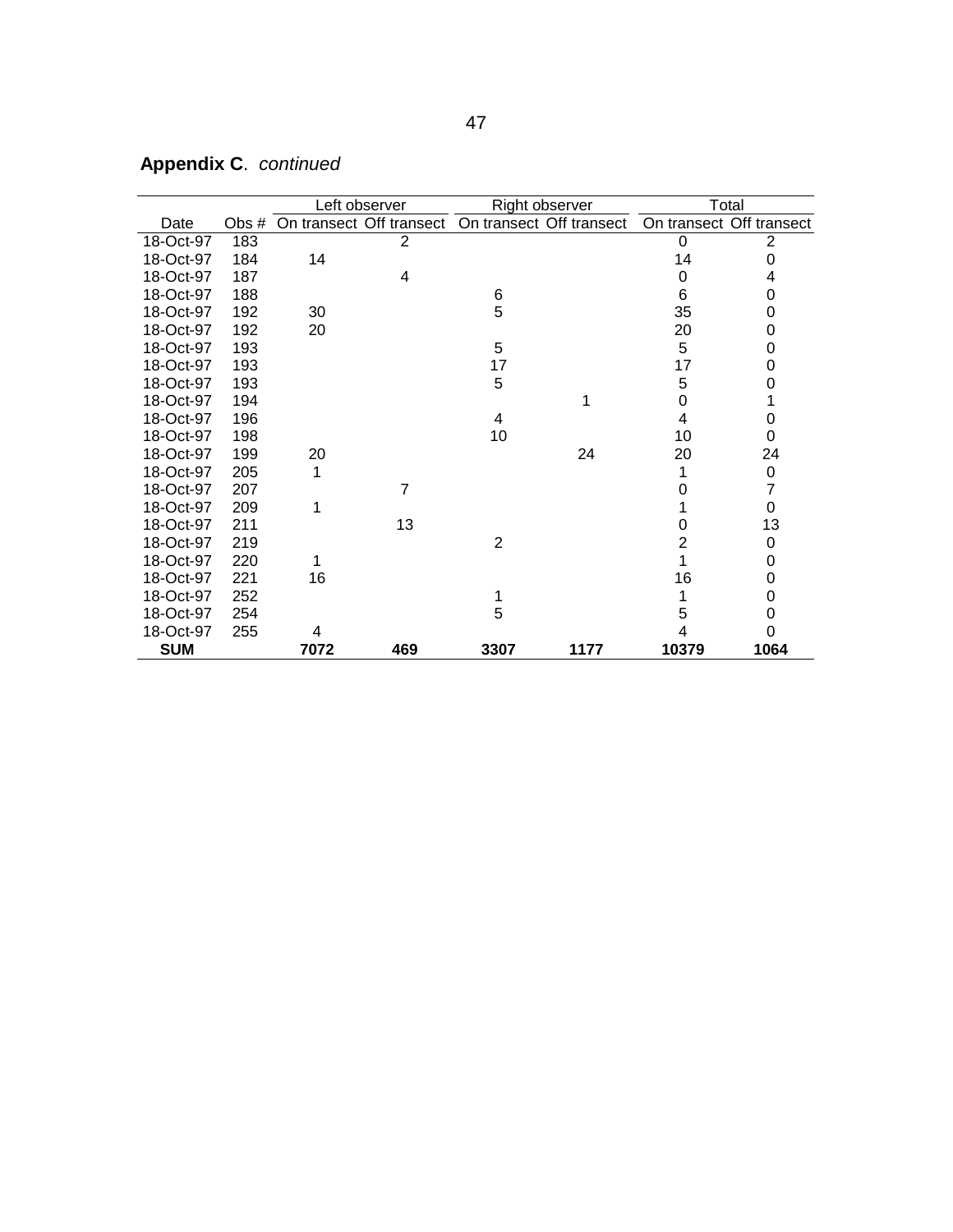<span id="page-57-0"></span>**APPENDIX D.** Caribou observed on transect during an aerial survey of southern Victoria Island, 19–22 October 1997.

| <b>Transect</b> | Transect area | No. of caribou observed on transect |                       |       |  |  |
|-----------------|---------------|-------------------------------------|-----------------------|-------|--|--|
| no.             | $(km^2)$      | Left observer                       | <b>Right observer</b> | Total |  |  |
| 1               | not flown     |                                     |                       |       |  |  |
| 2               | not flown     |                                     |                       |       |  |  |
| 3               | not flown     |                                     |                       |       |  |  |
| 4               | not flown     |                                     |                       |       |  |  |
| 5               | not flown     |                                     |                       |       |  |  |
| 6               | not flown     |                                     |                       |       |  |  |
|                 | not flown     |                                     |                       |       |  |  |
| 8               | not flown     |                                     |                       |       |  |  |
| 9               | not flown     |                                     |                       |       |  |  |
| 10              | 20            |                                     |                       | 2     |  |  |
| 11              | 20.25         |                                     |                       | Ⴖ     |  |  |
| 12              | not flown     |                                     |                       |       |  |  |
| 13              | not flown     |                                     |                       |       |  |  |
| 14              | 19.75         | 10                                  |                       | 10    |  |  |
| 15              | 20.25         |                                     | 5                     | 5     |  |  |
| 16              | 20.25         | 3                                   | 3                     | 6     |  |  |
| <b>SUM</b>      | 100.5         | 14                                  | 9                     | 23    |  |  |

### **ANDERSON NORTH (19 October 1997)**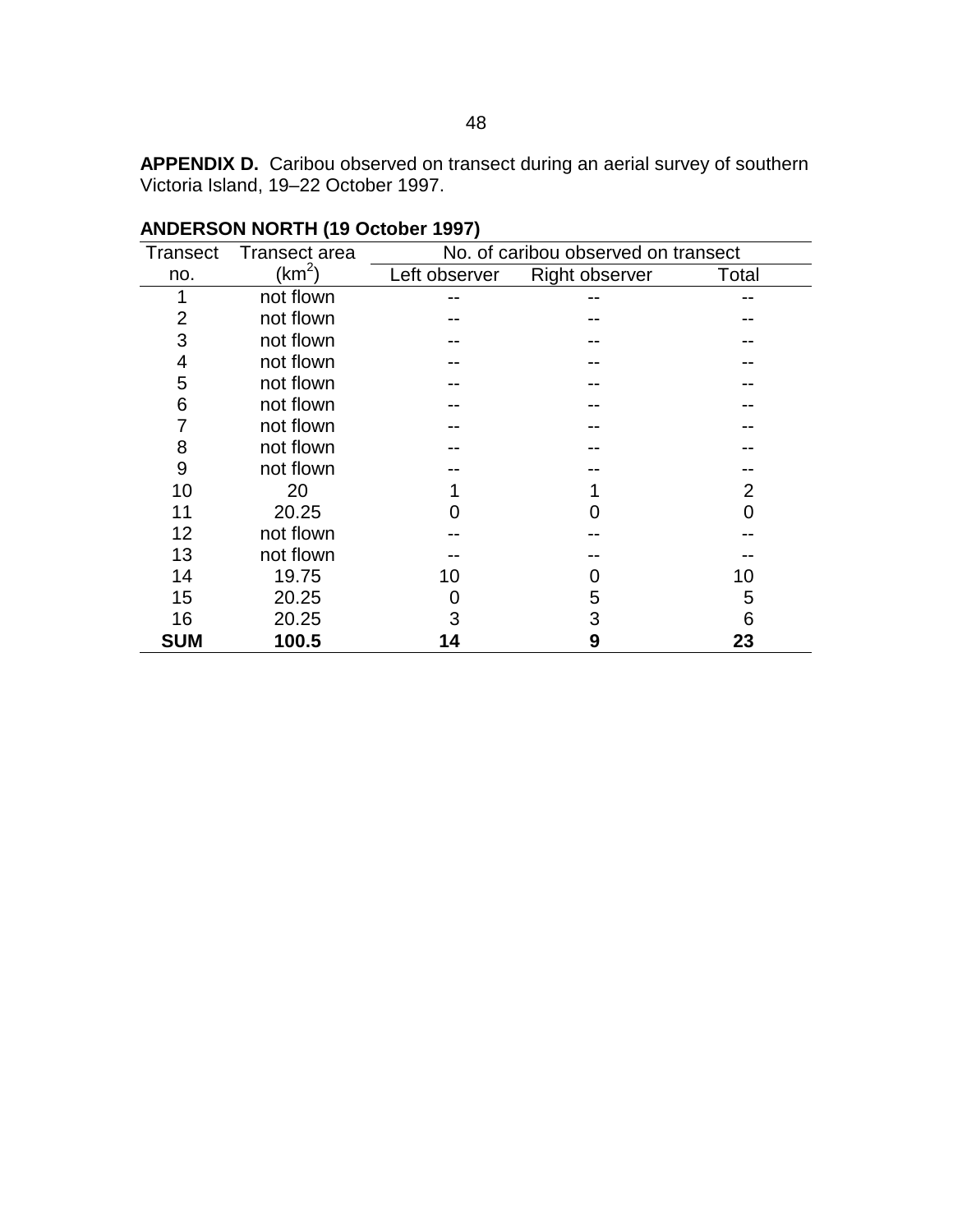| <b>Transect</b> | <b>Transect area</b> | No. of caribou observed on transect |                       |       |  |  |
|-----------------|----------------------|-------------------------------------|-----------------------|-------|--|--|
| no.             | (km $^2)$            | Left observer                       | <b>Right observer</b> | Total |  |  |
| 1               | 10.5                 | 81                                  | 452                   | 533   |  |  |
| $\overline{2}$  | 15                   | 178                                 | 59                    | 237   |  |  |
| 3               | 33                   | 225                                 | 261                   | 486   |  |  |
| 4               | 30.25                | 181                                 | 105                   | 286   |  |  |
| 5               | 21                   | 97                                  | 157                   | 254   |  |  |
| 6               | 20                   | 116                                 | 71                    | 187   |  |  |
| 7               | 10.5                 |                                     |                       |       |  |  |
| 8               | 10                   | 11                                  | 18                    | 29    |  |  |
| $9$             | 10                   |                                     | 21                    | 21    |  |  |
| 10              | 10                   |                                     | 3                     | 4     |  |  |
| 11              | 10                   |                                     | 0                     | 0     |  |  |
| 12              | 10                   |                                     | $\overline{2}$        | 3     |  |  |
| 13              | 10                   |                                     | 8                     | 8     |  |  |
| 14              | 10                   | 6                                   | 9                     | 15    |  |  |
| 15              | 10                   | 17                                  | 124                   | 141   |  |  |
| 16              | 10                   | 27                                  | 21                    | 48    |  |  |
| <b>SUM</b>      | 230.25               | 942                                 | 1311                  | 2253  |  |  |

### **ANDERSON SOUTH (19 October 1997)**

### **KITIGA (19 October 1997)**

| Transect       | Transect area   | No. of caribou observed on transect |                       |       |  |  |
|----------------|-----------------|-------------------------------------|-----------------------|-------|--|--|
| no.            | $\mathsf{km}^2$ | Left observer                       | <b>Right observer</b> | Total |  |  |
|                | 9.75            | 15                                  |                       | 17    |  |  |
| $\overline{2}$ | 12.5            | 33                                  | 65                    | 98    |  |  |
| 3              | 10              | 32                                  | 2                     | 34    |  |  |
|                | 10              | 45                                  | 26                    | 71    |  |  |
| 5              | 10              | 52                                  | 23                    | 75    |  |  |
| 6              | 10              |                                     | 18                    | 18    |  |  |
|                | 10              | 60                                  | 159                   | 219   |  |  |
| 8              |                 |                                     | 49                    | 49    |  |  |
| 9              | 10              | 88                                  |                       | 88    |  |  |
| 10             |                 | 25                                  |                       | 25    |  |  |
|                | 10              |                                     |                       | 2     |  |  |
| <b>SUM</b>     | 112.25          | 350                                 | 346                   | 696   |  |  |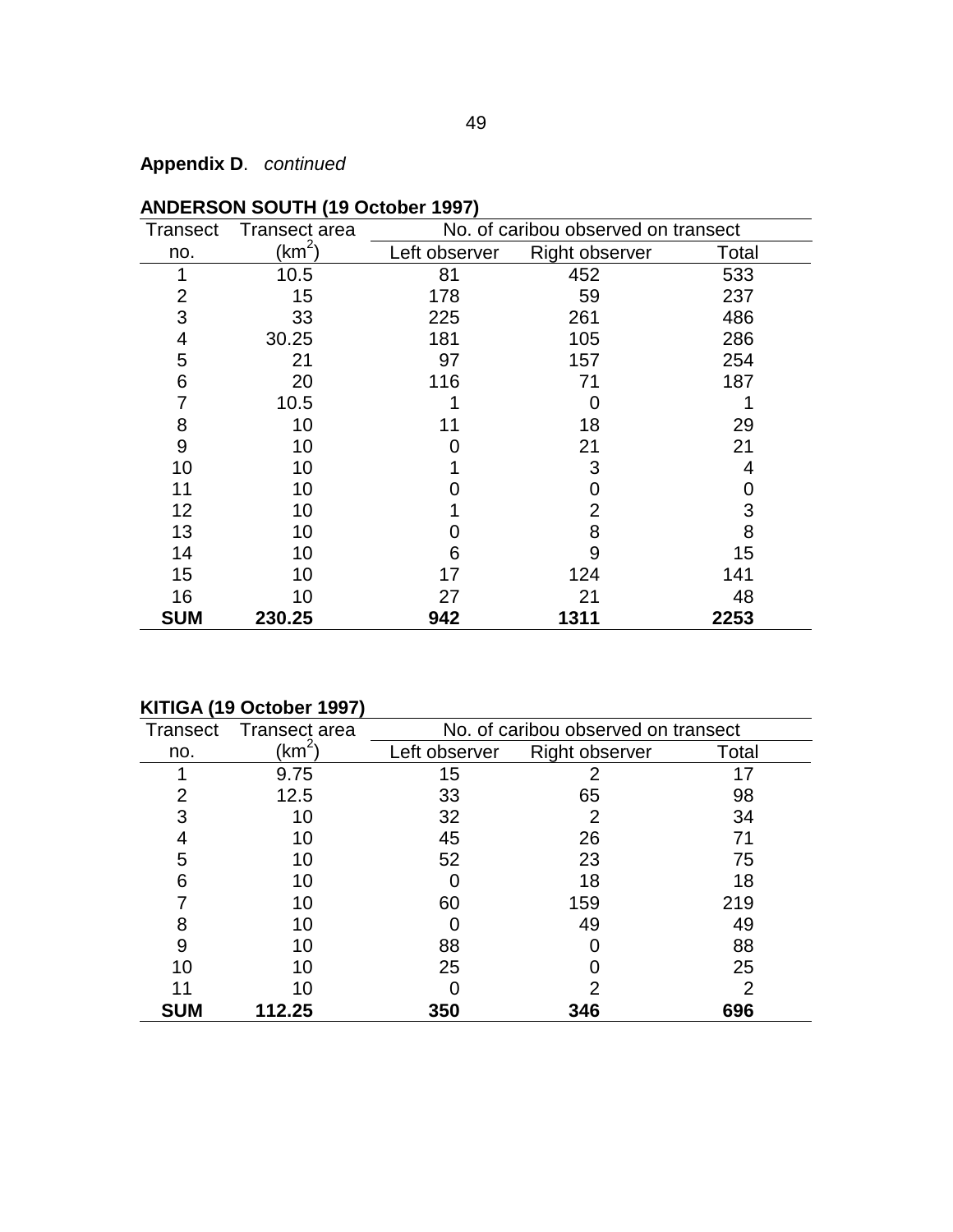|            | Transect Transect area | No. of caribou observed on transect |                |       |  |  |
|------------|------------------------|-------------------------------------|----------------|-------|--|--|
| no.        | (km <sup>2</sup> )     | Left observer                       | Right observer | Total |  |  |
|            |                        |                                     |                |       |  |  |
|            |                        |                                     |                |       |  |  |
|            |                        |                                     |                |       |  |  |
|            |                        |                                     |                |       |  |  |
|            |                        |                                     |                |       |  |  |
|            |                        |                                     |                |       |  |  |
|            |                        |                                     |                |       |  |  |
|            | 1 ( )                  |                                     |                |       |  |  |
|            | 20                     |                                     |                |       |  |  |
| 10         | 20                     | 14                                  |                | 14    |  |  |
| <b>SUM</b> | 120                    | 20                                  |                | 20    |  |  |

## **WELLINGTON (19 October 1997)**

### **BYRON (19 and 20 October 1997)**

| <b>Transect</b> | <b>Transect area</b> | No. of caribou observed on transect |                       |       |  |  |
|-----------------|----------------------|-------------------------------------|-----------------------|-------|--|--|
| no.             | (km <sup>2</sup> )   | Left observer                       | <b>Right observer</b> | Total |  |  |
| 1               | 10                   | 15                                  | 4                     | 19    |  |  |
| 2               | 10                   | 17                                  |                       | 24    |  |  |
| 3               | 10                   | 3                                   | 15                    | 18    |  |  |
| 4               | 10                   | 9                                   | 45                    | 54    |  |  |
| 5               | 10                   |                                     | 9                     | 10    |  |  |
| 6               | 10                   | 19                                  | 6                     | 25    |  |  |
| 7               | 10                   | 38                                  | 7                     | 45    |  |  |
| 8               | 10                   | 5                                   | O                     | 5     |  |  |
| 9               | 10                   | 32                                  | 38                    | 70    |  |  |
| 10              | 10.5                 | 5                                   | 24                    | 29    |  |  |
| 11              | 10.25                | 5                                   | 10                    | 15    |  |  |
| 12              | 10.5                 | 19                                  | 14                    | 33    |  |  |
| 13              | 10                   | 13                                  | 40                    | 53    |  |  |
| 14              | 10                   | 0                                   | 0                     | 0     |  |  |
| 15              | 10                   | 26                                  | 17                    | 43    |  |  |
| 16              | 10                   | 95                                  | 45                    | 140   |  |  |
| 17              | 10                   | 110                                 | 140                   | 250   |  |  |
| 18              | 10                   | 0                                   | 0                     | O     |  |  |
| 19              | 10.25                |                                     |                       | 0     |  |  |
| <b>SUM</b>      | 191.5                | 412                                 | 421                   | 833   |  |  |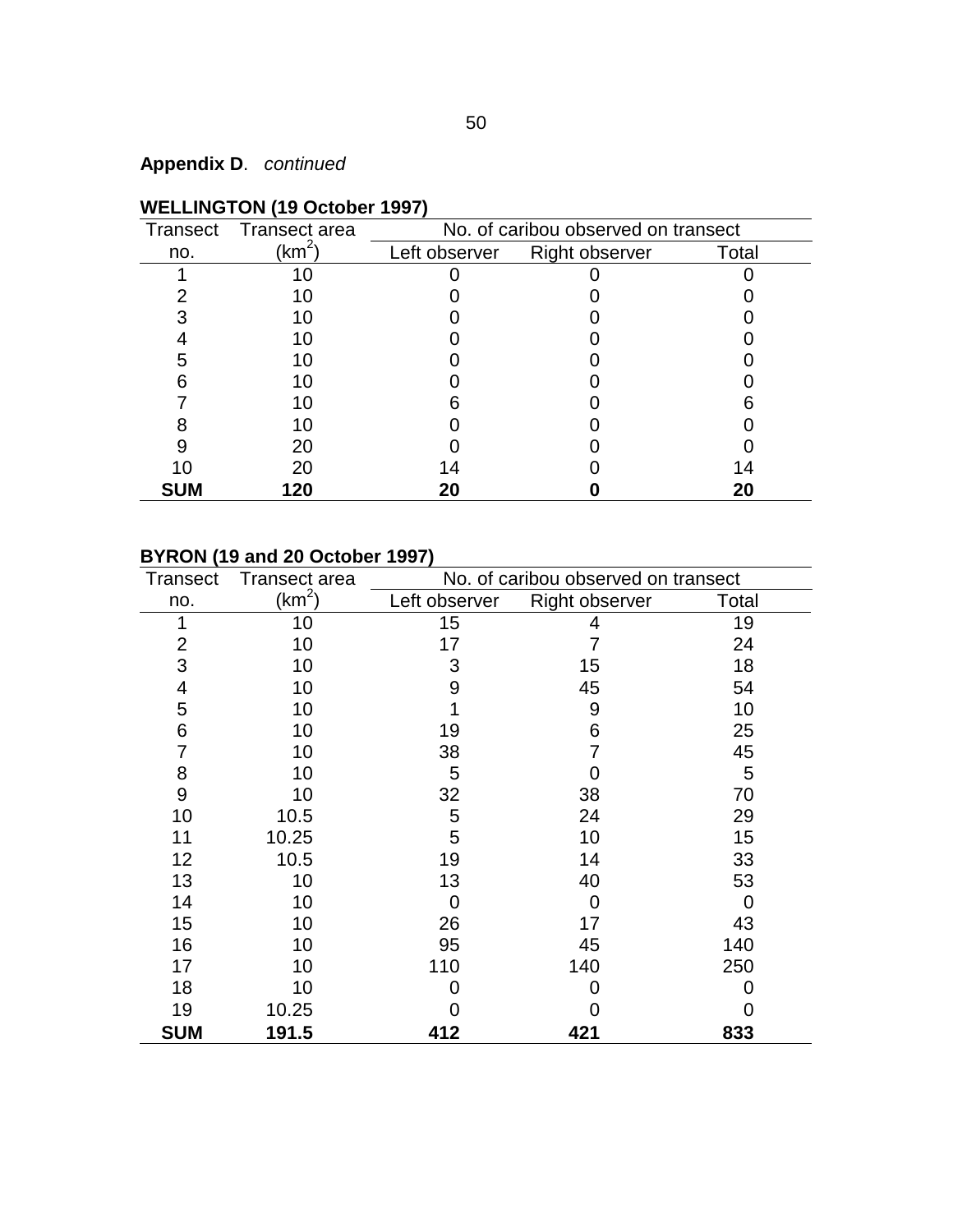| Transect       | Transect area      | No. of caribou observed on transect |                       |       |  |  |
|----------------|--------------------|-------------------------------------|-----------------------|-------|--|--|
| no.            | (km <sup>2</sup> ) | Left observer                       | <b>Right observer</b> | Total |  |  |
| 1              | 11.25              | 11                                  |                       | 12    |  |  |
| $\overline{2}$ | 18.5               | 39                                  | 85                    | 124   |  |  |
| 3              | 19                 | 89                                  | 114                   | 203   |  |  |
| 4              | 16                 | 178                                 | 161                   | 339   |  |  |
| 5              | 17.25              | 3                                   | 61                    | 64    |  |  |
| 6              | 10                 | 12                                  |                       | 12    |  |  |
|                | 10                 | 32                                  | 5                     | 37    |  |  |
| 8              | 10                 | 14                                  | 6                     | 20    |  |  |
| 9              | 10                 | 55                                  | 9                     | 64    |  |  |
| 10             | 10                 | 71                                  | 54                    | 125   |  |  |
| 11             | 10                 | 22                                  | $\overline{2}$        | 24    |  |  |
| 12             | 10                 |                                     |                       |       |  |  |
| 13             | 10                 | 6                                   |                       | 6     |  |  |
| 14             | 10                 | 12                                  | 22                    | 34    |  |  |
| <b>SUM</b>     | 172                | 545                                 | 520                   | 1065  |  |  |

### **RICHARDSON (20 October 1997)**

## **LADY FRANKLIN (20–22 October 1997)**

| Transect   | Transect area | No. of caribou observed on transect |                |       |  |  |
|------------|---------------|-------------------------------------|----------------|-------|--|--|
| no.        | (km $^2$      | Left observer                       | Right observer | Total |  |  |
|            | 7.5           |                                     |                |       |  |  |
| 3          | 14.25         |                                     |                |       |  |  |
| 5          | 7.5           |                                     |                |       |  |  |
|            | 5.75          | 15                                  |                | 22    |  |  |
| 9          | 5.5           |                                     |                |       |  |  |
|            | 5.5           |                                     |                |       |  |  |
| 13         |               |                                     |                |       |  |  |
| 15         |               |                                     |                |       |  |  |
| 17         |               | 16                                  | 16             | 32    |  |  |
| 19         | 13.75         | 74                                  |                | 86    |  |  |
| <b>SUM</b> | 89.75         | 113                                 |                | 159   |  |  |